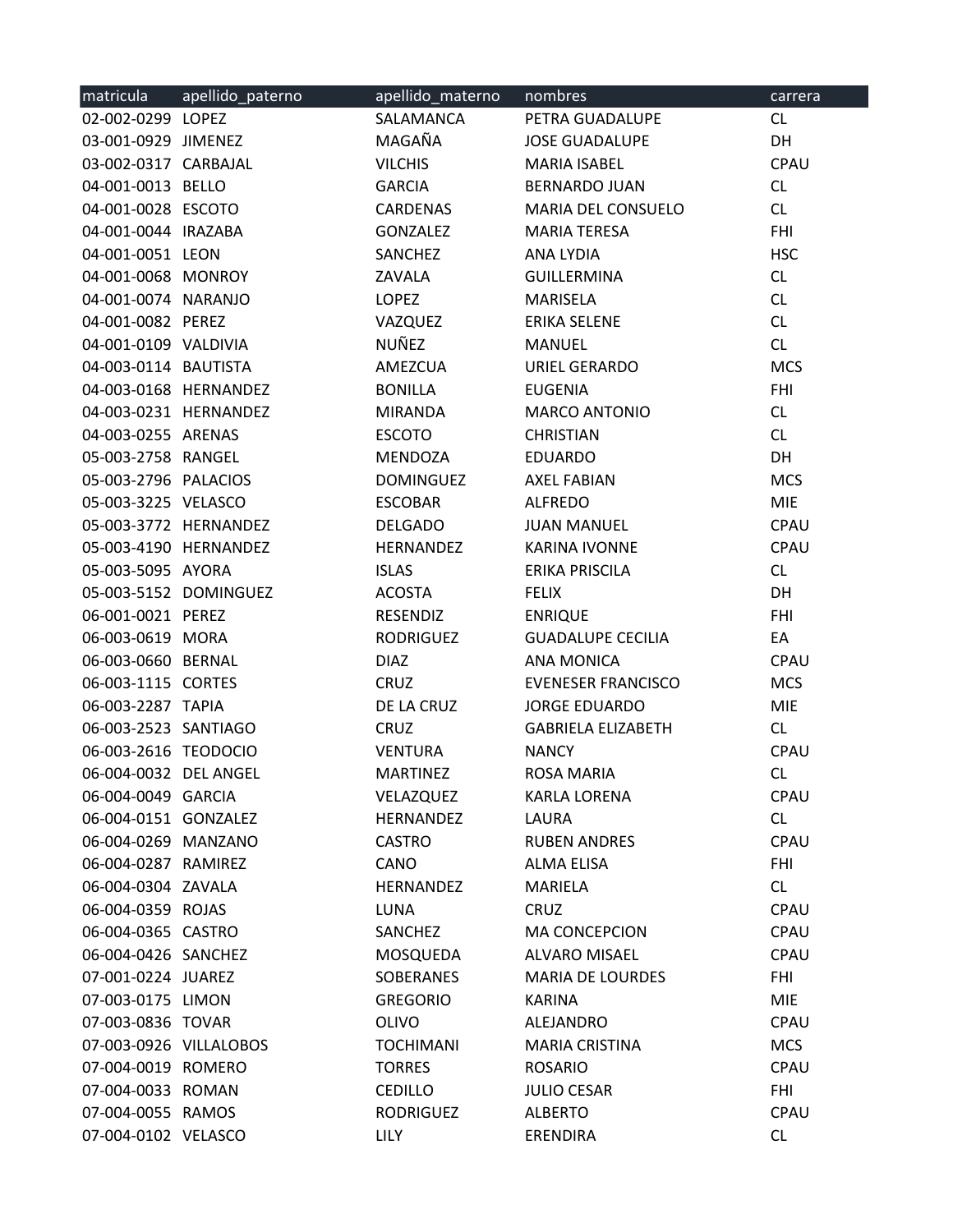| 07-011-0668 HERNANDEZ  |                        | PEREZ            | <b>MARIO ALBERTO</b>      | CL           |
|------------------------|------------------------|------------------|---------------------------|--------------|
| 07-011-0719 MENDOZA    |                        | <b>TONDA</b>     | <b>MARIA JOSE</b>         | CL           |
| 07-011-0768 GARCIA     |                        | <b>DIEGO</b>     | MELISA JAZMIN             | CPAU         |
| 07-011-0794 GARCIA     |                        | <b>APOLONIO</b>  | TERESA                    | <b>FHI</b>   |
| 07-011-0848 RADILLA    |                        | <b>MORENO</b>    | ARISTIDES                 | <b>FHI</b>   |
| 07-011-0892 VERA       |                        | RODRIGUEZ        | <b>JUAN ANTONIO</b>       | <b>FHI</b>   |
| 07-04-2004-0 ALMEIDA   |                        | <b>CISNEROS</b>  | <b>LUIS ROBERTO</b>       | <b>MCCOM</b> |
| 08-002-0001 MARTINEZ   |                        | SANTILLAN        | <b>FILIBERTO</b>          | CPAU         |
| 08-003-0303 VELAZQUEZ  |                        | <b>MORALES</b>   | <b>SERGIO</b>             | CPAU         |
| 08-003-0408 LOPEZ      |                        | BENGOA           | <b>ULISES</b>             | <b>MCS</b>   |
|                        | 08-003-0615 HERNANDEZ  | VAZQUEZ          | ERIKA ISABEL              | <b>FHI</b>   |
| 08-004-0021 PEREZ      |                        | FONSECA          | <b>FRANCISCO RAYMUNDO</b> | CPAU         |
| 08-004-0027 DELGADO    |                        | CID DE LEON      | ALMA DELIA                | CL           |
| 08-004-0044 MORENO     |                        |                  | <b>IMELDA</b>             | <b>FHI</b>   |
| 08-004-0058 ZANTE      |                        | <b>MOLINA</b>    | <b>SILVIA</b>             | CL           |
| 08-004-0072 MORENO     |                        | GRANADOS         | ARTURO                    | CL           |
| 08-004-0109 GARCIA     |                        | RODRIGUEZ        | EDGAR GABRIEL             | <b>FHI</b>   |
| 08-004-0128 VILLARREAL |                        | CARRILLO         | MARIA ALEJANDRA           | <b>FHI</b>   |
| 08-009-0006 CONTRERAS  |                        | AGUIRRE          | <b>JOSE LUIS GABRIEL</b>  | <b>FHI</b>   |
| 08-011-0038 DELGADO    |                        | VARGAS           | <b>JULIO</b>              | CL           |
| 08-011-0078 ARISTA     |                        | MUÑOZ            | <b>GENESIS</b>            | CL           |
| 08-011-0283 BARRON     |                        | MORENO           | ALBERTO EMMANUEL          | CPAU         |
| 08-011-0743 SOTO       |                        | <b>MENESES</b>   | MARIA ISABEL              | CL           |
| 08-011-0779 MARTINEZ   |                        | <b>GUTIERREZ</b> | LAURA                     | <b>MCS</b>   |
| 08-011-0918 CRUZ       |                        | ORTEGA           | BRENDA                    | CL           |
| 08-04-2003-0 ROSILLO   |                        | LEON             | <b>ISAAC EDUARDO</b>      | EA           |
| 08-04-2006-0 DELGADO   |                        | MILLAN           | <b>JOSE LUIS</b>          | DH           |
| 09-002-0015 MARTINEZ   |                        | <b>CORTES</b>    | PAMELA                    | CPAU         |
| 09-003-0185 MENDEZ     |                        | CAMACHO          | DIDIER ALBERTO            | <b>FHI</b>   |
| 09-003-0449 JIMENEZ    |                        | <b>OSORIO</b>    | <b>HECTOR ALONSO</b>      | <b>MIE</b>   |
| 09-003-0476 ROSAS      |                        | <b>PEREZ</b>     | <b>ADOLFO</b>             | <b>CL</b>    |
| 09-003-0846 FLORES     |                        | MALDONADO        | <b>NOE ULISES</b>         | <b>MCS</b>   |
| 09-003-1009 ALCANTARA  |                        | <b>REYES</b>     | <b>JOSE JAVIER</b>        | CL           |
| 09-003-1275 BARAJAS    |                        | GOMEZ            | <b>BEATRIZ</b>            | CPAU         |
| 09-004-0012 ALCOCER    |                        | <b>GINORI</b>    | DANIEL ALEJANDRO          | CL           |
| 09-004-0014 BENAVIDES  |                        | PEREZ            | <b>FRANCISCO</b>          | CL           |
| 09-004-0018 TORRES     |                        | HERNANDEZ        | ARACELI                   | <b>FHI</b>   |
| 09-004-0036 RIVAS      |                        | <b>ALANIS</b>    | RICARDO DAVID             | CL           |
| 09-004-0053 GUTIERREZ  |                        | <b>CONTRERAS</b> | PERLA MARIA               | <b>FHI</b>   |
| 09-011-0046 LUCAS      |                        | ALVARADO         | MARTHA JAZMIN             | DH           |
|                        | 09-011-0334 BUSTAMANTE | HERRERA          | <b>JORGE</b>              | <b>MIE</b>   |
| 09-011-0617 VIZUET     |                        | MORALES          | DAVID FERNANDO            | <b>MCCOM</b> |
| 09-011-0627 LOPEZ      |                        | UMBRAL           | ADRIAN HUMBERTO           | DH           |
| 09-011-0729 GALICIA    |                        | DE LA ROSA       | CARLOS                    | CL           |
| 10-001-0129 PEREZ      |                        | ESCOBEDO         | <b>JULIO EDUARDO</b>      | <b>FHI</b>   |
| 10-001-0169 MEDINA     |                        | PADILLA          | <b>ANTONIO</b>            | CL           |
| 10-002-0084 MANCILLA   |                        | <b>GARCIA</b>    | ANGEL ALONSO              | <b>MCS</b>   |
|                        |                        |                  |                           |              |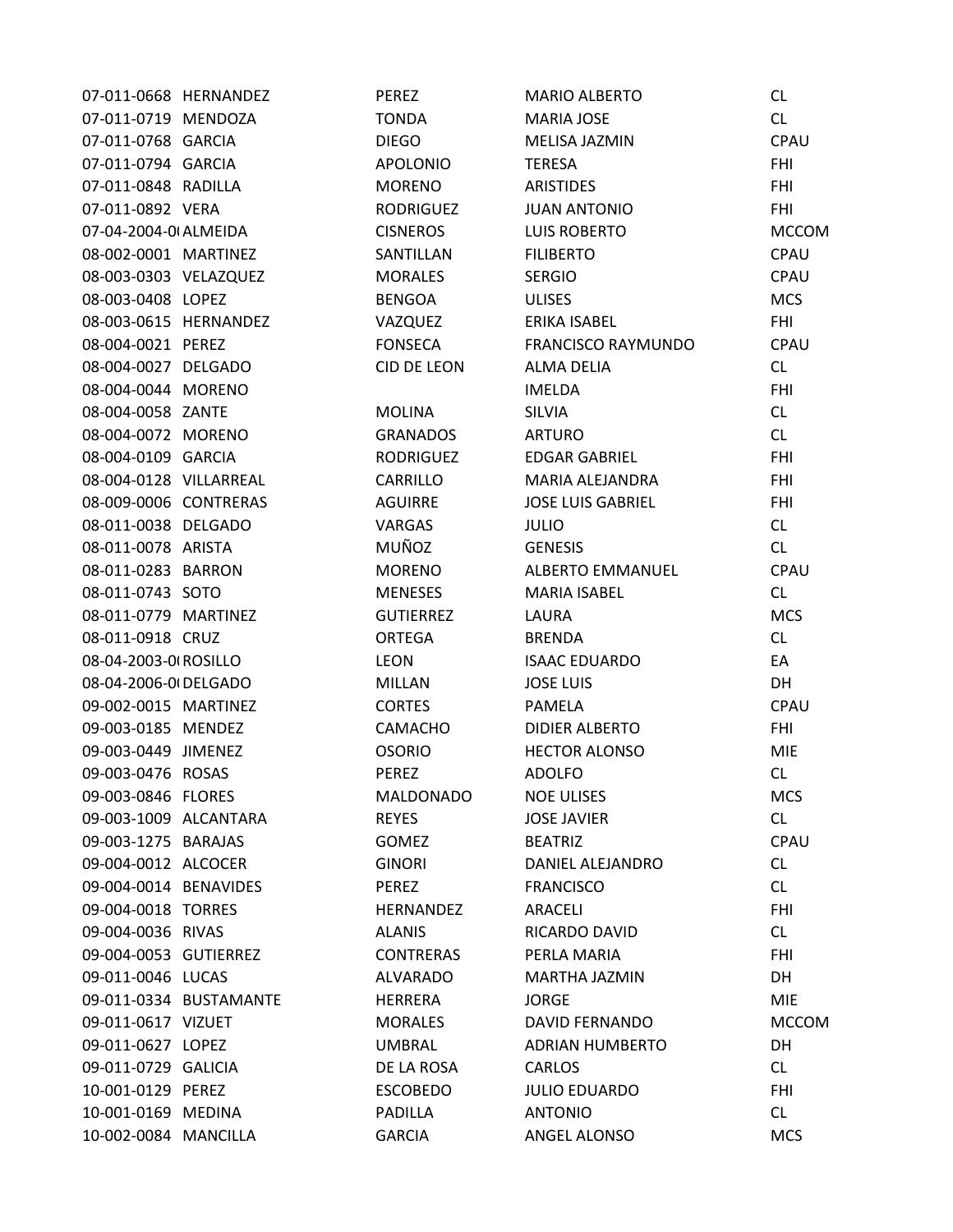| 10-003-0294 AMBRIZ   |                       | <b>DIAZ</b>      | <b>MONICA</b>                 | <b>MCS</b>   |
|----------------------|-----------------------|------------------|-------------------------------|--------------|
| 10-003-0303 VAZQUEZ  |                       | CANDIDO          | <b>SONIA PILAR</b>            | CL           |
| 10-003-0353 KEREKES  |                       | <b>BELTRAN</b>   | <b>LILLY EDITH</b>            | <b>DH</b>    |
| 10-003-0559 PEREZ    |                       | ARTEAGA          | <b>JORGE</b>                  | CL           |
| 10-003-0640 RAMIREZ  |                       | RAMIREZ          | <b>JOSE ELIAS</b>             | <b>MCS</b>   |
| 10-003-1010 AGUIRRE  |                       | <b>CORREA</b>    | MANUEL ALEJANDRO              | <b>MIE</b>   |
| 10-004-0012 AMADOR   |                       | VALENZUELA       | <b>GABRIEL</b>                | CG           |
| 10-004-0034 ROLDAN   |                       | <b>LEON</b>      | <b>DIANA</b>                  | <b>MCS</b>   |
| 10-004-0067 RODRIGO  |                       | <b>CORTES</b>    | <b>ALFONSO ANTONIO</b>        | CL.          |
| 10-004-0108 JASSO    |                       | <b>MORALES</b>   | <b>MIRIAM PAOLA</b>           | <b>CL</b>    |
| 10-004-0117 CAMPOS   |                       | VILLARREAL       | <b>ELSA ARELI</b>             | <b>FHI</b>   |
| 10-004-0124 VAZQUEZ  |                       | <b>AVILA</b>     | <b>LUIS ALBERTO</b>           | CPAU         |
| 10-011-0252 REYES    |                       | VAZQUEZ          | <b>JAVIER</b>                 | CPAU         |
| 10-011-0270 GARDUÑO  |                       | GARDUÑO          | ANGEL                         | CPAU         |
| 10-104-0021 GAYTAN   |                       | RAMIREZ          | <b>ALFONSO</b>                | DH           |
| 10-104-0062 AMEMIYA  |                       | RAMIREZ          | <b>MICHIKO</b>                | <b>MCCOM</b> |
| 11-001-0093 CISNEROS |                       | <b>HERNANDEZ</b> | MARIA AZUCENA JUDITH          | <b>MCS</b>   |
| 11-003-0365 MENDOZA  |                       | <b>ROMAN</b>     | ALEJANDRO                     | <b>MCS</b>   |
| 11-003-0578 RAMIREZ  |                       | <b>MENDEZ</b>    | <b>CARLOS ASCENCION</b>       | CL           |
| 11-003-0830 GONZALEZ |                       | <b>MENDOZA</b>   | <b>OSCAR GERARDO</b>          | <b>CL</b>    |
| 11-003-0917 NAVA     |                       | <b>GARCIA</b>    | ESTANISLAO ABRAHAM            | <b>MIE</b>   |
| 11-003-0961 CAMACHO  |                       | <b>FIGUEROA</b>  | <b>HUMBERTO IRVING</b>        | <b>MIE</b>   |
| 11-003-1180 PACHECO  |                       | <b>DIAZ</b>      | <b>CHRISTIAN ISAAC</b>        | <b>FHI</b>   |
| 11-003-1263 MARTINEZ |                       | PEREZ            | <b>ELIDETH</b>                | <b>MIE</b>   |
| 11-003-1288 RUMAYOR  |                       | <b>LIRA</b>      | MARIA MAGDALENA               | CL           |
|                      | 11-003-1423 HERNANDEZ | <b>FRANCO</b>    | <b>IESU ISRAEL</b>            | CPAU         |
| 11-004-0003 LOPEZ    |                       | <b>LOBATO</b>    | <b>DULCE ALEJANDRA</b>        | CL           |
| 11-004-0008 REYES    |                       | RAMIREZ          | ROBERTO CARLOS                | CL           |
| 11-004-0016 MATA     |                       | SANTIAGO         | <b>JOSUE ALONSO</b>           | <b>FHI</b>   |
| 11-004-0041 APARICIO |                       | VELAZQUEZ        | <b>MARIA EUGENIA</b>          | CL           |
| 11-004-0044 HERRERA  |                       | CRUZ             | <b>CARLOS DANIEL</b>          | <b>FHI</b>   |
| 11-004-0045 FLORES   |                       | <b>ARRIAGA</b>   | <b>GUADALUPE ITZEL</b>        | <b>CL</b>    |
| 11-004-0067 MEJIA    |                       | <b>LEON</b>      | <b>SOFIA</b>                  | CL           |
| 11-004-0077 FIGUEROA |                       | <b>GARCIA</b>    | MARIA DEL CONSUELO            | CL           |
| 11-004-0079 VARGAS   |                       | <b>GARCIA</b>    | <b>DANIEL</b>                 | CPAU         |
| 11-004-0087 DIAZ     |                       | <b>ROJAS</b>     | <b>JENNIFER</b>               | CPAU         |
| 11-004-0103 CUAPIO   |                       | <b>MALDONADO</b> | ALMA DELIA                    | CPAU         |
| 11-004-0104 FLORES   |                       | <b>FLORES</b>    | <b>ISMAEL KINITCH</b>         | CPAU         |
| 11-011-0130 RAMIREZ  |                       | <b>GARCIA</b>    | <b>IVAN TONATIUH</b>          | CPAU         |
| 11-011-0257 MENDOZA  |                       | <b>CLARK</b>     | <b>JESUS FRANCISCO JAVIER</b> | CPAU         |
| 11-011-0312 GARCIA   |                       | SOLANO           | <b>FRANCISCO FEDERICO</b>     | CG           |
| 11-011-0913 PROSPERO |                       | <b>PICHARDO</b>  | <b>JESUS MANUEL</b>           | CPAU         |
| 11-104-0004 FLORES   |                       | DIAZ             | LAZARO                        | <b>MFREE</b> |
|                      | 12-002-0257 HERNANDEZ | CALDERON         | <b>ALEXIS</b>                 | CPAU         |
| 12-002-0375 NAJERA   |                       | <b>ROSAS</b>     | <b>ANDRES</b>                 | <b>MIE</b>   |
|                      | 12-003-0657 HERNANDEZ | CALLEJAS         | <b>LUIGI GAEL</b>             | <b>MIE</b>   |
| 12-003-1275 JUAREZ   |                       | PALMA            | <b>SERGIO</b>                 | FHI          |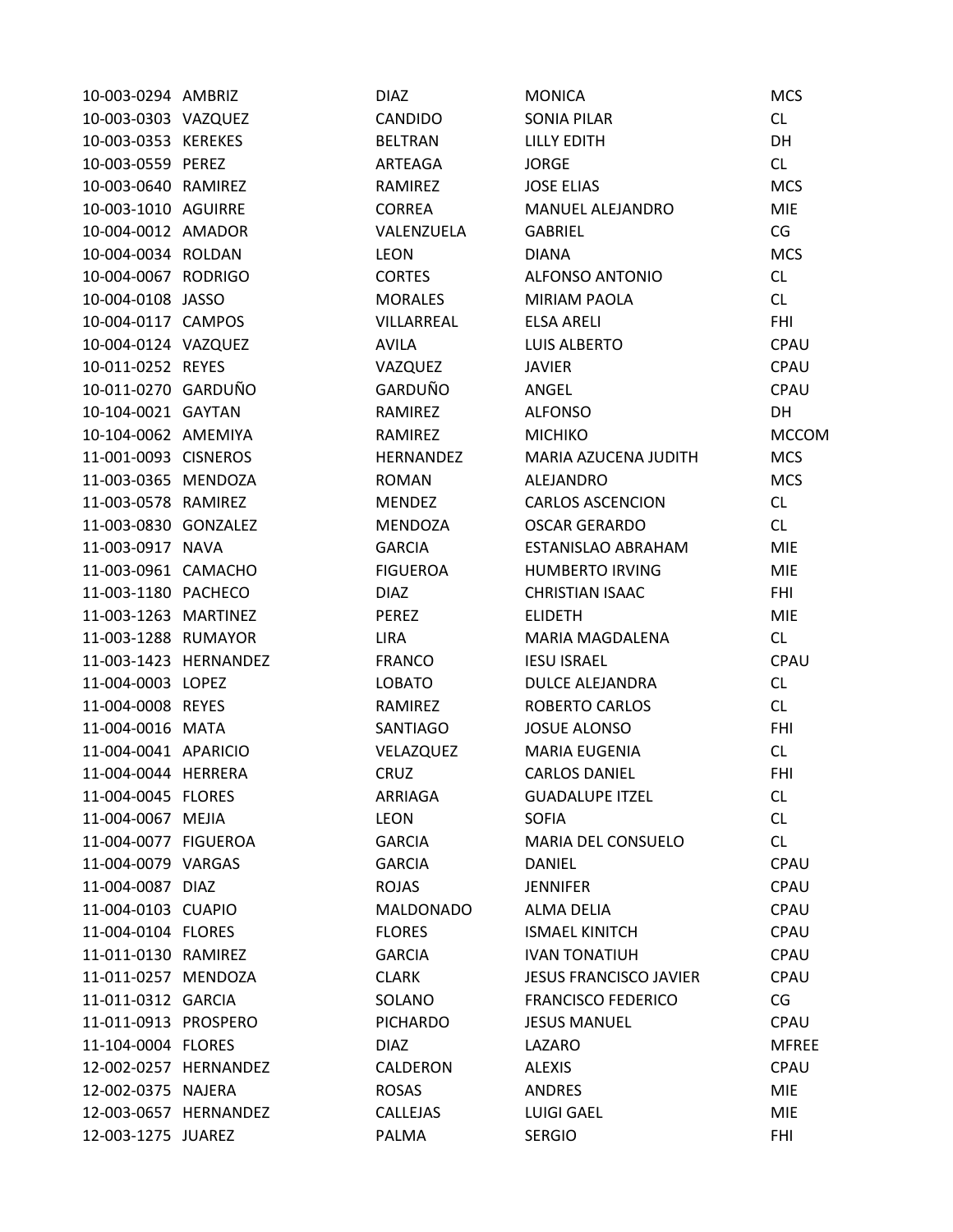| 12-003-1459 ROLDAN     |                       | <b>FIGUEROA</b>  | ABIGAEL                   | CPAU         |
|------------------------|-----------------------|------------------|---------------------------|--------------|
| 12-003-1721 BAUTISTA   |                       | <b>PACHECO</b>   | <b>JULIO ALBERTO</b>      | <b>MCCOM</b> |
| 12-004-0002 TORRES     |                       | <b>TREJO</b>     | <b>NANCY YADIRA</b>       | CPAU         |
| 12-004-0026 CRIOLLO    |                       | RAMIREZ          | <b>AUREA MARIANA</b>      | CPAU         |
| 12-004-0031 HERNANDEZ  |                       | PEDRAZA          | <b>SANDRO DE JESUS</b>    | CPAU         |
| 12-004-0047 BERLANGA   |                       | SANCHEZ          | <b>TAYRON</b>             | CL           |
| 12-004-0053 GOMEZ      |                       | NAVARRETE        | <b>JOSE FELIPE</b>        | CL.          |
| 12-004-0068 SANCHEZ    |                       | <b>MELGOZA</b>   | <b>ULISES JAIME</b>       | CPAU         |
|                        | 12-004-0074 DOMINGUEZ | <b>ROSADO</b>    | ARGELIA                   | CL           |
| 12-004-0100 MUÑOZ      |                       | <b>RAMOS</b>     | <b>LUIS ALBERTO</b>       | CPAU         |
| 12-004-0146 AROCHE     |                       | VARGAS           | <b>JAZMIN</b>             | <b>CPAU</b>  |
| 12-004-0150 CESEÑA     |                       | PRUNEDA          | <b>VICTOR MANUEL</b>      | <b>FHI</b>   |
| 12-004-0151 ROLDAN     |                       | <b>FALCON</b>    | <b>LETICIA</b>            | CPAU         |
| 12-004-0154 ALARCON    |                       | <b>OLIVOS</b>    | <b>JOSE EMILIO ARTURO</b> | CPAU         |
| 12-004-0158 SANCHEZ    |                       | SANDOVAL         | <b>INES</b>               | <b>FHI</b>   |
| 12-004-0163 SALAS      |                       | <b>GARCILAZO</b> | <b>ADRIANA</b>            | CPAU         |
| 12-004-0164 APANCO     |                       | <b>MARTINEZ</b>  | <b>FLORENTINA DOLORES</b> | <b>CPAU</b>  |
| 12-004-0190 LIZARRAGA  |                       | CANO             | ABRAHAM                   | CG           |
| 12-004-0194 CALLES     |                       | CASTAÑEDA        | SERGIO AQUILES EMMANUEL   | CPAU         |
| 12-004-0235 ROSALES    |                       | ZARZA            | <b>CESAR ADRIAN</b>       | CG           |
| 12-004-0237 CRUZ       |                       | <b>DIAZ</b>      | YESSICA LYSSETE           | EA           |
| 12-011-0090 CRUZ       |                       | MENA             | ALEJANDRA ITANDEHUI       | CL           |
| 12-011-0117 ARISTA     |                       | <b>HINOJOSA</b>  | <b>NOE LEMUEL</b>         | DH           |
| 12-011-0311 UGARTE     |                       | <b>JUSEPE</b>    | <b>GRISEL</b>             | CL           |
| 12-011-1117 LOPEZ      |                       | <b>SUAREZ</b>    | <b>MAGALY</b>             | <b>MIE</b>   |
| 12-104-0046 VICTORINO  |                       | <b>JUAREZ</b>    | <b>EDITH</b>              | DH           |
| 12-104-0061 MONTOYA    |                       | HERNANDEZ        | <b>FELIPE</b>             | DH           |
| 12-104-0107 MULATO     |                       | <b>MARTINEZ</b>  | <b>DAVID</b>              | <b>MCCOM</b> |
| 13-001-0014 BECERRIL   |                       | LOPEZ            | YESICA YADIRA             | <b>FHI</b>   |
| 13-001-0078 CRUZ       |                       | <b>AVILA</b>     | <b>HECTOR ALEJANDRO</b>   | <b>MCCOM</b> |
| 13-001-0197 ORTIZ      |                       | <b>CRUZ</b>      | <b>LOURDES</b>            | <b>FHI</b>   |
| 13-001-0297 RODRIGUEZ  |                       | <b>GARCIA</b>    | <b>SERGIO OMAR</b>        | <b>FHI</b>   |
| 13-001-0333 VAZQUEZ    |                       | <b>FLORES</b>    | <b>AMAIRANI EYENET</b>    | CPAU         |
| 13-002-0261 DE LA ROSA |                       | RANGEL           | MARLENE                   | <b>CPAU</b>  |
| 13-002-0266 CORZA      |                       | <b>CHAVEZ</b>    | DANIEL                    | CPAU         |
| 13-002-0304 GONZALEZ   |                       | <b>MEJIA</b>     | VALERIA                   | CPAU         |
| 13-002-0319 JACOBO     |                       | <b>GUZMAN</b>    | <b>ISAAC</b>              | <b>FHI</b>   |
| 13-002-0373 CARRASCO   |                       | LEON             | <b>JUAN RAMON</b>         | CPAU         |
| 13-003-0233 DIAZ       |                       | <b>CORTES</b>    | <b>JESUS MARTIN</b>       | CPAU         |
| 13-003-0257 BARRAGAN   |                       | <b>MOLINA</b>    | <b>EMMANUEL JONAS</b>     | CPAU         |
| 13-003-0576 ROJAS      |                       | <b>ROJAS</b>     | <b>GUADALUPE CAROLINA</b> | <b>FHI</b>   |
| 13-003-0877 CEDILLO    |                       | RAMIREZ          | RITA AZUCENA              | CPAU         |
| 13-003-1143 GONZALEZ   |                       | RAMIREZ          | <b>JESUS</b>              | <b>MIE</b>   |
| 13-003-1331 LOPEZ      |                       | RAMIREZ          | AURA                      | CL           |
| 13-004-0001 BALDERAS   |                       | <b>DIAZ</b>      | <b>SELENE ESTHER</b>      | CL           |
| 13-004-0013 MONTOYA    |                       | <b>MEDINA</b>    | LEONARDO                  | <b>FHI</b>   |
| 13-004-0023 PINZON     |                       | MELGAREJO        | <b>MILTON ANTONIO</b>     | CPAU         |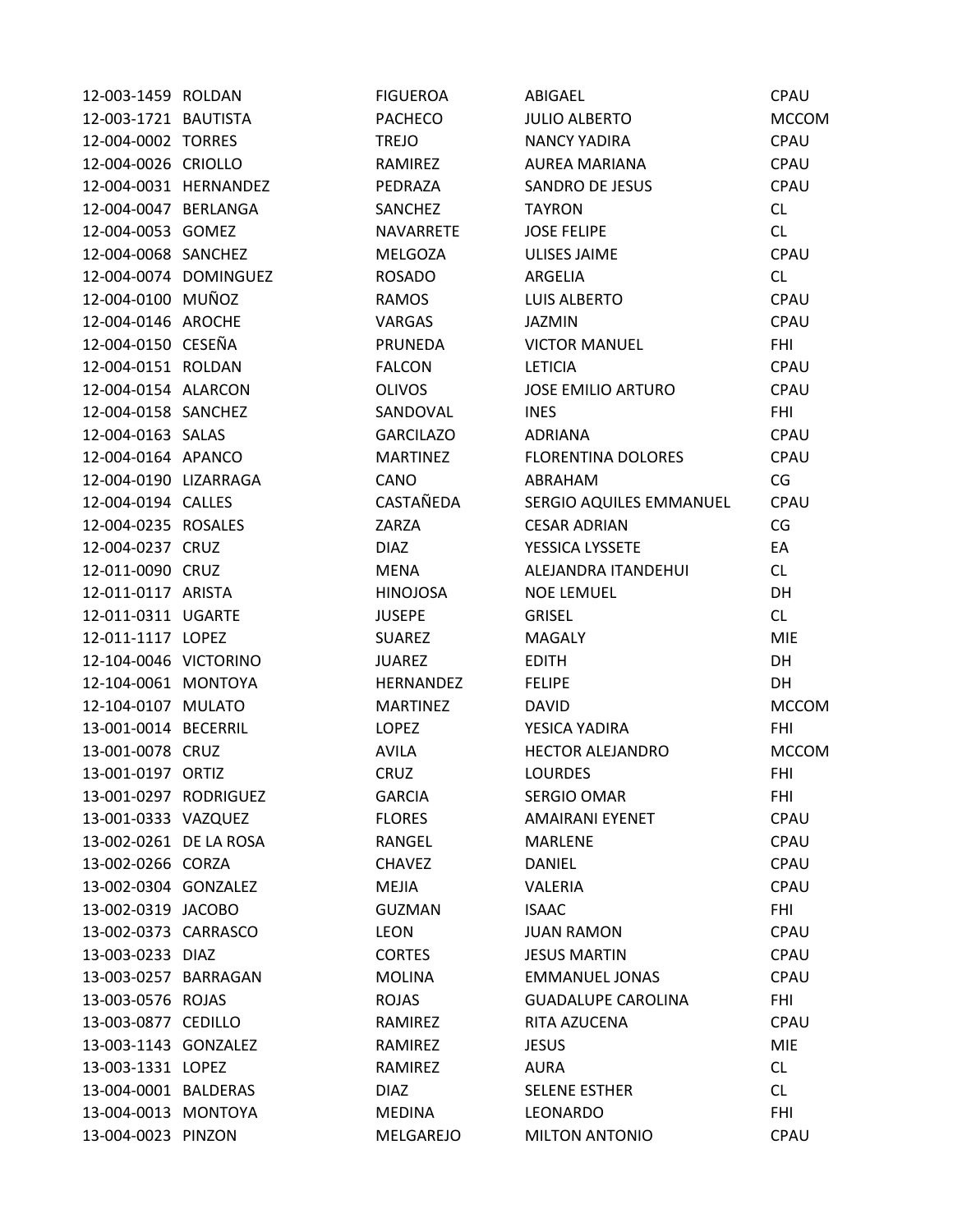| 13-004-0045 CRUZ      |                               | <b>SILVA</b>     | <b>ANA GABRIEL</b>      | <b>CL</b>    |
|-----------------------|-------------------------------|------------------|-------------------------|--------------|
| 13-004-0049 DIAZ      |                               | <b>CHAVEZ</b>    | PAULA YAZMIN            | CL           |
| 13-004-0055 KEYMURTH  |                               | <b>TORRES</b>    | <b>ARTURO</b>           | CPAU         |
|                       | 13-004-0059 HERNANDEZ Y       | HERNANDEZ        | <b>MARTHA EUGENIA</b>   | <b>FHI</b>   |
| 13-004-0065 UBALDO    |                               | <b>GONZALEZ</b>  | ALEJANDRO               | CPAU         |
| 13-004-0066 COCOLETZI |                               | <b>GONZALEZ</b>  | <b>JORGE ANDRES</b>     | CL           |
|                       | 13-004-0069 DEGOLLADO         | <b>RETANA</b>    | <b>EDGAR IVAN</b>       | <b>CL</b>    |
| 13-004-0073 ROJAS     |                               | GERARDO          | <b>IVONNE MONSERRAT</b> | CL           |
| 13-004-0077 FLORES    |                               | MOCTEZUMA        | DANIEL                  | CL           |
| 13-004-0078 MARTINEZ  |                               | <b>MONDRAGON</b> | MARIA DEL CARMEN        | CL           |
| 13-004-0092 CAMACHO   |                               | <b>PADILLA</b>   | CAROLINA                | CPAU         |
| 13-004-0098 BECERRIL  |                               | LUNA             | SALVADOR                | <b>FHI</b>   |
| 13-004-0110 PEREZ     |                               | ZARCO            | <b>HUGO ALFONSO</b>     | CL           |
|                       | 13-004-0117 GARCIA DE QUEVEDO | DEL CASTILLO     | <b>DANAE</b>            | CPAU         |
| 13-004-0127 GARCIA    |                               | HERNANDEZ        | <b>VICTOR MANUEL</b>    | CL           |
| 13-004-0130 AVILA     |                               | PEREZ            | ADELAIDA DE JESUS       | <b>FHI</b>   |
| 13-004-0137 MARQUEZ   |                               | SANDOVAL         | <b>RODOLFO</b>          | <b>FHI</b>   |
| 13-004-0140 ORTEGA    |                               | <b>VERA</b>      | MARIA IMELDA            | <b>MCS</b>   |
| 13-004-0149 CASTRO    |                               | <b>CISNEROS</b>  | <b>CRISTIAN</b>         | CPAU         |
| 13-004-0150 SANCHEZ   |                               | ORTIZ            | <b>RUBEN</b>            | <b>FHI</b>   |
| 13-004-0155 CHINCOYA  |                               | <b>GUTIERREZ</b> | <b>MAURICIO</b>         | <b>FHI</b>   |
| 13-004-0162 APARICIO  |                               | <b>GARCIA</b>    | <b>GERMAN</b>           | <b>FHI</b>   |
| 13-004-0164 BAEZ      |                               | <b>TELLEZ</b>    | <b>JOSE ANTHAR</b>      | CPAU         |
| 13-004-0166 MORALES   |                               | <b>REZA</b>      | <b>FRANCISCO</b>        | CL           |
| 13-004-0168 RAMIREZ   |                               | SANCHEZ          | <b>MARIA GUADALUPE</b>  | CL           |
| 13-004-0170 ARIZMENDI |                               | SANCHEZ          | <b>VALERIA LETICIA</b>  | CPAU         |
| 13-004-0171 LUNA      |                               | <b>OCHOA</b>     | <b>ELISSA</b>           | <b>FHI</b>   |
| 13-004-0188 CRUZ      |                               | <b>MARTINEZ</b>  | <b>LETICIA</b>          | <b>FHI</b>   |
| 13-004-0198 BENITEZ   |                               | CAMACHO          | <b>JIMENA</b>           | <b>CPAU</b>  |
| 13-004-0199 DIAZ      |                               | ORTIZ            | <b>ISAURA ADRIANA</b>   | CL           |
| 13-004-0201 CARDENAS  |                               | VELAZQUEZ        | ERIKA DANIELA           | CL           |
| 13-004-0208 SANCHEZ   |                               | RANGEL           | ALFREDO RAYMUNDO        | CPAU         |
| 13-004-0213 MORALES   |                               | <b>REYES</b>     | <b>RAYMUNDO</b>         | CL           |
| 13-011-0541 SANTIAGO  |                               | <b>GOMEZ</b>     | <b>ALFREDO</b>          | <b>CL</b>    |
| 13-011-0842 ALEJOS    |                               | <b>CONTRERAS</b> | <b>BENJAMIN</b>         | <b>CL</b>    |
|                       | 13-011-0978 HERNANDEZ         | <b>GONZALEZ</b>  | <b>JUANA CECILIA</b>    | EA           |
| 13-104-0025 MENDIOLA  |                               | <b>ROJAS</b>     | ABEL                    | <b>MCCOM</b> |
| 14-001-0059 QUINTERO  |                               | MEZA             | <b>JULIO CESAR</b>      | <b>FHI</b>   |
| 14-001-0061 ZABALETA  |                               | <b>MARTINEZ</b>  | PERLA DEL CARMEN        | <b>CL</b>    |
| 14-001-0066 GARRIDO   |                               | <b>GARCIA</b>    | <b>GIOCONDA</b>         | CL           |
| 14-001-0076 CANO      |                               | <b>ESTRADA</b>   | ALINE                   | CL           |
|                       | 14-001-0292 ENCARNACION       | <b>JIMENEZ</b>   | DANIELA ALEJANDRA       | CPAU         |
| 14-002-0015 ROCHA     |                               | <b>SALINAS</b>   | <b>JHONATAN LEIVY</b>   | <b>FHI</b>   |
| 14-002-0311 PEREDA    |                               | <b>MENDEZ</b>    | <b>JESSICA</b>          | <b>MCCOM</b> |
| 14-003-0318 SANCHEZ   |                               | <b>ESCANDON</b>  | <b>HELIA MARIA</b>      | CPAU         |
| 14-003-0451 BARRAGAN  |                               | <b>HERNANDEZ</b> | LUISA MARIANA BEATRIZ   | CPAU         |
| 14-003-0493 BAEZA     |                               | <b>ACATA</b>     | <b>GUILLERMO ARIEL</b>  | <b>MCS</b>   |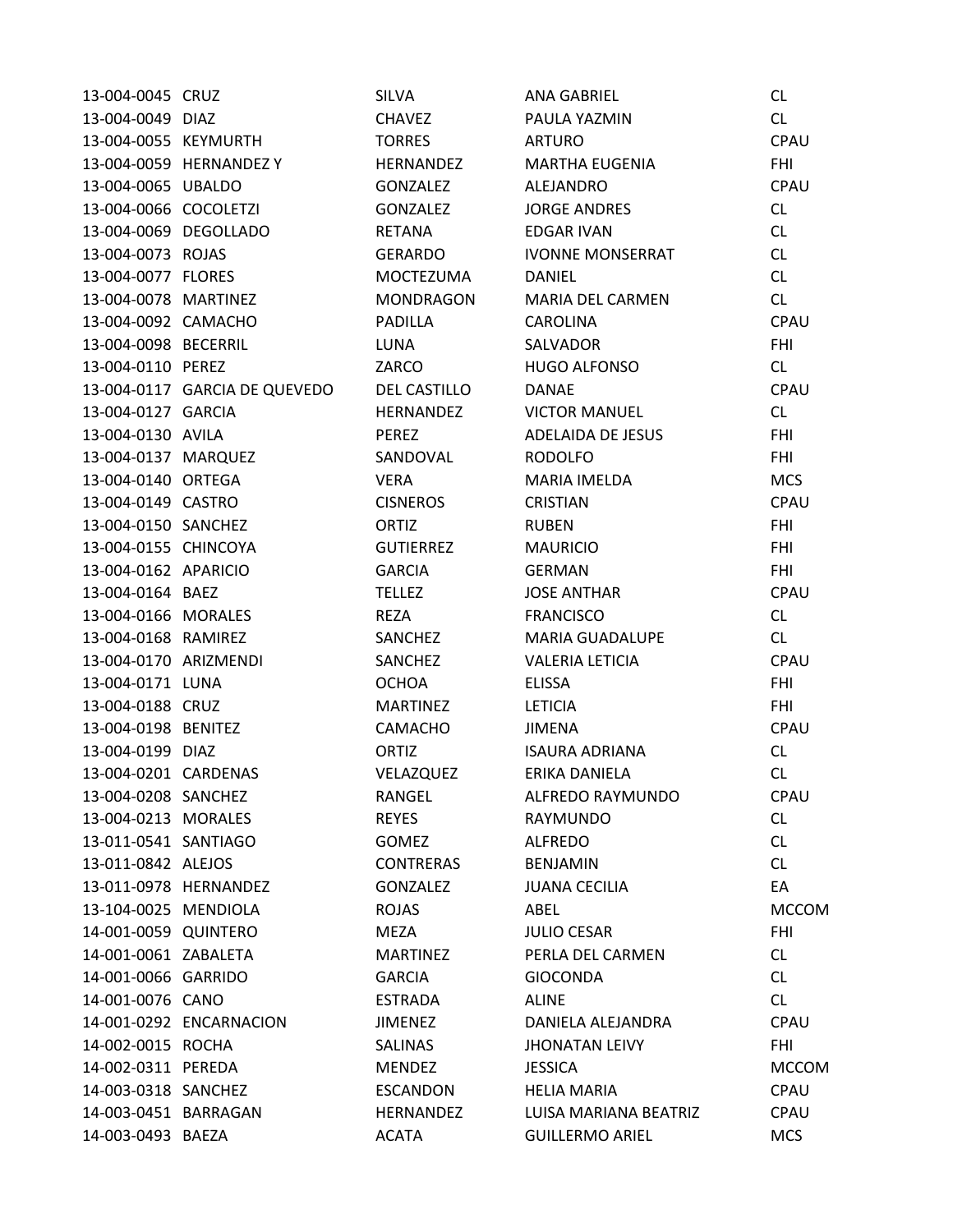| 14-003-0566 SANDOVAL  |                        | <b>LOPEZ</b>     | <b>MAGDALENA</b>           | CPAU        |
|-----------------------|------------------------|------------------|----------------------------|-------------|
| 14-003-0616 LUGO      |                        | <b>CORTES</b>    | <b>GRECIA PAMELA</b>       | CL.         |
| 14-003-0788 CARPIO    |                        | CAMARILLO        | DIANA IVETD                | <b>MCS</b>  |
|                       | 14-003-1268 HERNANDEZ  | <b>MENDEZ</b>    | <b>MARIA GABRIELA</b>      | <b>FHI</b>  |
|                       | 14-004-0002 DOMINGUEZ  | <b>MENDOZA</b>   | MIGUEL ANGEL               | <b>MCS</b>  |
| 14-004-0003 CORTES    |                        | <b>CORTES</b>    | <b>MERCEDES</b>            | CL          |
| 14-004-0004 CAMPOS    |                        | <b>ORTIZ</b>     | MARIA ELENA                | CL.         |
| 14-004-0005 VENTURA   |                        | <b>RAMOS</b>     | YESENIA                    | CL          |
|                       | 14-004-0015 ECHEVERRIA | GONZALEZ         | TERESA MARICEL DEL ROSARIO | <b>CL</b>   |
| 14-004-0016 CAMACHO   |                        | <b>RUEDAS</b>    | <b>JUAN PABLO</b>          | <b>CL</b>   |
| 14-004-0020 CRUZ      |                        | SOTO             | <b>AARON</b>               | <b>CL</b>   |
| 14-004-0022 RIOS      |                        | <b>GARCIA</b>    | ANA LAURA                  | CL          |
| 14-004-0024 SILVA     |                        | <b>ESTRADA</b>   | <b>MAYRA RUTH</b>          | CL          |
| 14-004-0028 SANCHEZ   |                        | <b>CERON</b>     | <b>ISRAEL</b>              | <b>FHI</b>  |
| 14-004-0031 SALDAÑA   |                        | <b>GONZALEZ</b>  | <b>JONATHAN</b>            | <b>FHI</b>  |
|                       | 14-004-0050 HERNANDEZ  | ARROYAVE         | <b>OMAR</b>                | FHI         |
| 14-004-0060 ORTA      |                        | <b>GALVAN</b>    | <b>NANCY ITZEL</b>         | CL          |
| 14-004-0061 MENDEZ    |                        | <b>GONZALEZ</b>  | <b>CARLOS GABRIEL YAN</b>  | CL.         |
|                       | 14-004-0068 HERNANDEZ  | <b>IBARRA</b>    | <b>NAYKARY</b>             | CL.         |
| 14-004-0082 MASCORRO  |                        | <b>MARTINEZ</b>  | <b>JOSE ISMAEL</b>         | <b>FHI</b>  |
| 14-004-0085 BARAJAS   |                        | <b>HERNANDEZ</b> | <b>ISELA EDITH</b>         | <b>FHI</b>  |
| 14-004-0089 GARCIA    |                        | <b>GOYS</b>      | <b>KARLA KAREN</b>         | <b>CPAU</b> |
| 14-004-0090 TORRES    |                        | <b>ROJAS</b>     | <b>RUBI</b>                | <b>FHI</b>  |
| 14-004-0093 SANDOVAL  |                        | RONQUILLO        | <b>MARIA DE LOURDES</b>    | <b>FHI</b>  |
| 14-004-0094 REYES     |                        | <b>MALDONADO</b> | ANA MARGARITA              | CL          |
| 14-004-0100 RAMOS     |                        | <b>ZACARIAS</b>  | NORMA ANGELICA             | <b>FHI</b>  |
| 14-004-0105 MARTINEZ  |                        | <b>JUAREZ</b>    | <b>OSCAR ANTONIO</b>       | CL.         |
|                       | 14-004-0110 SANTAMARIA | <b>GARCIA</b>    | ALEJANDRA ESTEFANIA        | <b>FHI</b>  |
| 14-004-0124 RODRIGUEZ |                        | DE LA CRUZ       | <b>LEONCIO</b>             | <b>FHI</b>  |
| 14-004-0131 LOPEZ     |                        | <b>VELASCO</b>   | DANIEL                     | <b>FHI</b>  |
| 14-004-0133 GARCIA    |                        | <b>LOPEZ</b>     | RAQUEL                     | CL          |
| 14-004-0134 VAZQUEZ   |                        | <b>ARROYO</b>    | <b>BRAYAN ANGEL</b>        | CL.         |
| 14-004-0141 HEREDIA   |                        | <b>AVILA</b>     | <b>MARTHA PATRICIA</b>     | <b>FHI</b>  |
| 14-004-0146 SALAS     |                        | <b>CEJA</b>      | DAVID ALEJANDRO            | CL          |
| 14-004-0148 TAVERA    |                        | HERNANDEZ        | YOSEFF KARL                | FHI         |
| 14-004-0169 MENA      |                        | <b>VILLELA</b>   | CASSANDRA                  | <b>FHI</b>  |
| 14-004-0178 MORA      |                        | <b>DIAZ</b>      | DANIEL ALBERTO             | CPAU        |
| 14-004-0187 RAMIREZ   |                        | SANCHEZ          | <b>MARIA FRANCISCA</b>     | CPAU        |
| 14-004-0202 HUERTA    |                        | <b>MOLINA</b>    | YAKIN ELIHU                | <b>FHI</b>  |
| 14-004-0208 PRIMERO   |                        | <b>ORNELAS</b>   | <b>BRUNO EDUARDO</b>       | <b>FHI</b>  |
| 14-004-0214 JUAREZ    |                        | <b>JIMENEZ</b>   | <b>THALIA GABRIELA</b>     | <b>FHI</b>  |
| 14-004-0223 MOLINA    |                        | <b>REYES</b>     | <b>ANDREA</b>              | CPAU        |
| 14-004-0225 GARDUÑO   |                        | ARELLANO         | <b>MARCOS HERMINIO</b>     | CPAU        |
|                       | 14-011-0265 BARRIENTOS | CARRILLO         | SANTA YADIRA               | CL          |
| 14-011-0307 ESQUIVEL  |                        | <b>MARTINEZ</b>  | <b>CARLOS</b>              | CPAU        |
| 14-011-0889 MARTINEZ  |                        | <b>VITE</b>      | LYDIA ELIUT                | CL          |
| 14-011-1131 DIAZ      |                        | <b>MARTINEZ</b>  | LUIS FERNANDO              | <b>MCG</b>  |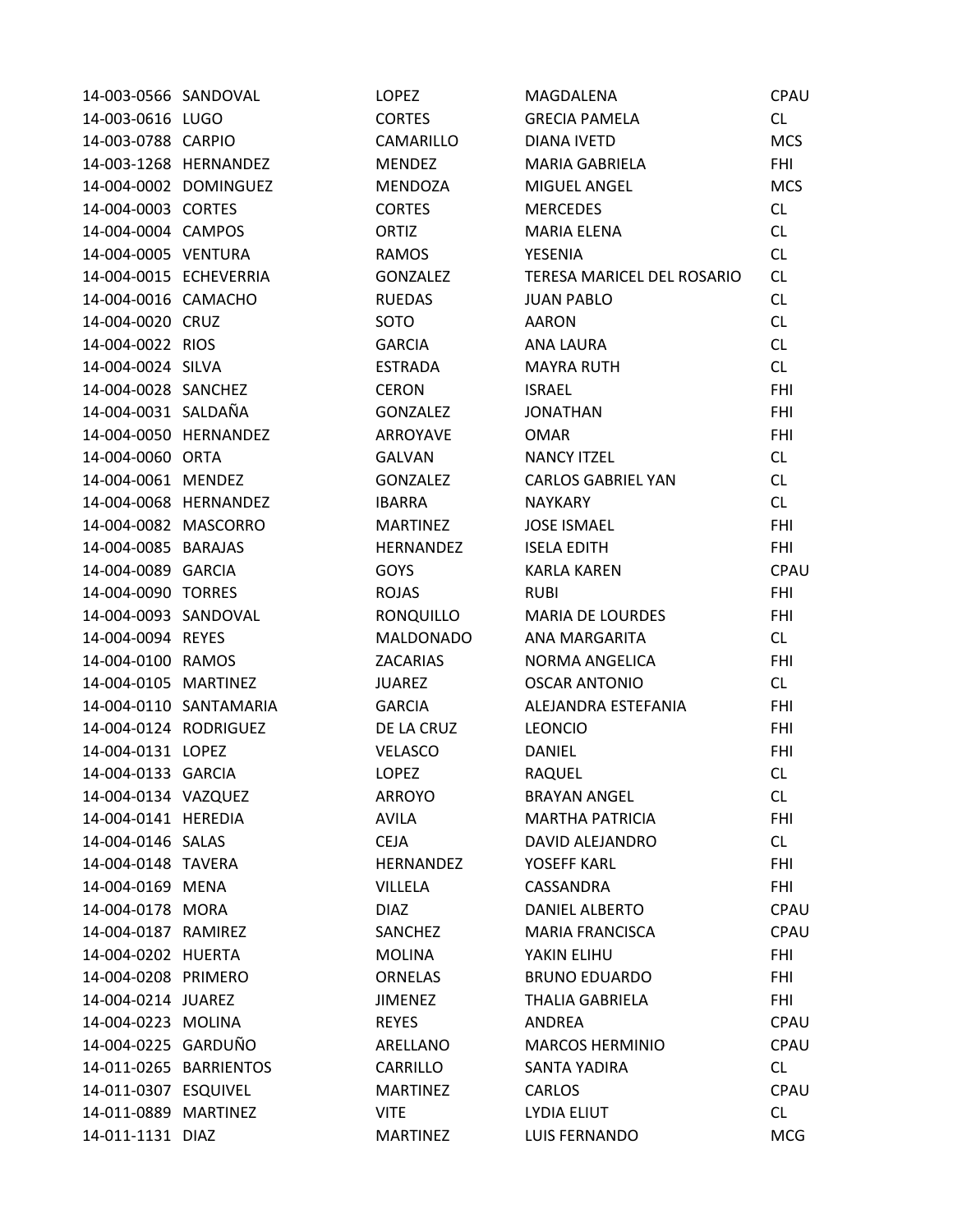| 14-104-0022 RUBIO      |                         | <b>RIVERA</b>    | <b>GUILLERMO</b>         | DH           |
|------------------------|-------------------------|------------------|--------------------------|--------------|
| 14-104-0090 HERNANDEZ  |                         | <b>LLANES</b>    | NORBERTO FRANCISCO       | <b>MCCOM</b> |
| 14-104-0091 JUAREZ     |                         | <b>NICACIO</b>   | MARIA GUADALUPE          | <b>MCCOM</b> |
| 14-104-0096 PICHARDO   |                         | ZAMORA           | <b>INOCENCIO GERARDO</b> | <b>MCCOM</b> |
| 14-104-0097 GARCIA     |                         | <b>JARILLO</b>   | <b>VICTOR HUGO</b>       | <b>MCCOM</b> |
| 15-001-0138 SANTOS     |                         | <b>BRISEÑO</b>   | ANDREA                   | CL           |
| 15-001-0174 GARCIA     |                         | <b>OJEDA</b>     | <b>METZLI CITLALI</b>    | CG           |
|                        | 15-001-0179 MONTERROSA  | <b>REYES</b>     | ALEJANDRA NAYELLY        | CL           |
| 15-001-0188 QUIROZ     |                         | <b>JAIMES</b>    | MISAEL GEOVANNI          | <b>FHI</b>   |
| 15-001-0207 NAVARRO    |                         | <b>GRANADOS</b>  | AMAURY ALEJANDRO         | <b>FHI</b>   |
| 15-001-0212 DE LA ROSA |                         | <b>MORGADO</b>   | <b>ROSALBA</b>           | <b>FHI</b>   |
| 15-001-0259 CONTRERAS  |                         | <b>TELLEZ</b>    | MONICA LUISA MARIA       | CL           |
| 15-002-0008 ESQUIVEL   |                         | SOSA             | <b>MARIA ESTEFANY</b>    | CL           |
| 15-002-0147 SALAZAR    |                         | SERRANO          | <b>MARIA CONCEPCION</b>  | <b>CL</b>    |
| 15-002-0302 SANCHEZ    |                         | CARBAJAL         | ANA ELIZABETH            | CPAU         |
| 15-002-0412 SALINAS    |                         | <b>TELESFORO</b> | ULISES ABDIEL            | <b>FHI</b>   |
| 15-003-0290 VEGA       |                         | <b>OROZCO</b>    | AIDA MIROSLAVA           | CL           |
| 15-003-0411 PAZ        |                         | <b>GARCIA</b>    | <b>FERNANDO NICOLAS</b>  | CPAU         |
| 15-003-0529 IBARRA     |                         | <b>ROSAS</b>     | <b>KARLA ITZEL</b>       | CG           |
| 15-003-0613 ROBLES     |                         | VILLARRUEL       | <b>MARIA LUCERO</b>      | CG           |
| 15-003-0681 ROMERO     |                         | <b>LOPEZ</b>     | <b>DIEGO</b>             | <b>FHI</b>   |
| 15-003-0758 GALINDO    |                         | CALZADILLA       | <b>ADRIANA</b>           | CPAU         |
| 15-003-0813 DELGADO    |                         | <b>ROMAN</b>     | <b>CARLOS EDUARDO</b>    | CPAU         |
| 15-003-1191 BARRANCO   |                         | SALAZAR          | <b>EDUARDO</b>           | <b>MCS</b>   |
| 15-003-1520 POSADAS    |                         | LOPEZ            | <b>JENNIFER</b>          | <b>FHI</b>   |
| 15-003-1574 SANCHEZ    |                         | <b>OSORIO</b>    | MIGUEL ANGEL             | <b>CPAU</b>  |
| 15-004-0004 CABALLERO  |                         | RAMIREZ          | LORENA                   | CL.          |
| 15-004-0008 ZAMORA     |                         | <b>NOYOLA</b>    | <b>STEPHANIE</b>         | <b>CL</b>    |
| 15-004-0018 CUAPIO     |                         | <b>MALDONADO</b> | <b>LIZBETH</b>           | CPAU         |
| 15-004-0019 TEJEDA     |                         | <b>MARTINEZ</b>  | <b>OLIVA</b>             | <b>FHI</b>   |
| 15-004-0027 ZALDIVAR   |                         | <b>TELLO</b>     | <b>ZUREIMA ANGELICA</b>  | CL           |
| 15-004-0034 VASQUEZ    |                         | AVENDAÑO         | <b>MARIO</b>             | <b>FHI</b>   |
| 15-004-0040 ROMAN      |                         | <b>FLORES</b>    | DANIEL ALBERTO           | CL           |
| 15-004-0043 ROMERO     |                         | AYALA            | SAMANTHA GUADALUPE       | CPAU         |
|                        | 15-004-0050 CASTELLANOS | <b>MARTINEZ</b>  | <b>JAIME ANGEL</b>       | FHI          |
| 15-004-0054 VEGA       |                         | <b>GARCIA</b>    | <b>LUIS ANTONIO</b>      | <b>CPAU</b>  |
| 15-004-0073 VILLA      |                         | <b>GALICIA</b>   | <b>LUZ ADRIANA</b>       | CL           |
| 15-004-0075 CUEVAS     |                         | <b>BARROSO</b>   | <b>SHARON</b>            | CPAU         |
| 15-004-0078 FARIAS     |                         | <b>RAMOS</b>     | <b>JORGE EDUARDO</b>     | <b>FHI</b>   |
| 15-004-0089 SORIA      |                         | <b>VALDES</b>    | LAURA CRISTINA           | <b>FHI</b>   |
| 15-004-0096 SANCHEZ    |                         | <b>MELO</b>      | KATIA MONTSERRAT         | CPAU         |
| 15-004-0099 BECERRIL   |                         | <b>GARCIA</b>    | <b>ALEXIA OTILIA</b>     | <b>CPAU</b>  |
| 15-004-0103 NAVARRETE  |                         | <b>OROZCO</b>    | <b>MARIA LUISA</b>       | CPAU         |
| 15-004-0110 CORONADO   |                         | <b>HERNANDEZ</b> | <b>JESUS</b>             | CPAU         |
| 15-004-0113 SANCHEZ    |                         | <b>HERNANDEZ</b> | <b>GUADALUPE</b>         | CPAU         |
| 15-004-0117 GONZALEZ   |                         | <b>MOJICA</b>    | SALVADOR                 | CPAU         |
| 15-004-0122 ULIBARRI   |                         | <b>FLORES</b>    | CAROLINA                 | CPAU         |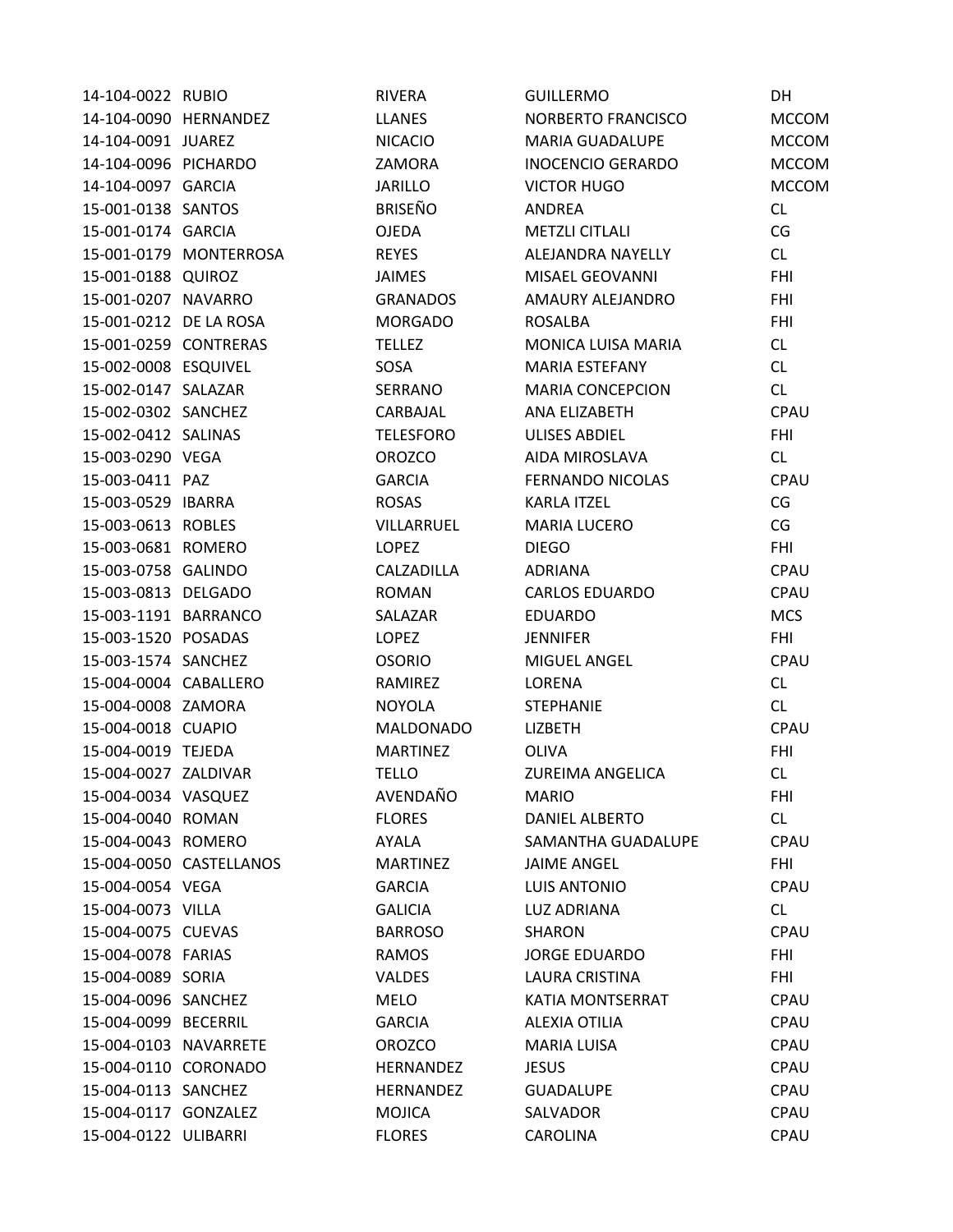| 15-004-0132 ANDRES    |                       | VELASCO          | <b>PABLO</b>             | CPAU         |
|-----------------------|-----------------------|------------------|--------------------------|--------------|
| 15-004-0136 ROMAN     |                       | ANGELES          | MARIANA KETZALZIN        | CL           |
| 15-004-0143 BOLAÑOS   |                       | <b>DIAZ</b>      | YAEL RODRIGO             | CPAU         |
| 15-004-0150 CANSECO   |                       | CORDERO          | <b>MARIA ISABEL</b>      | CL           |
| 15-004-0164 MORENO    |                       |                  | <b>JOSE</b>              | <b>FHI</b>   |
| 15-004-0169 HERRERA   |                       | <b>BAGATELLA</b> | <b>HECTOR DANIEL</b>     | CL           |
| 15-004-0178 MARTINEZ  |                       | <b>URIARTE</b>   | <b>ENRIQUE DE JESUS</b>  | <b>CL</b>    |
| 15-004-0182 SALINAS   |                       | VAZQUEZ          | <b>ELSA GRACIELA</b>     | CPAU         |
| 15-004-0190 HERRERA   |                       | <b>REYES</b>     | <b>DELIA ITZEL</b>       | CL           |
| 15-004-0193 SANCHEZ   |                       | NUÑEZ            | <b>RUBI SUSANA</b>       | <b>CL</b>    |
| 15-004-0202 FERNANDEZ |                       | <b>RUIZ</b>      | <b>LAURA MIDORI</b>      | CL           |
| 15-004-0203 MIRANDA   |                       | <b>GONZALEZ</b>  | <b>VICTOR HUMBERTO</b>   | CL           |
| 15-004-0206 MANJARREZ |                       | VILLANUEVA       | <b>ALAN ENRIQUE</b>      | CPAU         |
| 15-004-0207 PEREZ     |                       | ARROYO           | <b>AURA ANGELICA</b>     | <b>FHI</b>   |
| 15-004-0214 GARCIA    |                       | <b>MARTINEZ</b>  | DIANA LAURA              | <b>FHI</b>   |
| 15-004-0218 GUERRERO  |                       | <b>OLIVA</b>     | SANTA ZAC NICT           | <b>FHI</b>   |
| 15-004-0220 PANIAGUA  |                       | ANGUIANO         | <b>JUAN ALEJANDRO</b>    | CL           |
| 15-004-0223 BALDERAS  |                       | RAMIREZ          | <b>JASMIN YURIRIA</b>    | <b>FHI</b>   |
| 15-009-0022 ADAME     |                       | MONTAÑEZ         | <b>JESUS DOMITILO</b>    | CPAU         |
| 15-011-0448 CLARA     |                       | <b>VALENTIN</b>  | <b>ROSA ELENA</b>        | <b>FHI</b>   |
| 15-011-0523 CASANOVA  |                       | <b>ACEVEDO</b>   | <b>GLORIA MAGDALENA</b>  | CL           |
| 15-011-0572 SIFUENTES |                       | <b>HUESO</b>     | <b>FABIOLA</b>           | CL           |
| 15-011-0656 ALMARAZ   |                       | SOTO             | SAUL                     | <b>FHI</b>   |
| 15-011-0674 GONZALEZ  |                       | <b>PUENTE</b>    | PEDRO BERNARDO           | CL           |
| 15-011-1041 RAMIREZ   |                       | <b>ESTRADA</b>   | LUZ ANGELA               | CG           |
| 15-011-1189 TOLEDO    |                       | <b>ARENAS</b>    | <b>CESAR DANIEL</b>      | CPAU         |
| 15-104-0033 SANCHEZ   |                       | SANDOVAL         | <b>ESTELA</b>            | <b>MCCOM</b> |
| 16-001-0021 SANCHEZ   |                       | SANCHEZ          | <b>GRICELDA</b>          | CG           |
|                       | 16-001-0074 HERNANDEZ | <b>MARTINEZ</b>  | <b>KAREN</b>             | CG           |
| 16-001-0083 BONILLA   |                       | VAZQUEZ          | <b>ELIOT</b>             | <b>FHI</b>   |
| 16-001-0088 MANZANO   |                       | <b>LAGOS</b>     | <b>ESTELA</b>            | CPAU         |
| 16-001-0158 RAMIREZ   |                       | <b>ALBINO</b>    | <b>JOSE EDUARDO</b>      | <b>CL</b>    |
| 16-001-0230 GARIBAY   |                       | <b>GARCIA</b>    | <b>MARIO ALBERTO</b>     | CG           |
| 16-001-0240 PACHECO   |                       | <b>RUIZ</b>      | <b>VICTOR FERNANDO</b>   | CPAU         |
| 16-001-0247 CAMACHO   |                       | RIVERA           | <b>JUAN EDUARDO</b>      | CL           |
| 16-002-0185 RUIZ      |                       | <b>FLORES</b>    | <b>PRISCILA</b>          | CG           |
| 16-002-0199 LOPEZ     |                       | <b>LOPEZ</b>     | <b>CESAR OZUE</b>        | CPAU         |
| 16-002-0373 MENDEZ    |                       | <b>JIMENEZ</b>   | MARIA FERNANDA           | CPAU         |
| 16-002-0443 SANTILLAN |                       | <b>RIVERA</b>    | <b>ULISES</b>            | CPAU         |
| 16-002-0452 BONILLA   |                       | CRUZ             | <b>JESUS PRISCILIANO</b> | CPAU         |
| 16-003-0105 PONCE     |                       | <b>VEGA</b>      | <b>ILDEFONSO</b>         | CG           |
| 16-003-0161 DIAZ      |                       | <b>MATURANO</b>  | <b>MONICA</b>            | CG           |
| 16-003-0471 HERNANDEZ |                       | <b>HERNANDEZ</b> | <b>BRENDA</b>            | <b>FHI</b>   |
| 16-003-0488 LINAREZ   |                       | CARRILLO         | <b>BEATRIZ</b>           | CG           |
| 16-003-0519 JACOBO    |                       | <b>CASTRO</b>    | <b>KATIA ISABEL</b>      | CG           |
| 16-003-0667 ESPINO    |                       | <b>BAUTISTA</b>  | <b>KARLA YURITZI</b>     | CG           |
| 16-003-1168 ORDUÑA    |                       | <b>GARCIA</b>    | <b>MARTHA ADRIANA</b>    | CG           |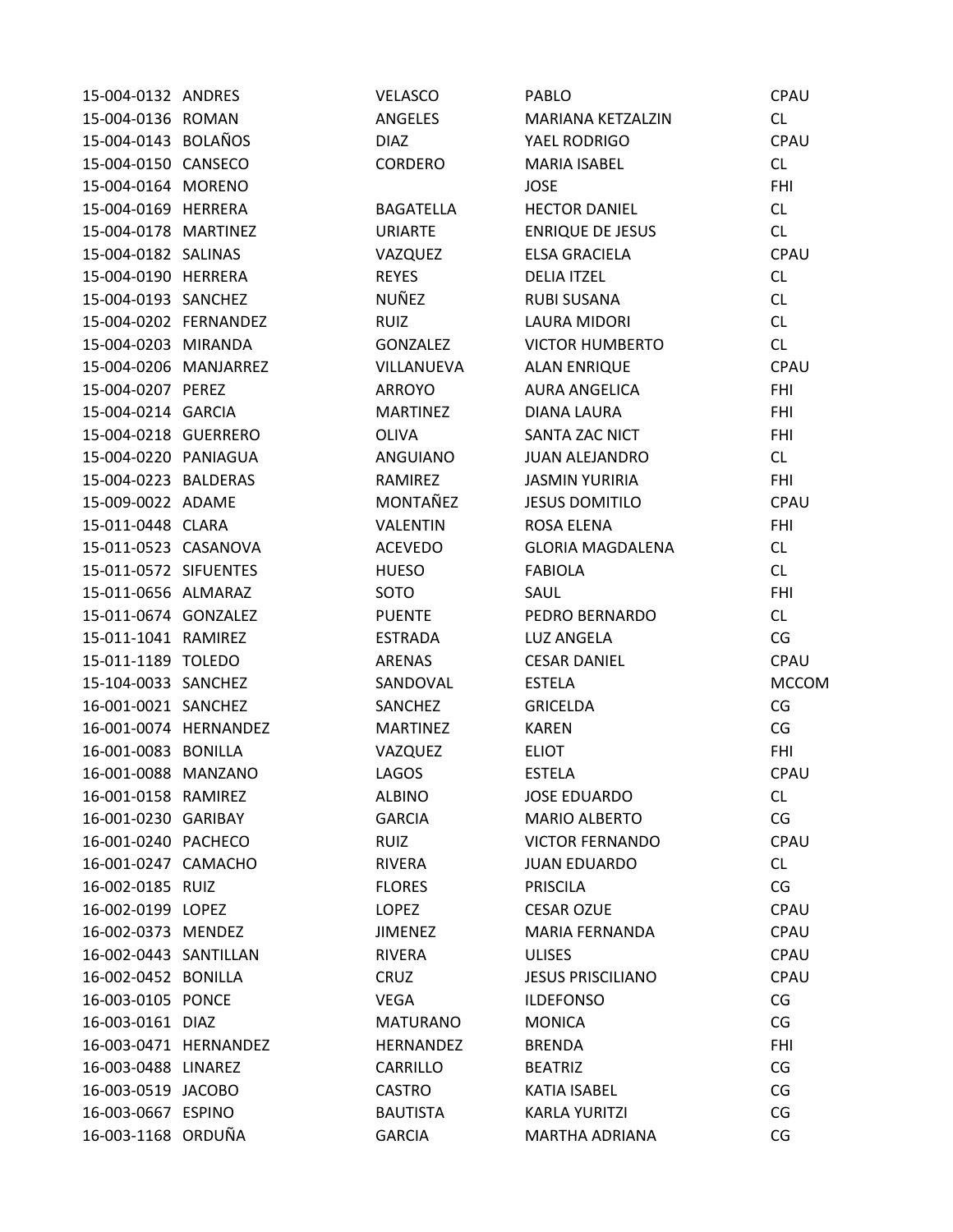| 16-003-1255 MENDOZA   |                        | <b>VARGAS</b>    | <b>BRENDA ASHLEY</b>     | <b>CL</b>  |
|-----------------------|------------------------|------------------|--------------------------|------------|
| 16-003-1313 MORENO    |                        | <b>BARRERA</b>   | ANDREA                   | CL         |
| 16-003-1422 VIDRIO    |                        | <b>RODRIGUEZ</b> | MONTSERRAT               | CPAU       |
| 16-003-1436 SANTANA   |                        | CASTAÑEDA        | <b>JEFTE NEFTALI</b>     | CL         |
| 16-003-1481 TORRES    |                        | <b>MORALES</b>   | <b>MONSERRAT</b>         | CPAU       |
| 16-004-0001 GUERRERO  |                        | ZUÑIGA           | SAMANTHA                 | CL         |
| 16-004-0003 VARGAS    |                        | <b>VALDEZ</b>    | <b>EDUARDO</b>           | CL         |
| 16-004-0005 RODRIGUEZ |                        | VAZQUEZ          | <b>ELIZABETH REGINA</b>  | CPAU       |
| 16-004-0014 SALDAÑA   |                        | MAGAÑA           | <b>KARLA ITZEL</b>       | CPAU       |
| 16-004-0016 SANTILLAN |                        | CHIMAL           | <b>RUBEN</b>             | CL         |
| 16-004-0024 TORRES    |                        | <b>ARGUELLES</b> | <b>GEORGINA</b>          | CL         |
| 16-004-0030 CASILLAS  |                        | SAGAL            | <b>ALAIN RAUL</b>        | <b>FHI</b> |
|                       | 16-004-0034 DOMINGUEZ  | RAMIREZ          | MARIA DEL ROCIO          | CL         |
| 16-004-0039 MEZA      |                        | <b>MELENDEZ</b>  | PERLA YOSABETH           | CPAU       |
| 16-004-0043 NOYOLA    |                        | VELAZQUEZ        | <b>VLADIMIR</b>          | CL         |
| 16-004-0051 DIAZ      |                        | <b>YUMBE</b>     | MARIA JOSE               | CPAU       |
| 16-004-0052 CAMACHO   |                        | <b>ENRIQUEZ</b>  | ANGEL DE JESUS           | CL         |
| 16-004-0054 ROJAS     |                        | <b>MUCIÑO</b>    | <b>JUAN CARLOS</b>       | CL         |
|                       | 16-004-0057 MALDONADO  | <b>MARTINEZ</b>  | <b>VIRIDIANA ISELA</b>   | CL         |
| 16-004-0060 ORTIZ     |                        | <b>PEREZ</b>     | <b>ALMA ROSA</b>         | CPAU       |
| 16-004-0065 QUINTERO  |                        | SALVADOR         | <b>ISAAC TLACAELEL</b>   | CL         |
| 16-004-0066 SALAZAR   |                        | <b>GARCIA</b>    | <b>MARIANA</b>           | CPAU       |
| 16-004-0067 ACOSTA    |                        | <b>MORENO</b>    | ARMANDO                  | <b>FHI</b> |
| 16-004-0079 RUBIO     |                        | <b>BARDALES</b>  | LIDIA PAMELA             | CPAU       |
| 16-004-0082 VARGAS    |                        | <b>RIOS</b>      | <b>ALBERTO</b>           | CPAU       |
| 16-004-0084 LIMA      |                        | <b>GUZMAN</b>    | <b>NATALY</b>            | CPAU       |
| 16-004-0086 LOPEZ     |                        | <b>MORENO</b>    | <b>JUAN CARLOS</b>       | CPAU       |
| 16-004-0087 MARTINEZ  |                        | HERNANDEZ        | <b>JORGE</b>             | CL         |
| 16-004-0088 ALPIZAR   |                        | <b>PAEZ</b>      | <b>JOSELINE MICHELLE</b> | CL         |
| 16-004-0090 RAYAS     |                        | <b>CEDILLO</b>   | ROSA ISELA               | CL         |
| 16-004-0092 MOREL     |                        | <b>RODRIGUEZ</b> | <b>ISAAC BOLIVAR</b>     | CPAU       |
|                       | 16-004-0102 BARRIENTOS | SANCHEZ          | <b>HORACIO</b>           | CL         |
| 16-004-0107 VILLEGAS  |                        | SOTO             | <b>MARIA FERNANDA</b>    | <b>CL</b>  |
| 16-004-0118 ZARIÑANA  |                        | MONTES DE OCA    | <b>GINELLE EDITH</b>     | CL         |
|                       | 16-004-0119 HERNANDEZ  | <b>REYES</b>     | SANDRA                   | CPAU       |
| 16-004-0120 REYES     |                        | NAVARRETE        | <b>OSCAR OCTAVIO</b>     | CPAU       |
| 16-004-0131 VELAZQUEZ |                        | SALAZAR          | <b>JOSE ALBERTO</b>      | CPAU       |
| 16-004-0135 FLORES    |                        | MENDOZA          | <b>DENNISSE</b>          | CPAU       |
| 16-004-0138 VALDEZ    |                        | <b>HIPOLITO</b>  | <b>BERTHA</b>            | CPAU       |
| 16-004-0139 MARTINEZ  |                        | CADENA           | GABRIELA                 | <b>FHI</b> |
| 16-004-0141 MAGAÑA    |                        | <b>LLAMAS</b>    | <b>CLARA YAZKARA</b>     | CL         |
| 16-004-0146 MARTINEZ  |                        | <b>FLORES</b>    | <b>JOSE EDUARDO</b>      | <b>FHI</b> |
| 16-004-0147 LINARES   |                        | LEZAMA           | ADELINA                  | CPAU       |
| 16-004-0151 VERA      |                        | CADENA           | <b>ISELA</b>             | <b>FHI</b> |
| 16-004-0156 ROJAS     |                        | <b>PORTAL</b>    | <b>BELEN YIRE</b>        | CL         |
| 16-004-0158 ROJAS     |                        | ARELLANO         | <b>BRENDA ESMERALDA</b>  | CPAU       |
| 16-004-0160 LUGO      |                        | <b>CORTES</b>    | <b>SAUL CRISTIAN</b>     | <b>FHI</b> |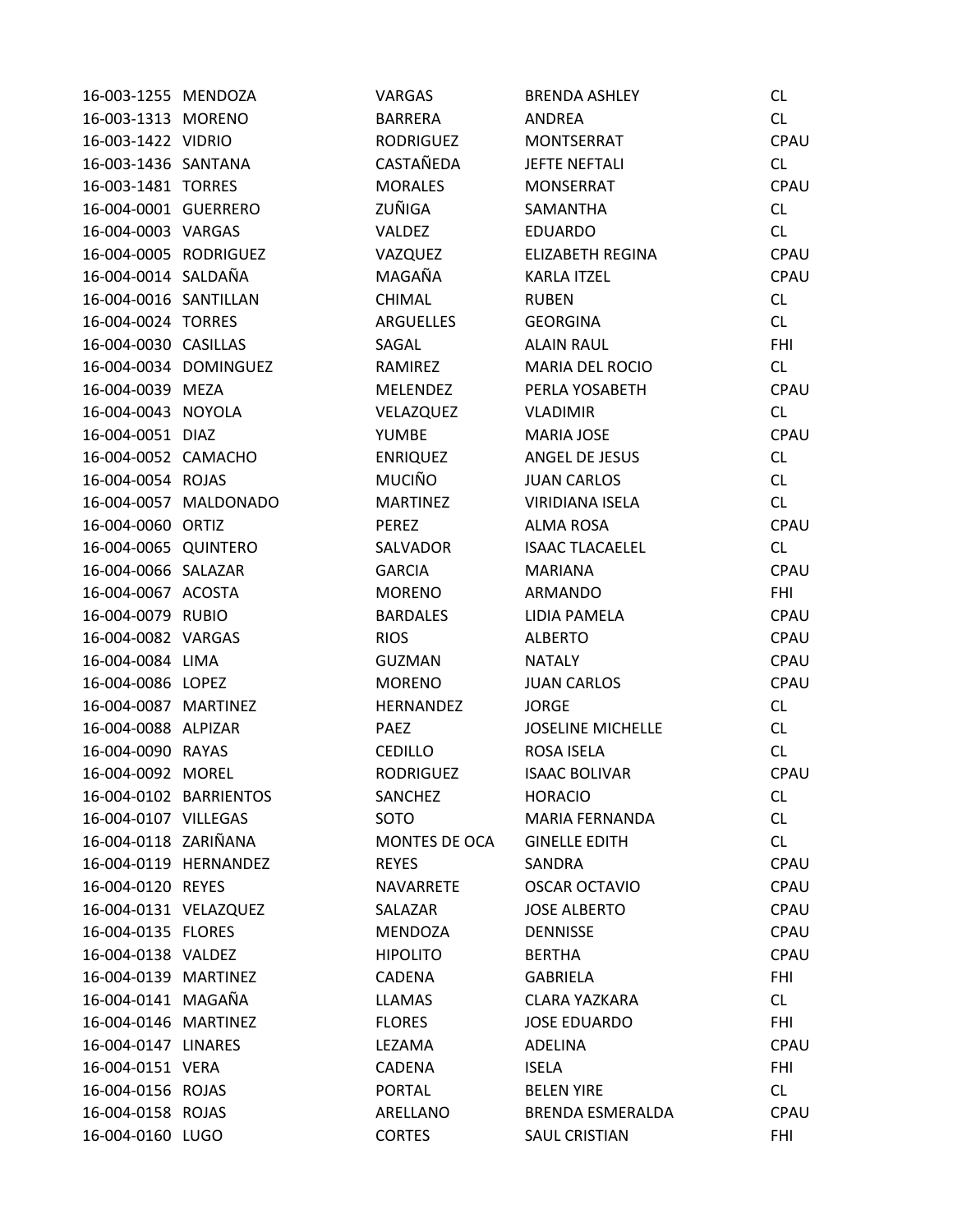| 16-004-0161 RAMOS     |                       | <b>ELIAS</b>      | <b>ELVIRA</b>           | CL           |
|-----------------------|-----------------------|-------------------|-------------------------|--------------|
| 16-004-0167 BECERRIL  |                       | MEZA              | <b>REBECA</b>           | CL           |
|                       | 16-004-0168 ENGRANDES | ROJAS             | <b>BRANDON ISAAC</b>    | CL           |
| 16-004-0169 LOPEZ     |                       | LOPEZ             | <b>MAYRA</b>            | <b>FHI</b>   |
| 16-004-0173 MADERA    |                       | <b>ARENAS</b>     | <b>ALAN ASHLEY</b>      | CPAU         |
| 16-004-0174 TORRES    |                       | <b>GONZALEZ</b>   | <b>JORGE</b>            | CPAU         |
| 16-004-0175 TELLEZ    |                       | <b>VERDE</b>      | MARTHA ADRIANA          | CL           |
| 16-004-0188 ANTONIO   |                       | <b>CHAVEZ</b>     | <b>KAUTSKY BOGDAN</b>   | CL           |
| 16-004-0195 OLEA      |                       | <b>SILVA</b>      | <b>DAVID</b>            | CPAU         |
| 16-004-0200 CAMACHO   |                       | GAZCA             | MA. DE LA LUZ           | <b>FHI</b>   |
| 16-004-0201 BAUTISTA  |                       | <b>BAUTISTA</b>   | <b>FRANCISCO JAVIER</b> | <b>FHI</b>   |
| 16-004-0207 URZUA     |                       | <b>GARCIA</b>     | LAURA ALEJANDRA         | CL           |
| 16-004-0217 SANDOVAL  |                       | CARRILLO          | <b>LUIS RICARDO</b>     | CL           |
| 16-004-0218 DE JESUS  |                       | <b>MARCIAL</b>    | <b>BRENDA</b>           | CPAU         |
| 16-004-0222 SCHULZ    |                       | <b>MELCHOR</b>    | <b>ZAID ARTURO</b>      | CG           |
| 16-004-0223 FONSECA   |                       | <b>GARCIA</b>     | KARLA VANESSA           | CPAU         |
| 16-004-0229 ALONSO    |                       | <b>VILLALOBOS</b> | <b>MARCEL</b>           | CL           |
| 16-004-0230 VAZQUEZ   |                       | VELA              | <b>INGRID CAROLINA</b>  | CL           |
| 16-004-0231 MENDEZ    |                       | AGUIRRE           | <b>PABLO ANDRES</b>     | <b>FHI</b>   |
| 16-004-0236 RODRIGUEZ |                       | <b>FEDENAJE</b>   | <b>KATYA</b>            | <b>FHI</b>   |
| 16-004-0237 JIMENEZ   |                       | <b>FUENTES</b>    | <b>MATILDE</b>          | CL           |
| 16-004-0240 ROSAS     |                       | <b>MARTINEZ</b>   | <b>EVELIN</b>           | <b>FHI</b>   |
| 16-004-0241 FIGUEROA  |                       | GONZALEZ          | <b>ERIC EDUARDO</b>     | CPAU         |
| 16-011-0077 TENOPALA  |                       | <b>RODRIGUEZ</b>  | <b>JAIME</b>            | CG           |
| 16-011-0724 PEREA     |                       | SUSUNAGA          | <b>BRENDA VIRIDIANA</b> | CPAU         |
| 16-011-0863 VAZQUEZ   |                       | <b>FLORES</b>     | <b>DANIEL</b>           | <b>CL</b>    |
|                       | 16-011-0911 HERNANDEZ | <b>CONTRERAS</b>  | <b>GUSTAVO</b>          | CPAU         |
| 16-011-1039 VELAZQUEZ |                       | <b>SUAREZ</b>     | <b>ANA CAREN</b>        | CPAU         |
| 16-011-1096 PARRA     |                       | <b>ALVAREZ</b>    | LILIANA                 | CPAU         |
| 16-104-0001 BERNAL    |                       | <b>VILLAR</b>     | <b>SERGIO</b>           | DH           |
| 16-104-0020 LOPEZ     |                       | <b>OLMOS</b>      | <b>JOSE LUIS</b>        | <b>MCS</b>   |
| 16-104-0028 PEREZ     |                       | <b>GONZALEZ</b>   | <b>JOSE LUIS</b>        | <b>MCS</b>   |
| 16-104-0030 GUZMAN    |                       | <b>GUZMAN</b>     | <b>ROGELIO</b>          | <b>DH</b>    |
| 16-104-0089 QUIROZ    |                       | <b>VENEGAS</b>    | <b>ZELENE WENDOLY</b>   | <b>MCCOM</b> |
| 16-104-0097 GUERRERO  |                       | <b>CERVANTES</b>  | RITA ESMERALDA          | <b>MCCOM</b> |
| 16-104-0098 LEONES    |                       | <b>VILORIA</b>    | AMED ANTONIO            | <b>MCCOM</b> |
| 17-001-0015 RODRIGUEZ |                       | ALMARAZ           | <b>ALAN JESE</b>        | CG           |
| 17-001-0040 VAZQUEZ   |                       | <b>HERNANDEZ</b>  | <b>MARTIN</b>           | CL           |
| 17-001-0057 GARFIAS   |                       | <b>BAENA</b>      | <b>ROLANDO</b>          | CL           |
| 17-001-0103 BLANCO    |                       | <b>TORRES</b>     | <b>BERENICE</b>         | CL           |
| 17-001-0132 NEQUIZ    |                       | <b>BONILLA</b>    | SERGIO DE JESUS         | CPAU         |
|                       | 17-001-0147 HERNANDEZ | AVILA             | <b>ENRIQUE</b>          | CPAU         |
| 17-001-0201 BIBBINS   |                       | LOPEZ DE RIVERA   | <b>CLAUDIA</b>          | <b>FHI</b>   |
| 17-001-0204 GARCIA    |                       | <b>GUTIERREZ</b>  | <b>GUILLERMINA</b>      | CG           |
| 17-001-0214 CRUZ      |                       | <b>LOPEZ</b>      | <b>DIOSELINA</b>        | CL           |
| 17-001-0246 MENDOZA   |                       | <b>ACEVEDO</b>    | <b>ANAHI</b>            | CL           |
| 17-001-0264 MARQUEZ   |                       | MALDONADO         | LAURA                   | CG           |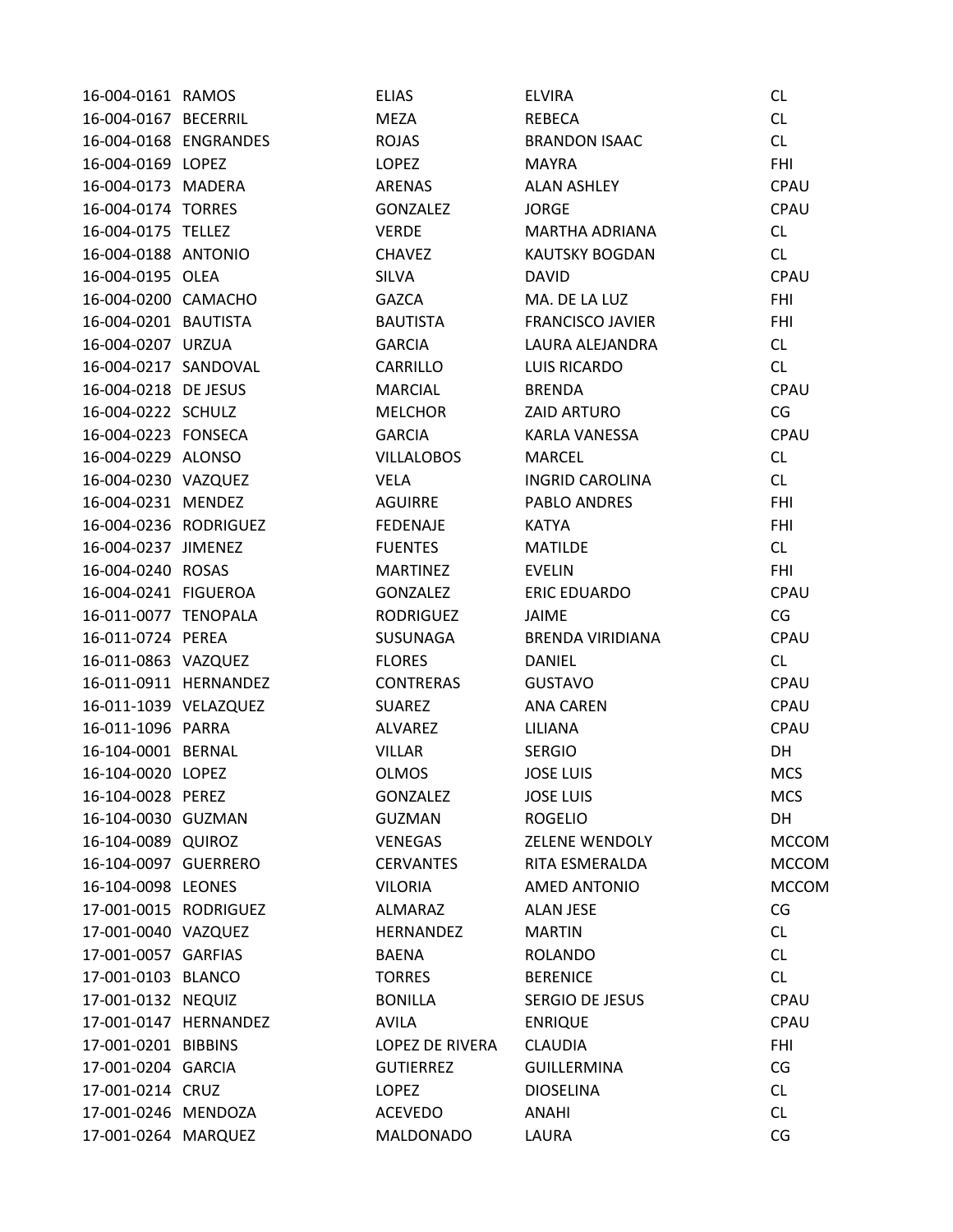| 17-002-0073 ORTEGA    |                        | <b>MARTINEZ</b>    | NANCY CECILIA              | CG          |
|-----------------------|------------------------|--------------------|----------------------------|-------------|
| 17-002-0129 MOSQUEDA  |                        | <b>MUÑOZ</b>       | <b>MARIA GUADALUPE</b>     | CPAU        |
| 17-002-0168 ROA       |                        | <b>CASTELLANOS</b> | ALMA ROCIO                 | CPAU        |
| 17-002-0275 CANSINO   |                        | <b>MARTINEZ</b>    | <b>ISMAEL</b>              | CPAU        |
| 17-002-0281 BRAVATA   |                        | ALCANTARA          | <b>DANIEL AGUSTIN</b>      | CG          |
| 17-002-0306 SOTELO    |                        | HERNANDEZ          | <b>JOSE ANGEL</b>          | CG          |
| 17-002-0411 ROMAN     |                        | <b>SALINAS</b>     | <b>MIZAEL TONATIUH</b>     | CPAU        |
|                       | 17-003-0181 HERNANDEZ  | <b>ROJAS</b>       | <b>JOAN ALEJANDRO</b>      | CL          |
| 17-003-0774 LINARES   |                        | <b>CORTES</b>      | <b>IRIDIAN PAULINA</b>     | CG          |
| 17-003-1044 CRUZ      |                        | <b>NOLASCO</b>     | <b>ZURI SHADAI</b>         | CL          |
| 17-003-1323 REYES     |                        | VAZQUEZ            | YELSIN ANDRES              | CL          |
| 17-003-1329 MARTINEZ  |                        | LOPEZ              | PAOLA LIZETH               | CG          |
| 17-003-1426 CRUZ      |                        | <b>VALLE</b>       | RAFAEL                     | <b>CL</b>   |
| 17-003-1508 LOZANO    |                        | <b>TREJO</b>       | ANA GABRIELA               | CL          |
| 17-003-1512 HURTADO   |                        | SORIANO            | <b>JORGE</b>               | CG          |
| 17-003-1547 GALVAN    |                        | <b>RODRIGUEZ</b>   | JAVIER DE JESUS            | CG          |
| 17-003-1555 ARELLANO  |                        | <b>GARCIA</b>      | <b>MONICA FABIOLA</b>      | <b>FHI</b>  |
| 17-003-1792 MENDOZA   |                        | <b>GUZMAN</b>      | <b>DIANA KAREN</b>         | CPAU        |
| 17-004-0003 LARA      |                        | SANCHEZ            | <b>BRENDA</b>              | <b>CPAU</b> |
| 17-004-0005 ORNELAS   |                        | <b>CHAVEZ</b>      | <b>CHRISTIAN</b>           | CL          |
| 17-004-0006 CASTILLO  |                        | <b>HERNANDEZ</b>   | <b>EDGAR GERARDO</b>       | CG          |
| 17-004-0010 CORTES    |                        | ARGUMEDO           | LEIDY LAURA                | CG          |
| 17-004-0013 ARREOLA   |                        | <b>MIRANDA</b>     | <b>JOSE ALFONSO</b>        | CG          |
| 17-004-0016 TRILLO    |                        | PADILLA            | <b>CHRISTIAN</b>           | CG          |
| 17-004-0021 MARTINEZ  |                        | <b>CARDENAS</b>    | <b>ISAAC VIRGILIO</b>      | CG          |
| 17-004-0025 PEREZ     |                        | <b>BARCO</b>       | <b>ERIKA</b>               | CG          |
| 17-004-0030 ROJAS     |                        | <b>AVILES</b>      | <b>LANDY MARLENE</b>       | CG          |
| 17-004-0034 AMARO     |                        | <b>IBARRA</b>      | <b>MARIANA</b>             | CG          |
| 17-004-0035 GUTIERREZ |                        | <b>MARQUEZ</b>     | <b>ARIANA BERENICE</b>     | CG          |
| 17-004-0039 MONROY    |                        | QUINTERO           | <b>SARAY EUGENIA</b>       | CPAU        |
| 17-004-0040 MARIN     |                        | ORTIZ              | <b>JUAN LUIS</b>           | CPAU        |
| 17-004-0041 ESPINOZA  |                        | HERNANDEZ          | <b>RODRIGO</b>             | CPAU        |
| 17-004-0042 LOPEZ     |                        | <b>PLATA</b>       | <b>GABRIELA MONTSERRAT</b> | CPAU        |
| 17-004-0045 CALDERON  |                        | HERNANDEZ          | <b>ILTZE GABRIELA</b>      | <b>FHI</b>  |
| 17-004-0046 DE SIXTO  |                        | ROMERO             | <b>EDUWIGIS</b>            | CL          |
| 17-004-0049 ORTIZ     |                        | <b>CRUZ</b>        | <b>BRAULIO ROBERTO</b>     | CPAU        |
| 17-004-0056 GARCIA    |                        | RAMIREZ            | MIGUEL ANGEL               | CL          |
| 17-004-0061 ROLDAN    |                        | <b>FIGUEROA</b>    | <b>MARGOTT</b>             | <b>MCS</b>  |
| 17-004-0066 ALARCON   |                        | MEJIA              | <b>EMILIO ALEJANDRO</b>    | <b>FHI</b>  |
| 17-004-0068 SANTIAGO  |                        | <b>GUADALUPE</b>   | <b>CARLOS</b>              | <b>FHI</b>  |
|                       | 17-004-0069 SANTAMARIA | ARRIAGA            | LUIS FRANCISCO             | CL          |
| 17-004-0073 GOMEZ     |                        | <b>TORRES</b>      | <b>DULCE REBECA</b>        | CPAU        |
| 17-004-0078 CAYETANO  |                        | AGUILAR            | <b>MARCO ANTONIO</b>       | <b>FHI</b>  |
| 17-004-0079 RODRIGUEZ |                        | <b>GARCIA</b>      | <b>OSCAR</b>               | FHI         |
| 17-004-0082 VERTIZ    |                        | PELAEZ             | <b>MISHELLE</b>            | CL          |
| 17-004-0085 ESPINOSA  |                        | <b>VILLEGAS</b>    | ANAHI                      | CL          |
| 17-004-0086 GOMEZ     |                        | <b>NERI</b>        | MITZI SILVANA              | CL          |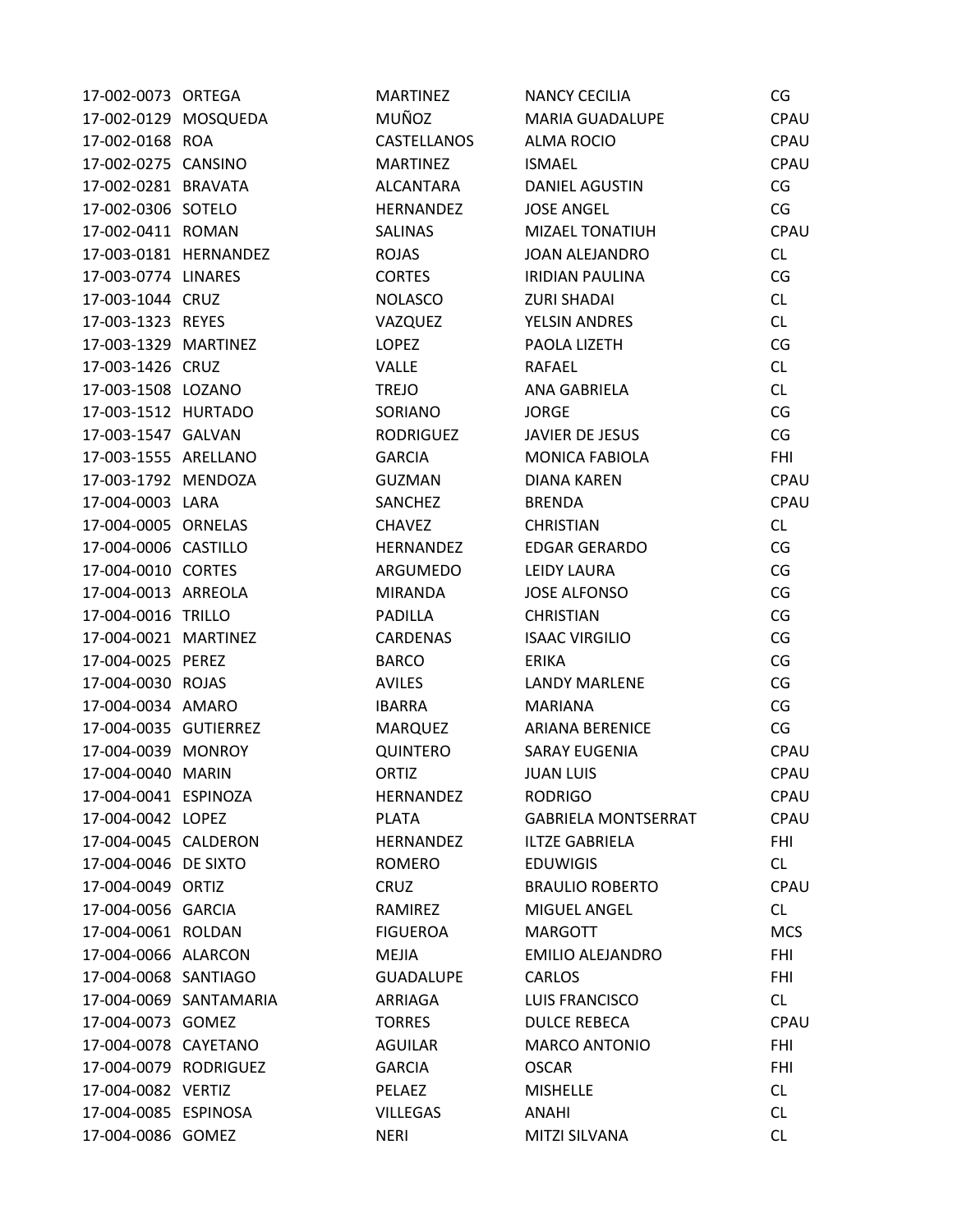| 17-004-0087 VAZQUEZ   |                       | HERNANDEZ        | <b>FRANK RICARDO</b>   | CL.        |
|-----------------------|-----------------------|------------------|------------------------|------------|
| 17-004-0089 SCHMIDT   |                       | PEREZ            | YUNUEN NOHEMI          | CL         |
| 17-004-0090 MASTERS   |                       | <b>PACHECO</b>   | AYLHYN YAXAIRA         | CL         |
| 17-004-0091 GONZALEZ  |                       | HERNANDEZ        | SILVIA                 | CPAU       |
|                       | 17-004-0092 MONDRAGON | MANDUJANO        | <b>CARLOS ANTONIO</b>  | CL         |
| 17-004-0094 VERA      |                       | <b>TORRES</b>    | <b>JULIO JOAQUIN</b>   | CL         |
| 17-004-0101 ALVAREZ   |                       | LOREDO           | <b>KARLA MARIA</b>     | <b>FHI</b> |
| 17-004-0103 REZA      |                       | <b>VELASCO</b>   | <b>DAFNE</b>           | <b>FHI</b> |
| 17-004-0106 REYES     |                       | ARAUJO           | KARLA MICHELLE         | CPAU       |
| 17-004-0107 DELGADO   |                       | <b>MALVAEZ</b>   | YESENIA                | CPAU       |
| 17-004-0112 REYES     |                       | <b>NERI</b>      | <b>JUAN CARLOS</b>     | CPAU       |
| 17-004-0117 GALDAMEZ  |                       | <b>MARTINEZ</b>  | <b>EFREN</b>           | CL         |
| 17-004-0118 ARROYO    |                       | <b>GAONA</b>     | LUIS ANGEL             | CL         |
| 17-004-0121 ORDOÑEZ   |                       | <b>MANRIQUEZ</b> | <b>LUZ MARIA</b>       | CL         |
| 17-004-0123 CORTES    |                       | <b>BECERRIL</b>  | MARIA AMPARO           | CPAU       |
| 17-004-0124 VIGNON    |                       | <b>OLAYO</b>     | LUCIANO GILBERTO       | CL         |
| 17-004-0126 OSORIO    |                       | <b>DIAZ</b>      | <b>BRENDA GABRIELA</b> | CPAU       |
| 17-004-0129 SANDOVAL  |                       | <b>TECPA</b>     | <b>CLAUDIA LETICIA</b> | <b>FHI</b> |
| 17-004-0130 ALFONSO   |                       | <b>ALFARO</b>    | <b>TANIA</b>           | CL         |
| 17-004-0134 BRITO     |                       | ROLDAN           | <b>CLAUDIA</b>         | CPAU       |
| 17-004-0135 RODRIGUEZ |                       | <b>GARCIA</b>    | <b>MARIA LEONORA</b>   | CL         |
| 17-004-0137 SOTO      |                       | <b>OSUNA</b>     | <b>CAMILA</b>          | CL         |
| 17-004-0149 SILVA     |                       | <b>REYES</b>     | CAIN                   | CPAU       |
| 17-004-0151 OLGUIN    |                       | <b>ESPINOSA</b>  | SANTA ESTHELA          | CPAU       |
| 17-004-0152 ALMADA    |                       | <b>EVARISTO</b>  | <b>SAYEC ALLAN</b>     | CL         |
|                       | 17-004-0159 DOMINGUEZ | ANGELES          | <b>ENRIQUE</b>         | <b>FHI</b> |
| 17-004-0160 SABBAGH   |                       | <b>MANCILLA</b>  | <b>JOSE RAUL</b>       | <b>FHI</b> |
| 17-004-0162 SEGUNDO   |                       | <b>GARCIA</b>    | TAMARA VALERIA         | <b>FHI</b> |
| 17-004-0165 PALOMINO  |                       | SEGUNDO          | <b>ALFONSO</b>         | CL         |
| 17-004-0172 SOLIS     |                       | <b>LOPEZ</b>     | <b>EMILI KENYA</b>     | CG         |
| 17-004-0175 SOTO      |                       | <b>DIAZ</b>      | <b>JAVIER</b>          | CL         |
| 17-004-0180 SANTOS    |                       | <b>BARRERA</b>   | <b>JOSE LUIS</b>       | CG         |
| 17-004-0182 PIZANO    |                       | <b>MARTINEZ</b>  | YEYMY                  | CG         |
|                       | 17-004-0184 DOMINGUEZ | <b>NAJARRO</b>   | DIEGO AXEL             | CL         |
| 17-004-0185 GONZALEZ  |                       | <b>LUJAMBIO</b>  | <b>ERICK</b>           | CL         |
| 17-004-0193 FLORES    |                       | <b>LOPEZ</b>     | ZANDRA                 | CL         |
| 17-004-0199 CONTRERAS |                       | PEREZ            | ARACELI                | CPAU       |
| 17-004-0201 GONZALEZ  |                       | CARMONA          | ELVIRA VIANNEY         | <b>FHI</b> |
| 17-004-0205 MAGAÑA    |                       | <b>BONILLA</b>   | MIGUEL ANGEL           | CPAU       |
| 17-004-0213 VARGAS    |                       | <b>GOMEZ</b>     | <b>MARIA FERNANDA</b>  | CL         |
| 17-004-0220 MADRIGAL  |                       | <b>CHAVEZ</b>    | <b>JOSE FERNANDO</b>   | CG         |
| 17-004-0223 RAMIREZ   |                       | <b>SUAREZ</b>    | MARIA FERNANDA         | CG         |
| 17-004-0224 MENDEZ    |                       | PEREZ            | PAULINA LIZETH         | CG         |
| 17-004-0225 EULOPA    |                       | <b>TOMAS</b>     | <b>SERGIO</b>          | CPAU       |
| 17-004-0226 HERNANDEZ |                       | <b>GRANADOS</b>  | <b>JOSE JESUS</b>      | CL         |
| 17-004-0227 VAZQUEZ   |                       | RAMOS            | <b>DULCE CECILIA</b>   | CG         |
| 17-004-0231 FONSECA   |                       | <b>TELLEZ</b>    | LUIS                   | <b>FHI</b> |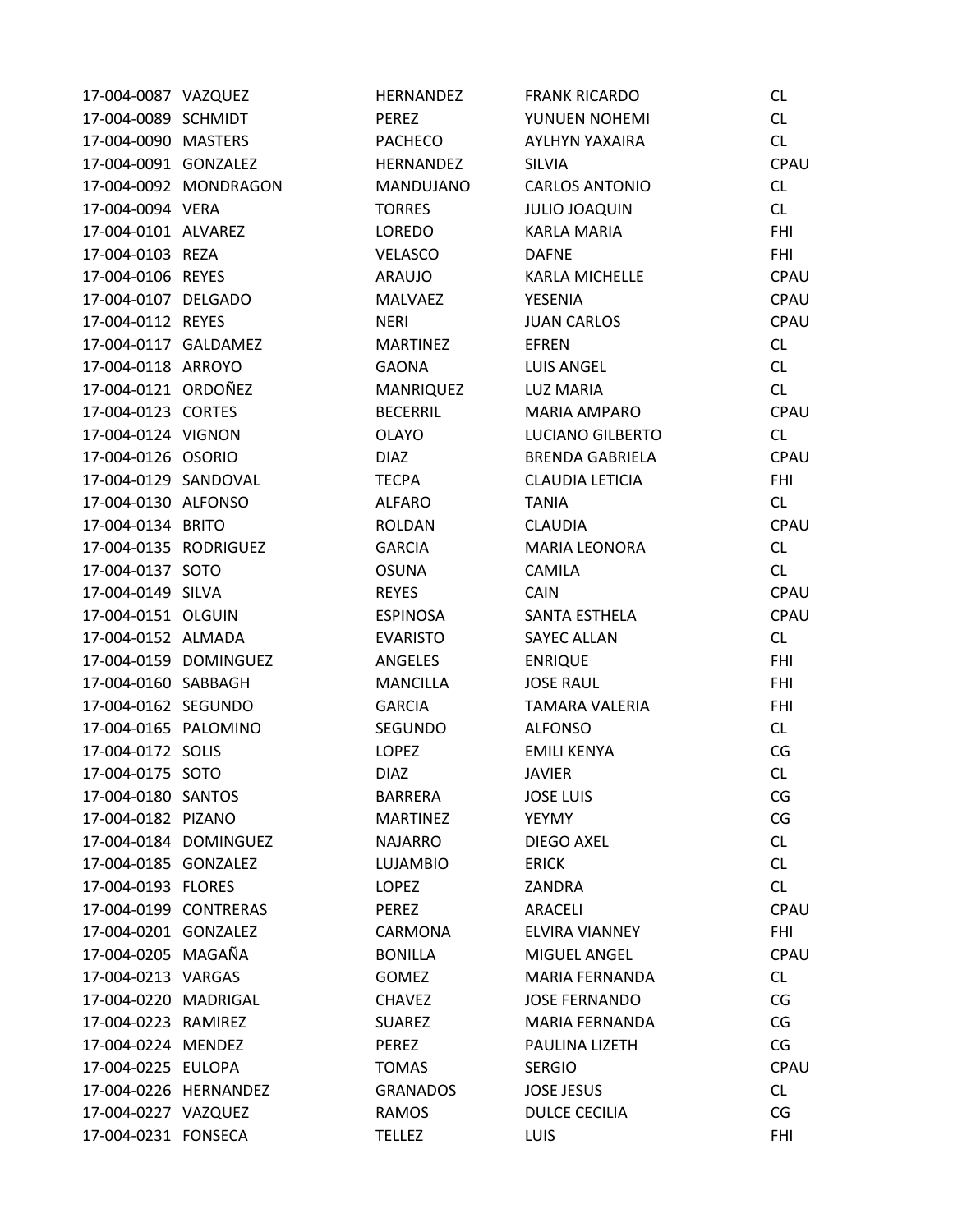| 17-004-0233 HERNANDEZ |                       | <b>MANCILLA</b>  | <b>DULCE MARIANA</b>       | CL           |
|-----------------------|-----------------------|------------------|----------------------------|--------------|
| 17-004-0234 LOPEZ     |                       | <b>FLORES</b>    | <b>ITZEL</b>               | CPAU         |
| 17-004-0235 AGUILAR   |                       | PEREZ            | <b>ISRAEL</b>              | CL           |
| 17-004-0236 MARTINEZ  |                       | SOTELO           | YANELI                     | CG           |
| 17-004-0243 SANABRIA  |                       | <b>BAUTISTA</b>  | SAUL ALEJANDRO             | CG           |
| 17-004-0244 DE JESUS  |                       | PINEDA           | PEDRO JOAQUIN              | <b>FHI</b>   |
| 17-004-0246 PEREZ     |                       | SANCHEZ          | <b>ODON RODRIGO</b>        | <b>FHI</b>   |
| 17-004-0247 GONZALEZ  |                       | <b>LOPEZ</b>     | MARIA FERNANDA             | CG           |
| 17-004-0250 MENDEZ    |                       | <b>GOMEZ</b>     | <b>IVONNE</b>              | CG           |
| 17-004-0254 RAMOS     |                       | HERNANDEZ        | MARIA GUADALUPE            | CL           |
| 17-004-0261 SANCHEZ   |                       | RAMIREZ          | <b>KENIA ZAZIL</b>         | CL           |
| 17-004-0269 MEXICANO  |                       | SANDOVAL         | <b>PAULINA</b>             | <b>FHI</b>   |
| 17-004-0270 AVILA     |                       | SANCHEZ          | MELISSA PAMELA             | CPAU         |
| 17-004-0279 FLORES    |                       | VEGA             | <b>JOSE JESUS</b>          | CG           |
| 17-004-0280 AGUIRRE   |                       | <b>CASIMIRO</b>  | DANNA PAOLA IXYALIT        | CG           |
| 17-004-0282 PRADO     |                       | ROMERO           | <b>JUAN MANUEL</b>         | CPAU         |
| 17-004-0285 PIMENTEL  |                       | PEREZ            | <b>DANIELA</b>             | CL           |
| 17-004-0286 MORALES   |                       | <b>GUTIERREZ</b> | ANA MARICELA               | CL           |
| 17-004-0295 RODRIGUEZ |                       | <b>RODRIGUEZ</b> | RICARDO DE JESUS           | <b>FHI</b>   |
| 17-004-0296 HERNANDEZ |                       | ORTIZ            | <b>HECTOR ODIN</b>         | <b>FHI</b>   |
| 17-004-0298 SOLANO    |                       | <b>FLORES</b>    | <b>RODRIGO</b>             | CPAU         |
| 17-004-0301 CRUZ      |                       | LOZANO           | LILIANA MARLENE            | CPAU         |
|                       | 17-004-0307 HERNANDEZ | LOPEZ            | <b>ISAAC JACOBO</b>        | <b>FHI</b>   |
| 17-004-0308 CISNEROS  |                       | <b>CONTRERAS</b> | <b>CARLOS HUMBERTO</b>     | <b>FHI</b>   |
| 17-004-0311 MORALES   |                       | <b>MARIN</b>     | <b>LUIS ANGEL</b>          | CL           |
| 17-004-0313 CUSTODIO  |                       | <b>VILLA</b>     | <b>IGNACIO RAFAEL</b>      | <b>FHI</b>   |
| 17-004-0314 GARCIA    |                       | LAZCANO          | AGUSTINA                   | <b>FHI</b>   |
| 17-004-0315 BELTRAN   |                       | CARRANZA         | LAURA ANGELICA             | <b>FHI</b>   |
| 17-004-0317 ORTEGA    |                       | <b>APOLONIO</b>  | <b>VICENTE</b>             | <b>FHI</b>   |
| 17-004-0319 ORTEGA    |                       | CABALLERO        | JACQUELINE FERNANDA        | CL           |
| 17-004-0320 RUIZ      |                       | <b>JIMENEZ</b>   | <b>JORGE LUIS</b>          | CPAU         |
| 17-004-0324 SANCHEZ   |                       | SALGADO          | <b>MARIA GABRIELA</b>      | CPAU         |
| 17-004-0326 CISNEROS  |                       | ORTIZ            | ARMANDO                    | <b>FHI</b>   |
| 17-004-0327 BAZO      |                       | <b>MACHUCA</b>   | <b>NANCY NICOLE</b>        | CPAU         |
| 17-004-0333 VALDEZ    |                       | <b>REYES</b>     | <b>GUADALUPE ESMERALDA</b> | <b>CPAU</b>  |
| 17-004-0335 BELMONT   |                       | VELAZQUEZ        | <b>CLAUDIO</b>             | CPAU         |
| 17-004-0339 HERNANDEZ |                       | <b>JASSO</b>     | OMAR HUGO                  | CL           |
| 17-004-0340 MERCADO   |                       | FERNANDEZ        | ANA MARIA PAOLA            | <b>FHI</b>   |
| 17-011-0392 BECERRIL  |                       | LOPEZ            | FERNANDA VALERIA           | CPAU         |
| 17-011-0553 VILLAL    |                       | <b>SALAS</b>     | <b>STHEFANY</b>            | CL           |
| 17-011-0833 MUGICA    |                       | SAAVEDRA         | <b>MAURICIO MIGUEL</b>     | CL           |
| 17-011-1013 TAPIA     |                       | <b>CORONA</b>    | ZUGEILI                    | CL           |
| 17-011-1122 PEREZ     |                       | <b>FRANCISCO</b> | <b>YESSICA</b>             | CG           |
| 17-011-1131 TORRES    |                       | <b>RIVERA</b>    | <b>KARINA</b>              | CG           |
| 17-011-1159 PEREZ     |                       | <b>REBOLLEDO</b> | <b>MONICA GUADALUPE</b>    | CG           |
| 17-104-0026 BAUTISTA  |                       | <b>GONZALEZ</b>  | ALEJANDRO                  | <b>MIE</b>   |
| 17-104-0050 MERIDA    |                       | <b>MONRROY</b>   | <b>ARTURO</b>              | <b>MCCOM</b> |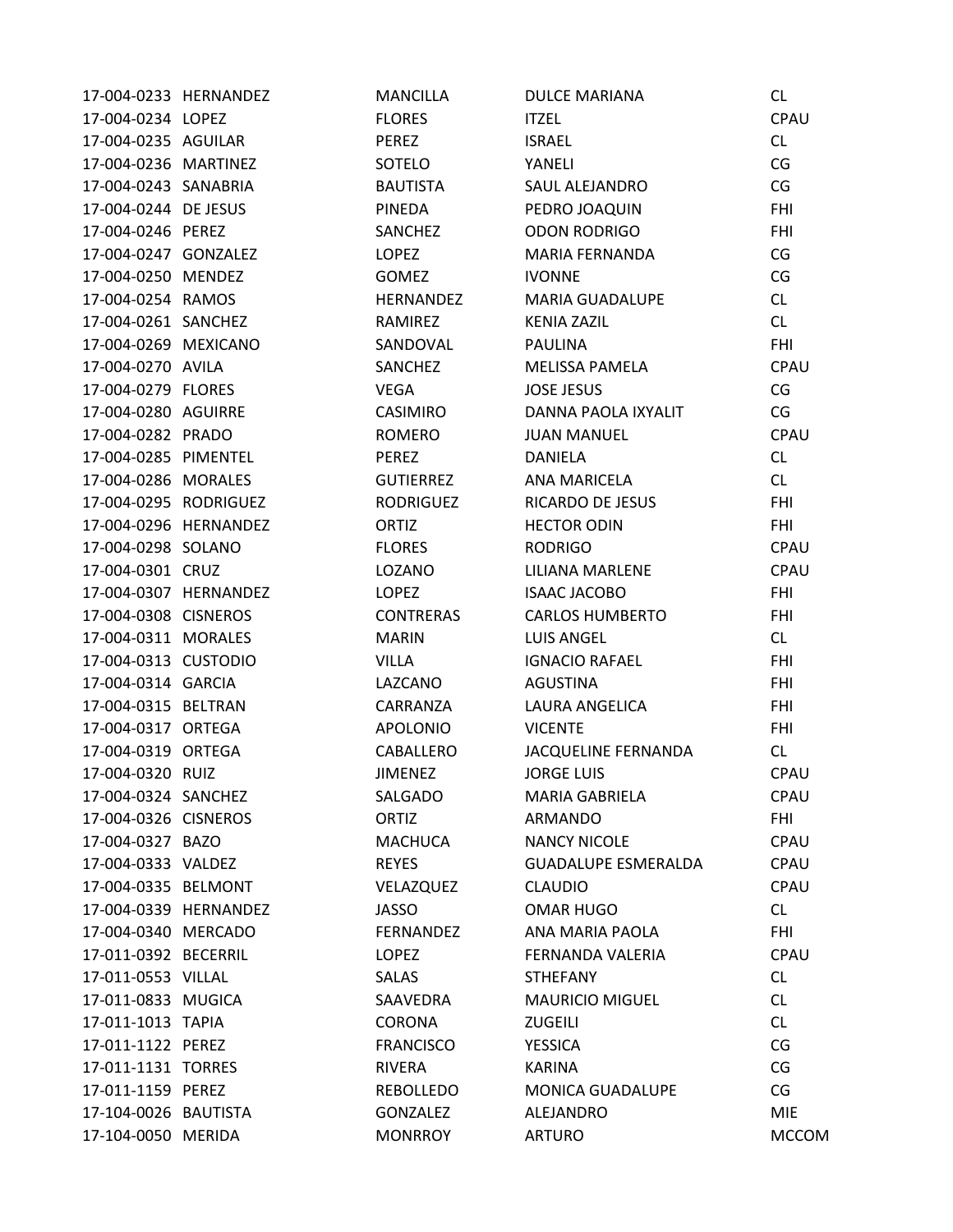| 17-104-0052 OROZCO    |                        | <b>RUIZ</b>       | <b>GUILLERMO ESPARTACO</b> | <b>MCCOM</b> |
|-----------------------|------------------------|-------------------|----------------------------|--------------|
| 18-001-0049 CRUZ      |                        | <b>FLORES</b>     | <b>GABRIELA</b>            | CL           |
| 18-001-0083 AYALA     |                        | RAMIREZ           | <b>JOSE GUADALUPE</b>      | CL           |
|                       | 18-001-0101 HERNANDEZ  | <b>ZUGARAZO</b>   | DANIELA                    | CG           |
| 18-001-0145 GOMEZ     |                        | VAZQUEZ           | <b>LEZSLI GISEL</b>        | CG           |
| 18-001-0209 VILLALVA  |                        | RESENDIZ          | <b>JESUS ALBERTO</b>       | CG           |
| 18-001-0322 PEREZ     |                        | SANTIAGO          | <b>RICARDO</b>             | CG           |
|                       | 18-001-0381 MONDRAGON  | ALMARAZ           | <b>KAREN BERENICE</b>      | CG           |
| 18-002-0025 RIVAS     |                        | ANGEL             | ARMANDO                    | CPAU         |
| 18-002-0027 NICOLAT   |                        | <b>ZEDILLO</b>    | <b>JUAN CARLOS</b>         | CG           |
| 18-002-0045 GALLARDO  |                        | <b>GARCIA</b>     | <b>EDGAR</b>               | <b>FHI</b>   |
| 18-002-0148 ARREOLA   |                        | <b>ROCHA</b>      | <b>CARLOS BARUCH</b>       | CPAU         |
| 18-002-0186 DE AQUINO |                        | <b>GUERRERO</b>   | <b>JOSE JAIME</b>          | CPAU         |
| 18-002-0430 JUAREZ    |                        | <b>FOULLER</b>    | <b>ALBERTO</b>             | CPAU         |
| 18-002-0480 VARGAS    |                        | <b>ROSAS</b>      | <b>MICHELLE</b>            | CPAU         |
| 18-002-0503 ALMAZAN   |                        | <b>BUSTAMANTE</b> | <b>ALAN IVAN</b>           | CPAU         |
| 18-002-0606 RAMIREZ   |                        | <b>MARTINEZ</b>   | KARLA ADRIANA              | CL           |
| 18-003-0031 MENDOZA   |                        | <b>ALVARADO</b>   | <b>EDGAR ALEXIS</b>        | CL           |
| 18-003-0038 VENEGAS   |                        | <b>MORENO</b>     | <b>JESSIKA</b>             | CL           |
| 18-003-0253 NOBELO    |                        | <b>BALIÑO</b>     | <b>ANTONIO</b>             | <b>FHI</b>   |
| 18-003-0441 MORALES   |                        | <b>ITURBE</b>     | MICHELLE IOANA             | CPAU         |
| 18-003-0555 MITZI     |                        | VAZQUEZ           | <b>CARLOS</b>              | CPAU         |
| 18-003-0659 CORONA    |                        | <b>FUENTES</b>    | RAUL OSWALDO               | CL           |
| 18-003-0767 GARCIA    |                        | <b>PONCE</b>      | <b>JORGE DANIEL</b>        | CPAU         |
| 18-003-0873 PONCE     |                        | <b>FLORES</b>     | <b>CARLOS</b>              | CPAU         |
| 18-003-0931 LEON      |                        | <b>SILVA</b>      | <b>KAREN NAYELY</b>        | CL           |
| 18-003-0965 RODRIGUEZ |                        | <b>MORALES</b>    | <b>ENRIQUE ADONIS</b>      | CL           |
| 18-003-0982 ALVA      |                        | <b>MARTINEZ</b>   | <b>JOSE IGNACIO</b>        | CL           |
| 18-003-1007 CASTRO    |                        | GUADARRAMA        | <b>OMAR</b>                | CL           |
| 18-003-1017 PEREZ     |                        | <b>RODRIGUEZ</b>  | <b>NANCY GABRIELA</b>      | <b>FHI</b>   |
| 18-003-1094 GUERRERO  |                        | <b>GARCIA</b>     | <b>BERENICE</b>            | CG           |
| 18-003-1343 ROMERO    |                        | <b>PINEDA</b>     | <b>AYAUCIT</b>             | CPAU         |
| 18-003-1643 TROCHE    |                        | <b>TORRES</b>     | AIDA ITZEL                 | CG           |
| 18-003-1659 ROLON     |                        | RAMIREZ           | <b>CINTHYA SOOYIN</b>      | <b>MCS</b>   |
| 18-003-1681 BLAS      |                        | <b>LOPEZ</b>      | <b>JIMENA DE JESUS</b>     | CPAU         |
| 18-003-1701 LOPEZ     |                        | <b>GALICIA</b>    | <b>KAREN ASTRID</b>        | CG           |
| 18-003-1742 FUENTES   |                        | <b>GRAJALES</b>   | <b>ADRIANA</b>             | CPAU         |
|                       | 18-003-1760 CUAQUENTZI | <b>GUTIERREZ</b>  | <b>CARLOS</b>              | CL           |
| 18-004-0001 ESPINOSA  |                        | <b>LOPEZ</b>      | <b>BRENDA</b>              | <b>FHI</b>   |
| 18-004-0013 LINARES   |                        | <b>GARCIA</b>     | <b>YOCELIN</b>             | CPAU         |
| 18-004-0014 MAY       |                        | <b>ROSALES</b>    | <b>JESSICA</b>             | CG           |
| 18-004-0015 MERCADO   |                        | <b>OROPEZA</b>    | <b>GABRIEL ALEJANDRO</b>   | CL           |
| 18-004-0017 ROMAN     |                        | <b>HIPOLITO</b>   | RAUL EDUARDO               | CPAU         |
| 18-004-0018 CERVANTES |                        | SANTANA           | <b>BRENDA ILIANA</b>       | CL           |
| 18-004-0019 SALAS     |                        | <b>CERDA</b>      | ANTONIO OCTAVIO            | CL           |
| 18-004-0021 FRAGA     |                        | <b>CERVANTES</b>  | <b>MARCO ANTONIO</b>       | CL           |
| 18-004-0023 GARCIA    |                        | <b>FIGUEROA</b>   | LILIA                      | CPAU         |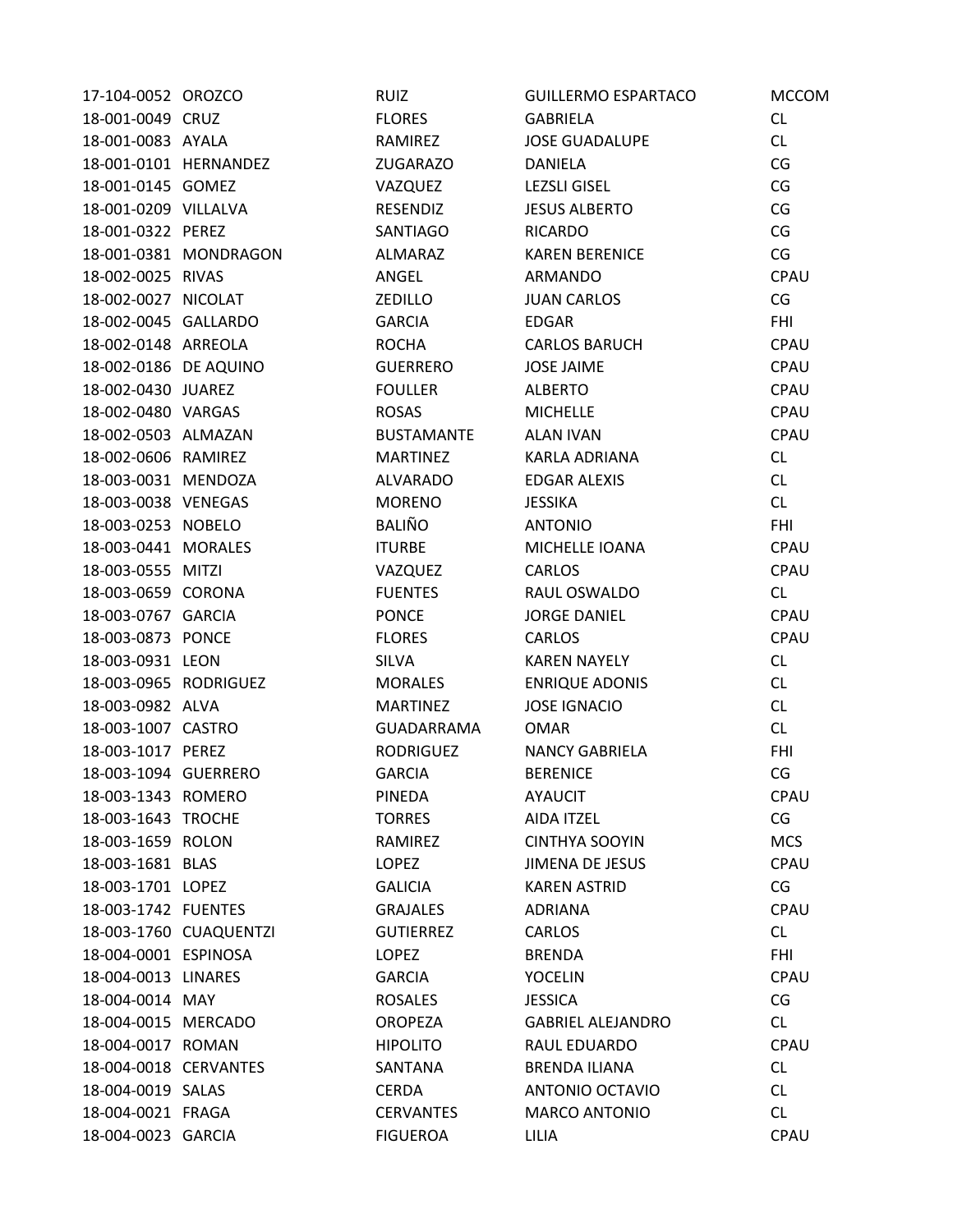| 18-004-0024 OSORIO    |                       | <b>GARCIA</b>         | <b>STEPHANI</b>           | <b>CL</b>   |
|-----------------------|-----------------------|-----------------------|---------------------------|-------------|
| 18-004-0027 RAMIREZ   |                       | SANCHEZ               | <b>VERONICA ALICIA</b>    | CL          |
| 18-004-0033 JUAN      |                       | <b>MARQUEZ</b>        | <b>GERALDINE</b>          | CG          |
| 18-004-0035 GOMEZ     |                       | VERGARA               | ANGEL DE JESUS            | CPAU        |
| 18-004-0036 ROSALES   |                       | <b>JIMENEZ</b>        | <b>JULIA LISSET</b>       | CL          |
| 18-004-0038 GARCIA    |                       | <b>CAMPOS</b>         | <b>ANDREA</b>             | CPAU        |
| 18-004-0041 CONTRERAS |                       | <b>ALVAREZ</b>        | <b>JOSUE HERIBERTO</b>    | <b>FHI</b>  |
|                       | 18-004-0042 HERNANDEZ | <b>LOPEZ</b>          | <b>ALDAIR</b>             | CG          |
| 18-004-0046 JAVIER    |                       | RAMIREZ               | <b>JOSE EDUARDO</b>       | <b>CPAU</b> |
| 18-004-0047 BAUTISTA  |                       | <b>BAUTISTA</b>       | SAMUEL                    | CL          |
| 18-004-0051 RAMIREZ   |                       | <b>MORALES</b>        | <b>BRENDA ANAHI</b>       | CL          |
| 18-004-0053 LIRA      |                       | <b>RODRIGUEZ</b>      | NORMA ANGELICA            | CG          |
| 18-004-0054 HERNANDEZ |                       | ARAGON                | <b>CARLOS ALFREDO</b>     | CPAU        |
|                       | 18-004-0055 HERNANDEZ | <b>ALONSO</b>         | <b>FRANCISCO JAVIER</b>   | CL          |
| 18-004-0058 BRAVO     |                       | <b>URBINA</b>         | PERLA MARINA              | CPAU        |
| 18-004-0059 CASTILLO  |                       | TINAJERO              | <b>MARIA ISABEL</b>       | CPAU        |
| 18-004-0061 LOPEZ     |                       | <b>CHAVEZ</b>         | <b>LUZ ANDREA</b>         | CL          |
| 18-004-0062 ARRIAGA   |                       | CAMARENA              | <b>CLAUDIA</b>            | CL          |
| 18-004-0063 CRUZ      |                       | <b>MENDEZ</b>         | <b>CRISTIAN GUILLERMO</b> | <b>FHI</b>  |
| 18-004-0073 SOTELO    |                       | AMAYA                 | <b>ZOE ALEXIS</b>         | CPAU        |
| 18-004-0075 ZAGACETA  |                       | SOTO                  | <b>SUSANA</b>             | CPAU        |
| 18-004-0077 OSORIO    |                       | HERNANDEZ             | <b>RODRIGO</b>            | CL          |
| 18-004-0078 FLORES    |                       | <b>GONZALEZ</b>       | <b>JUAN ENRIQUE</b>       | CL          |
| 18-004-0080 ESQUIVEL  |                       | <b>CORREA</b>         | <b>RICARDO</b>            | <b>FHI</b>  |
| 18-004-0081 MARTINEZ  |                       | <b>HURTADO</b>        | <b>CHRISTIAN JACOB</b>    | <b>CPAU</b> |
| 18-004-0085 REYES     |                       | <b>CHAMORRO</b>       | <b>NOE SOIR</b>           | CL          |
| 18-004-0086 CRUZ      |                       | SANCHEZ               | <b>BRENDA</b>             | CG          |
| 18-004-0088 MARTINEZ  |                       | <b>CAZARES</b>        | DIANA ROSA                | CL          |
| 18-004-0089 GALVAN    |                       | <b>RIVERA</b>         | <b>MAURICIO</b>           | CPAU        |
| 18-004-0090 JAIMES    |                       | <b>CERVANTES</b>      | <b>EDGAR GEOVANNI</b>     | CG          |
| 18-004-0093 GREGO     |                       | <b>PAREDES</b>        | EDUARDO MAXIMILIANO       | <b>FHI</b>  |
| 18-004-0094 HERRERA   |                       | <b>TELLLEZ</b>        | <b>KAREN ELIZABETH</b>    | CG          |
| 18-004-0095 AVILA     |                       | <b>SAULES</b>         | DANIEL ALEJANDRO          | <b>FHI</b>  |
| 18-004-0096 QUIROZ    |                       | JAIMES                | ELEAZAR ASAEL             | <b>FHI</b>  |
| 18-004-0098 LEGORRETA |                       | NAVA                  | <b>ALEXIS</b>             | CG          |
| 18-004-0102 PINEDA    |                       | <b>FERRAL</b>         | <b>IVETTE CARLA</b>       | CPAU        |
| 18-004-0106 PALACIOS  |                       | <b>GARCIA</b>         | <b>DEYANIRA</b>           | CL          |
| 18-004-0108 BLANCO    |                       | GONZALEZ              | <b>ERNESTO FIDEL</b>      | CL          |
| 18-004-0109 BAUTISTA  |                       | <b>RODRIGUEZ</b>      | <b>FERNANDO YONAN</b>     | CG          |
| 18-004-0110 MORALES   |                       | <b>MORALES</b>        | <b>FERNANDO</b>           | CG          |
| 18-004-0111 VILCHIS   |                       | <b>RICO</b>           | <b>CAMILLE</b>            | CL          |
| 18-004-0116 BRIONES   |                       | <b>BELTRAN Y PUGA</b> | LUZ ALICIA                | FHI         |
| 18-004-0117 GOMEZ     |                       | LOPEZ                 | <b>NESTOR JESUS</b>       | <b>FHI</b>  |
| 18-004-0118 KARKAR    |                       |                       | <b>OUAJD</b>              | CL          |
| 18-004-0120 GARCIA    |                       | CARMONA               | ALEJANDRA                 | <b>CPAU</b> |
| 18-004-0121 RODRIGUEZ |                       | <b>GUERRERO</b>       | <b>JOSE ARTURO</b>        | CL          |
| 18-004-0124 MORENO    |                       | CARBAJAL              | MONICA FERNANDA           | <b>CL</b>   |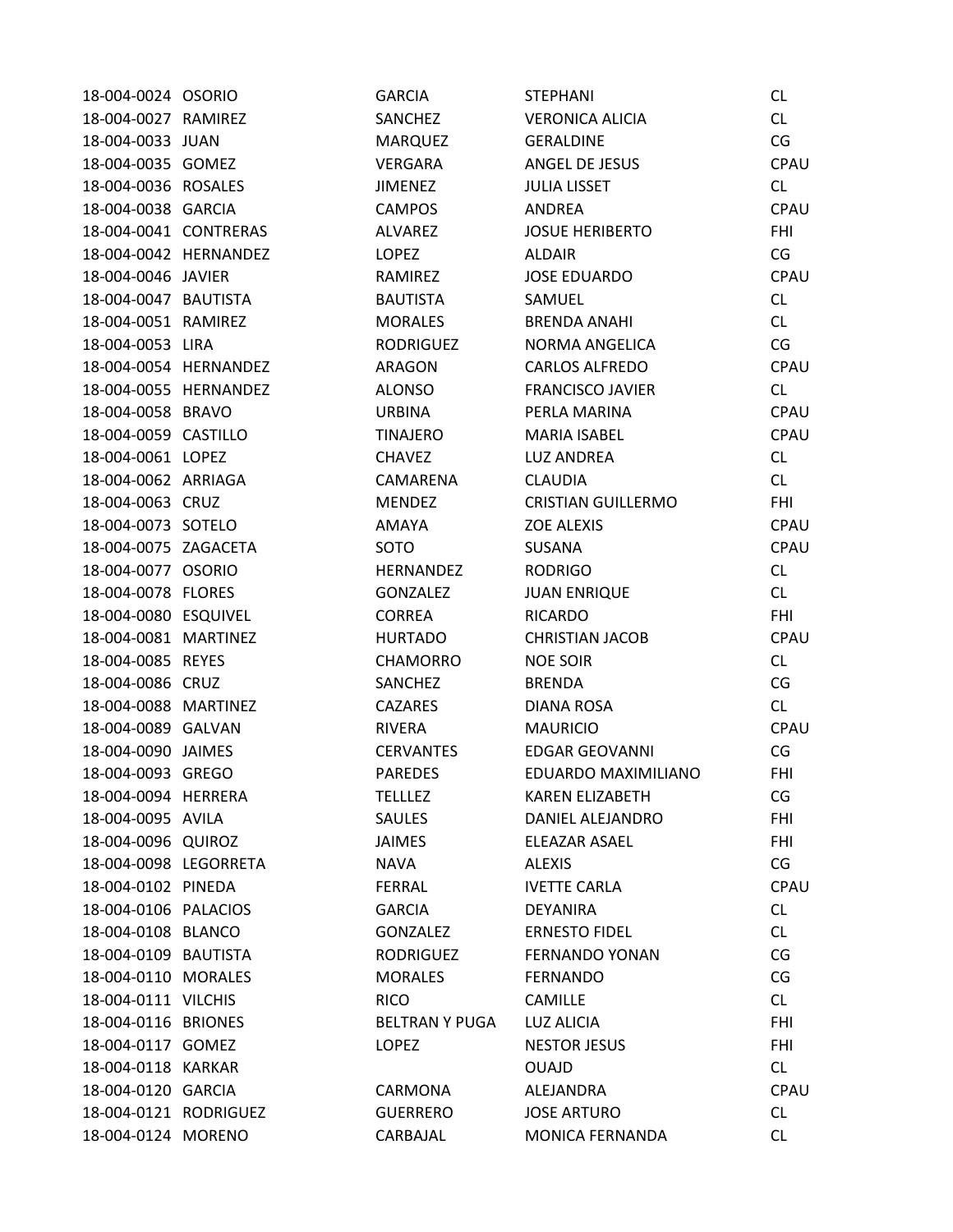| 18-004-0131 SANCHEZ    |                       | <b>FLORES</b>    | LYTZY ODALYZ                | CG         |
|------------------------|-----------------------|------------------|-----------------------------|------------|
| 18-004-0134 ESPINOSA   |                       | <b>MARTINEZ</b>  | <b>MAURICIO</b>             | <b>FHI</b> |
| 18-004-0137 YAÑEZ      |                       | <b>MARTINEZ</b>  | AMEYALLI YOLANDA            | CL         |
| 18-004-0138 CABALLERO  |                       | <b>GASCA</b>     | BRANCO AMADOR               | CG         |
| 18-004-0141 SAUCEDO    |                       | <b>BOLAÑOS</b>   | <b>SANDRA PAOLA</b>         | <b>FHI</b> |
| 18-004-0146 TREJO      |                       | <b>MARQUEZ</b>   | MARIA FERNANDA              | CL         |
| 18-004-0147 AGUILAR    |                       | SALAZAR          | <b>AUGUSTO</b>              | CG         |
| 18-004-0149 JIMENEZ    |                       | RAMIREZ          | <b>ESTEFANY ELIZABETH</b>   | CG         |
| 18-004-0150 ZEA        |                       | <b>HERNANDEZ</b> | <b>SOFIA BERENICE</b>       | CPAU       |
| 18-004-0152 ALVARADO   |                       | <b>GUTIERREZ</b> | <b>JORGE ALBERTO</b>        | CPAU       |
| 18-004-0153 GUERRERO   |                       | SOTO             | <b>EDITH</b>                | CL         |
| 18-004-0155 ORDAZ      |                       | <b>GARCIA</b>    | <b>BONYSUE MONSERRATH</b>   | CG         |
| 18-004-0157 ALVARADO   |                       | <b>CORTES</b>    | <b>JOSE LUIS FRANCISCO</b>  | CPAU       |
| 18-004-0159 HUERTA     |                       | <b>GUTIERREZ</b> | <b>LEONOR MONTSERRAT</b>    | CG         |
| 18-004-0164 GARCIA     |                       | CARRILLO         | <b>DIANA</b>                | CPAU       |
| 18-004-0165 LOPEZ      |                       | <b>LOPEZ</b>     | SONIA ESTEFANIA             | CPAU       |
| 18-004-0167 PEREZ      |                       | <b>MORALES</b>   | MARIO ARNULFO               | CG         |
| 18-004-0172 ARAUJO     |                       | <b>REYES</b>     | <b>ALVARO</b>               | <b>FHI</b> |
| 18-004-0176 ANALCO     |                       | JAIMES           | <b>SERGIO YAMIL</b>         | CPAU       |
| 18-004-0183 MEJIA      |                       | <b>ESPINOSA</b>  | <b>CANDY ELENA</b>          | CG         |
| 18-004-0184 PEREZ      |                       | <b>HERNANDEZ</b> | <b>LETICIA</b>              | CL         |
| 18-004-0186 FLORES     |                       | PEDRAZA          | <b>MARIA FERNANDA</b>       | CL         |
| 18-004-0187 GARCIA     |                       | <b>MONTALVO</b>  | <b>NATALIA</b>              | CPAU       |
| 18-004-0194 OLGUIN     |                       | SERRANO          | <b>ITZEL ESMERALDA</b>      | CPAU       |
| 18-004-0197 GUZMAN     |                       | <b>FRIAS</b>     | <b>JESUS ESTEBAN</b>        | CPAU       |
| 18-004-0201 TORIBIO    |                       | <b>MORALES</b>   | ANGELICA MARIA              | CL         |
| 18-004-0203 GOMEZ      |                       | <b>MEXICANO</b>  | <b>IRANELY</b>              | CG         |
| 18-004-0205 SEGUNDO    |                       | DE JESUS         | <b>JESUS MANUEL</b>         | CPAU       |
| 18-004-0206 OLVERA     |                       | <b>GUTIERREZ</b> | <b>DIEGO</b>                | CPAU       |
| 18-004-0207 GONZALEZ   |                       | <b>FLORES</b>    | <b>JUAN CARLOS</b>          | CL         |
| 18-004-0210 RUIZ       |                       | <b>MARTINEZ</b>  | DANIELA                     | CPAU       |
| 18-004-0212 TREJO      |                       | <b>FLORES</b>    | <b>MARIA DOLORES MILENA</b> | CL.        |
| 18-004-0213 DE JESUS   |                       | ABAD             | <b>HUGO EFREN</b>           | CPAU       |
| 18-004-0214 GARCIA     |                       | <b>AGUILAR</b>   | <b>ALDAIR</b>               | <b>FHI</b> |
| 18-004-0227 GARCIA     |                       | LOPEZ            | ALMA ESTEFANY               | CPAU       |
| 18-004-0229 COYOTE     |                       | PADILLA          | SALMA JACQUELINE            | FHI        |
| 18-004-0230 LOPEZ      |                       | <b>MARTINEZ</b>  | DAVID                       | FHI        |
| 18-004-0233 ARECHIGA   |                       | <b>TORRES</b>    | <b>EMILIA</b>               | CL         |
| 18-004-0236 VELAZQUEZ  |                       | <b>PICHARDO</b>  | KATIA YARED                 | CPAU       |
|                        | 18-004-0239 HERNANDEZ | SOLANO           | <b>DANIEL</b>               | CL         |
| 18-004-0242 MONROY     |                       | <b>QUINTANAR</b> | ADRIANA                     | CPAU       |
| 18-004-0243 NAVA       |                       | <b>GARCIA</b>    | <b>SOFIA</b>                | FHI        |
| 18-004-0244 AGUIRRE    |                       | VALENCIA         | <b>VICTOR MANUEL</b>        | <b>FHI</b> |
| 18-004-0247 FELIPE     |                       | <b>HERNANDEZ</b> | <b>EDGAR</b>                | CL         |
| 18-004-0253 CASAS      |                       | <b>RICO</b>      | TABATA                      | FHI        |
| 18-004-0255 GARCIA     |                       | <b>MARTINEZ</b>  | <b>JESUS ELI</b>            | <b>FHI</b> |
| 18-004-0257 DE LA PENA |                       | <b>TIRADO</b>    | <b>CINTHIA</b>              | CL         |
|                        |                       |                  |                             |            |

|                          | ιu         |
|--------------------------|------------|
|                          | <b>FHI</b> |
| λ                        | CL         |
| $\overline{\phantom{a}}$ | CG         |
|                          | FHI        |
|                          | <b>CL</b>  |
|                          | CG         |
| TH                       | CG         |
|                          |            |
|                          | CPAU       |
|                          | CPAU       |
|                          | <b>CL</b>  |
| RATH                     | CG         |
| <b>CO</b>                | CPAU       |
| RAT                      | CG         |
|                          | CPAU       |
|                          | CPAU       |
|                          | CG         |
|                          | FHI        |
|                          | CPAU       |
|                          | CG         |
|                          | CL         |
| l                        | CL         |
|                          | CPAU       |
|                          | CPAU       |
|                          | CPAU       |
|                          | CL         |
|                          |            |
|                          | CG         |
|                          | CPAU       |
|                          | CPAU       |
|                          | <b>CL</b>  |
|                          | CPAU       |
| <i>A</i> ILENA           | СL         |
|                          | CPAU       |
|                          | <b>FHI</b> |
|                          | CPAU       |
| ΙE                       | FHI        |
|                          | <b>FHI</b> |
|                          | CL         |
|                          | CPAU       |
|                          | CL         |
|                          | CPAU       |
|                          | <b>FHI</b> |
|                          | <b>FHI</b> |
|                          | <b>CL</b>  |
|                          | FHI        |
|                          |            |
|                          | <b>FHI</b> |
|                          | CL         |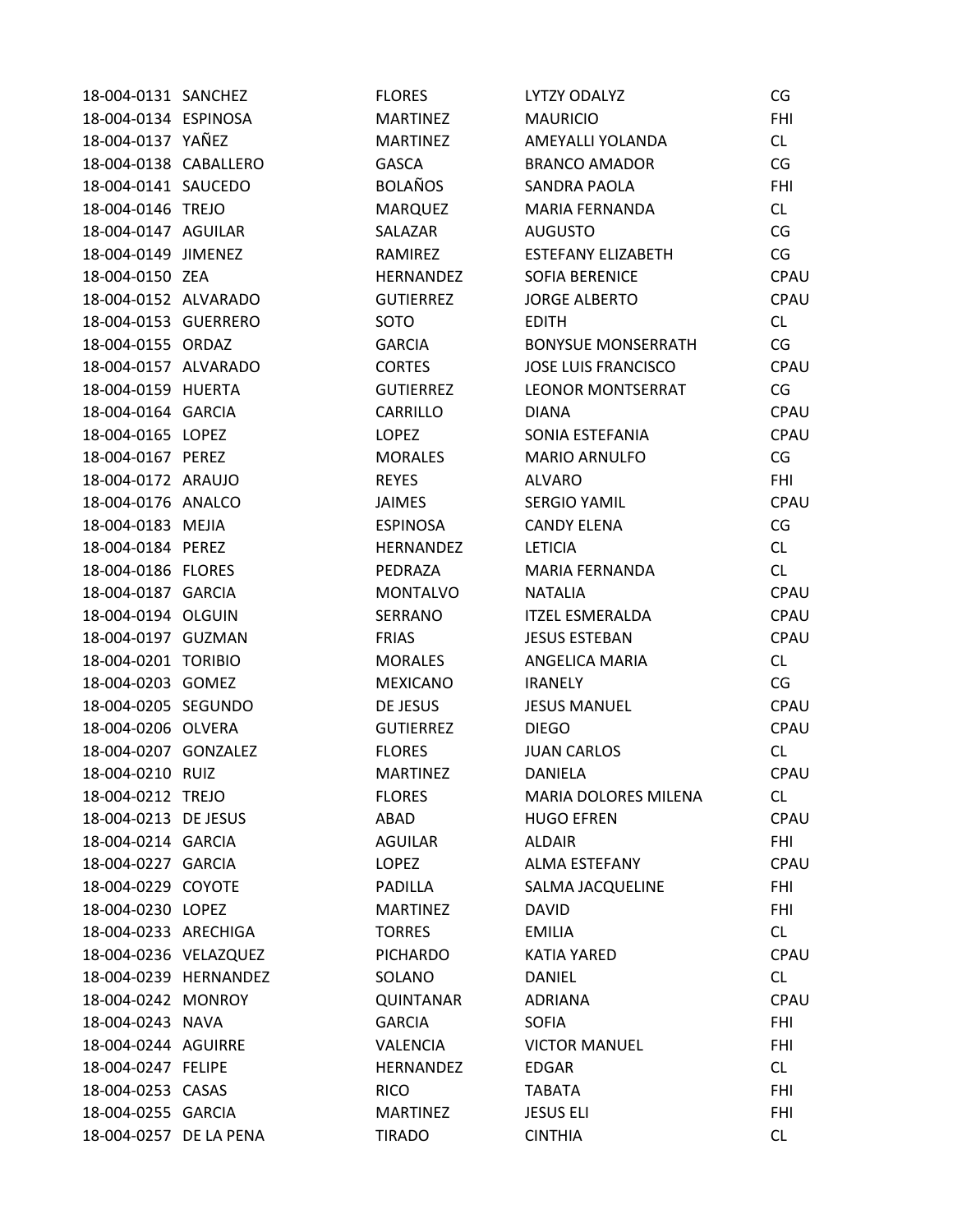| 18-004-0260 MUÑOZ     |                                              | <b>IZQUIERDO</b> | LETICIA CECILIA          | CL.          |
|-----------------------|----------------------------------------------|------------------|--------------------------|--------------|
| 18-004-0262 PAEZ      |                                              | <b>REYES</b>     | <b>GUSTAVO MOISES</b>    | CPAU         |
| 18-004-0263 MARTINEZ  |                                              | ALVAREZ          | STEPHANIE ALEJANDRA      | CPAU         |
| 18-004-0268 SANCHEZ   |                                              | <b>JIMENEZ</b>   | <b>ELBA MARLENE</b>      | CL.          |
| 18-004-0270 VELAZQUEZ |                                              | <b>GARCIA</b>    | <b>GABRIELA GUIOMAR</b>  | <b>FHI</b>   |
| 18-004-0271 IBARRA    |                                              | <b>ALEJO</b>     | ALEJANDRO IVAN           | CPAU         |
| 18-004-0272 LAVOIGNET |                                              | MARQUEZ          | <b>RENATO</b>            | CPAU         |
| 18-004-0273 TEODOCIO  |                                              | <b>MARTINEZ</b>  | <b>ALAN LUIS ENRIQUE</b> | CL           |
| 18-004-0275 NAVA      |                                              | BARRERA          | <b>OMAR</b>              | CL           |
| 18-004-0278 ROSARIO   |                                              | <b>JIMENEZ</b>   | <b>CHRISTIAN ADRIANA</b> | CPAU         |
| 18-004-0291 VERDUZCO  |                                              | LORENZO          | <b>GABRIELA LORENA</b>   | <b>FHI</b>   |
|                       | 18-004-0294 CONSUELOS                        | LOPEZ            | DIANA CATALINA           | CPAU         |
| 18-004-0296 CUELLAR   |                                              | HERNANDEZ        | <b>JUAN CARLOS</b>       | CPAU         |
| 18-004-0299 ESCAMILLA |                                              | LOPEZ            | <b>VICTOR MANUEL</b>     | <b>FHI</b>   |
| 18-004-0300 LOBATO    |                                              | VEGA             | <b>LIZBETH GUADALUPE</b> | CPAU         |
|                       | 18-004-0301 HERNANDEZ                        | OSNAYA           | ALEJANDRO                | CL           |
| 18-004-0304 ABURTO    |                                              | <b>BAUTISTA</b>  | <b>JUAN CARLOS</b>       | CPAU         |
| 18-011-0276 ALARCON   |                                              | ORTEGA           | ALEJANDRO                | CPAU         |
|                       | 18-011-0371 HERNANDEZ                        | CORONA           | NORMA ARIZBETH           | CG           |
| 18-011-0627 ORTIZ     |                                              | ARRIOLA          | J. GUADALUPE             | CPAU         |
| 18-011-0743 LOZADA    |                                              | CALLEJAS         | <b>FRANCISCO JAVIER</b>  | CPAU         |
| 18-011-0764 MORALES   |                                              | <b>GUTIERREZ</b> | MIRIAM SUSANA            | CPAU         |
| 18-011-0813 MARTINEZ  |                                              | <b>FALCON</b>    | <b>ELIZABETH</b>         | CG           |
| 18-011-0954 VERDE     |                                              | CALVARIO         | <b>ALLAN JESUS</b>       | CG           |
| 18-011-1108 CHAVEZ    |                                              | <b>MEJIA</b>     | <b>BANNY DANIEL</b>      | CL           |
| 18-011-1142 RANGEL    |                                              | VAZQUEZ          | <b>ATZIN</b>             | CL           |
| 18-011-1414 VAZQUEZ   |                                              | SANCHEZ          | <b>JESSICA</b>           | CL           |
| 18-011-1458 GARCIA    |                                              | SANCHEZ          | ALEJANDRO                | CPAU         |
| 18-011-1460 GONZALEZ  |                                              | <b>HUERTA</b>    | ALAM BERNABE             | CL           |
| 18-104-0084 ROSAS     |                                              | <b>ESPINOSA</b>  | <b>ROBERTO</b>           | <b>MCCOM</b> |
| 18-104-0088 SANCHEZ   |                                              | <b>CHAVEZ</b>    | <b>SERGIO ANGEL</b>      | <b>MCCOM</b> |
|                       | 18-104-0096 ESPINOSA DE LOS MONTER LIZARRAGA |                  | <b>ROLANDO</b>           | <b>MIE</b>   |
| 18-104-0097 CHIGUER   |                                              | VERGARA          | <b>JUAN</b>              | <b>MIE</b>   |
| 19-001-0144 LOPEZ     |                                              | LEGORRETA        | ALEJANDRA BERENICE       | CL           |
| 19-002-0008 ESPEJO    |                                              | <b>ROMERO</b>    | <b>REYNA ELENA</b>       | CPAU         |
| 19-002-0279 MIRANDA   |                                              | <b>AVILA</b>     | DIEGO EDSON              | <b>CPAU</b>  |
| 19-002-0292 MARTINEZ  |                                              | <b>ESPIRITU</b>  | <b>EVELYN ASTRID</b>     | <b>CPAU</b>  |
| 19-002-0311 CHAVEZ    |                                              | <b>DIAZ</b>      | LAYLA GUADALUPE          | <b>CPAU</b>  |
| 19-002-0344 ALBERTO   |                                              | <b>BAUTISTA</b>  | <b>IVON LUCERO</b>       | <b>CPAU</b>  |
| 19-002-0399 CRUZ      |                                              | <b>GONZALEZ</b>  | <b>JENNIFER FERNANDA</b> | CPAU         |
| 19-002-0537 MAYREN    |                                              | MADRIGAL         | <b>ROBERTO</b>           | CPAU         |
| 19-002-0580 BARRON    |                                              | PEREZ            | BRIANDA DE LA LUZ        | <b>CPAU</b>  |
| 19-002-0594 FLORES    |                                              | <b>GOMEZ</b>     | REBECA ITZEL             | CL           |
| 19-003-0086 MARTINEZ  |                                              | <b>CASTILLO</b>  | <b>ROSA YARELI</b>       | CG           |
| 19-003-0472 TORRES    |                                              | MATA             | <b>LEONEL</b>            | <b>FHI</b>   |
| 19-003-0583 SILVA     |                                              | VALENCIA         | <b>INGRID EVELYN</b>     | CPAU         |
| 19-003-0620 GUTIERREZ |                                              | <b>ROJAS</b>     | <b>NAHUM SALVADOR</b>    | CPAU         |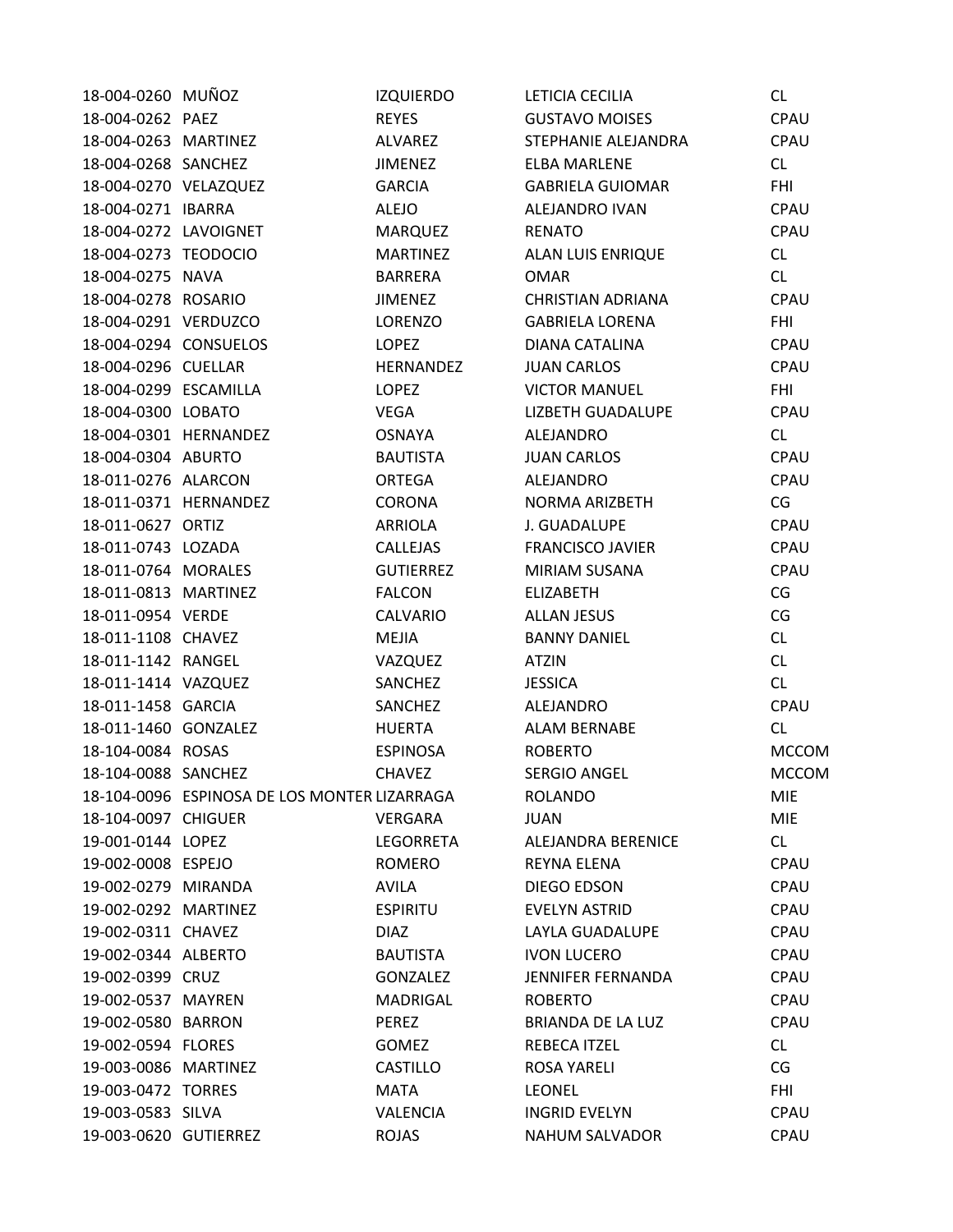| 19-003-0747 CARRILLO  |                       | <b>VEGA</b>      | <b>XAYURI ANAIS</b>       | <b>CL</b>  |
|-----------------------|-----------------------|------------------|---------------------------|------------|
| 19-003-0793 RAMIREZ   |                       | <b>TORRES</b>    | <b>JULIA DEL PILAR</b>    | CG         |
| 19-003-0869 ACUÑA     |                       | <b>RIVAS</b>     | SANDRA PAMELA             | CPAU       |
| 19-003-0944 HERRERA   |                       | <b>PICHARDO</b>  | <b>JAVIER</b>             | <b>FHI</b> |
| 19-003-0958 TRINIDAD  |                       | <b>BENITO</b>    | <b>OSCAR</b>              | CL         |
| 19-003-1308 CABRERA   |                       | <b>CERVANTES</b> | <b>GUADALUPE DE JESUS</b> | CPAU       |
| 19-003-1342 REYES     |                       | <b>ESPINOSA</b>  | <b>MIRIAM</b>             | <b>CL</b>  |
| 19-003-1361 ESPINOSA  |                       | <b>CASTILLO</b>  | <b>LUISA MARIA</b>        | CPAU       |
| 19-003-1377 VAZQUEZ   |                       | DE LA ROSA       | SHARON                    | CG         |
| 19-003-1428 ORTEGA    |                       | <b>SILVA</b>     | <b>MARGARITA</b>          | CPAU       |
| 19-003-1455 ARELLANES |                       | CARRANZA         | <b>ABNER ISAAC</b>        | CG         |
| 19-003-1512 ESPINDOLA |                       | <b>TREJO</b>     | DIANA                     | CL         |
| 19-003-1558 FLORES    |                       | ARCINIEGA        | <b>JOSE ARURO</b>         | CL         |
| 19-003-1597 VELAZQUEZ |                       | PEREZ            | <b>KAREN LIZBETH</b>      | CG         |
| 19-003-1608 PEREZ     |                       | <b>CRUZ</b>      | <b>JUAN DAVID</b>         | CPAU       |
| 19-003-1657 SAAVEDRA  |                       | <b>RODRIGUEZ</b> | <b>JOSE ALFREDO</b>       | <b>FHI</b> |
| 19-003-1879 ZUÑIGA    |                       | <b>MEJIA</b>     | <b>RAUL</b>               | CL         |
| 19-004-0002 MARTINEZ  |                       | HERNANDEZ        | <b>GUADALUPE</b>          | CG         |
| 19-004-0003 BLANDINO  |                       | <b>MENDIETA</b>  | <b>MIJAIL FELIPE</b>      | <b>FHI</b> |
| 19-004-0004 BADILLO   |                       | <b>DIAZ</b>      | <b>DIEGO EMMANUEL</b>     | CPAU       |
| 19-004-0005 MENDEZ    |                       | <b>RUIZ</b>      | <b>GUADALUPE ITZEL</b>    | CPAU       |
| 19-004-0006 FLORES    |                       | SANCHEZ          | <b>ANA KAREN</b>          | CL         |
| 19-004-0007 PUIG      |                       | <b>ERNESTO</b>   | <b>ENRIQUE</b>            | CPAU       |
| 19-004-0008 VIDAÑA    |                       | <b>BAYARDO</b>   | PAMELA                    | CL         |
| 19-004-0009 ROMERO    |                       | <b>CELAYA</b>    | <b>IRMA ARACELI</b>       | CPAU       |
| 19-004-0010 CASTILLO  |                       | <b>CORDOVA</b>   | ZELTZIN XOCHIKETZALLI     | CG         |
| 19-004-0011 ALCOCER   |                       | ARIZMENDI        | <b>BERENICE</b>           | CPAU       |
| 19-004-0013 PASCUAL   |                       | <b>GARCES</b>    | <b>OMAR</b>               | CPAU       |
| 19-004-0015 VARGAS    |                       | ZENTENO          | <b>RUBEN DANIEL</b>       | <b>FHI</b> |
| 19-004-0016 SANCHEZ   |                       | MADARIAGA        | <b>TOMAS</b>              | CL         |
| 19-004-0019 MOSSO     |                       | <b>MANCILLA</b>  | <b>DORANELLY</b>          | <b>FHI</b> |
| 19-004-0021 ISLAS     |                       | <b>GARCIA</b>    | <b>DOMINGO</b>            | <b>FHI</b> |
| 19-004-0023 ALVARADO  |                       | <b>VILCHIS</b>   | <b>DAVID</b>              | CL         |
| 19-004-0025 MILLAN    |                       | <b>MERINO</b>    | <b>MICHEL</b>             | CL         |
| 19-004-0028 VELAZQUEZ |                       | VELAZQUEZ        | <b>JOSE LUIS</b>          | CL         |
| 19-004-0029 PAREDES   |                       | HERNANDEZ        | ABEL                      | CL         |
| 19-004-0031 MENDOZA   |                       | <b>MONTOYA</b>   | <b>CESAR LEONEL</b>       | CPAU       |
|                       | 19-004-0036 HERNANDEZ | <b>FARIAS</b>    | <b>LUIS DAVID</b>         | CPAU       |
| 19-004-0038 OLVERA    |                       | ANDRADE          | <b>ESTEFANIA</b>          | CL         |
| 19-004-0040 LEON      |                       | <b>URBANO</b>    | ZAMARA NOEMI              | CL         |
| 19-004-0041 ALCANTARA |                       | VERGARA          | MIREYA ABIGAIL            | CL         |
| 19-004-0042 REYES     |                       | <b>RONQUILLO</b> | <b>ITZEL GUADALUPE</b>    | CPAU       |
| 19-004-0045 SANDOVAL  |                       | <b>CRUZ</b>      | EVELIN PAZ                | CPAU       |
| 19-004-0052 MOLINA    |                       | VARELA           | <b>KRISTELL</b>           | CPAU       |
| 19-004-0053 AVANTE    |                       | <b>VALENCIA</b>  | ROSA LAURA                | CG         |
| 19-004-0054 TREJO     |                       | <b>FLORES</b>    | <b>MARIA TERESA</b>       | CL         |
| 19-004-0056 ROMERO    |                       | ESCAMILLA        | <b>BRENDA CAMILA</b>      | CL.        |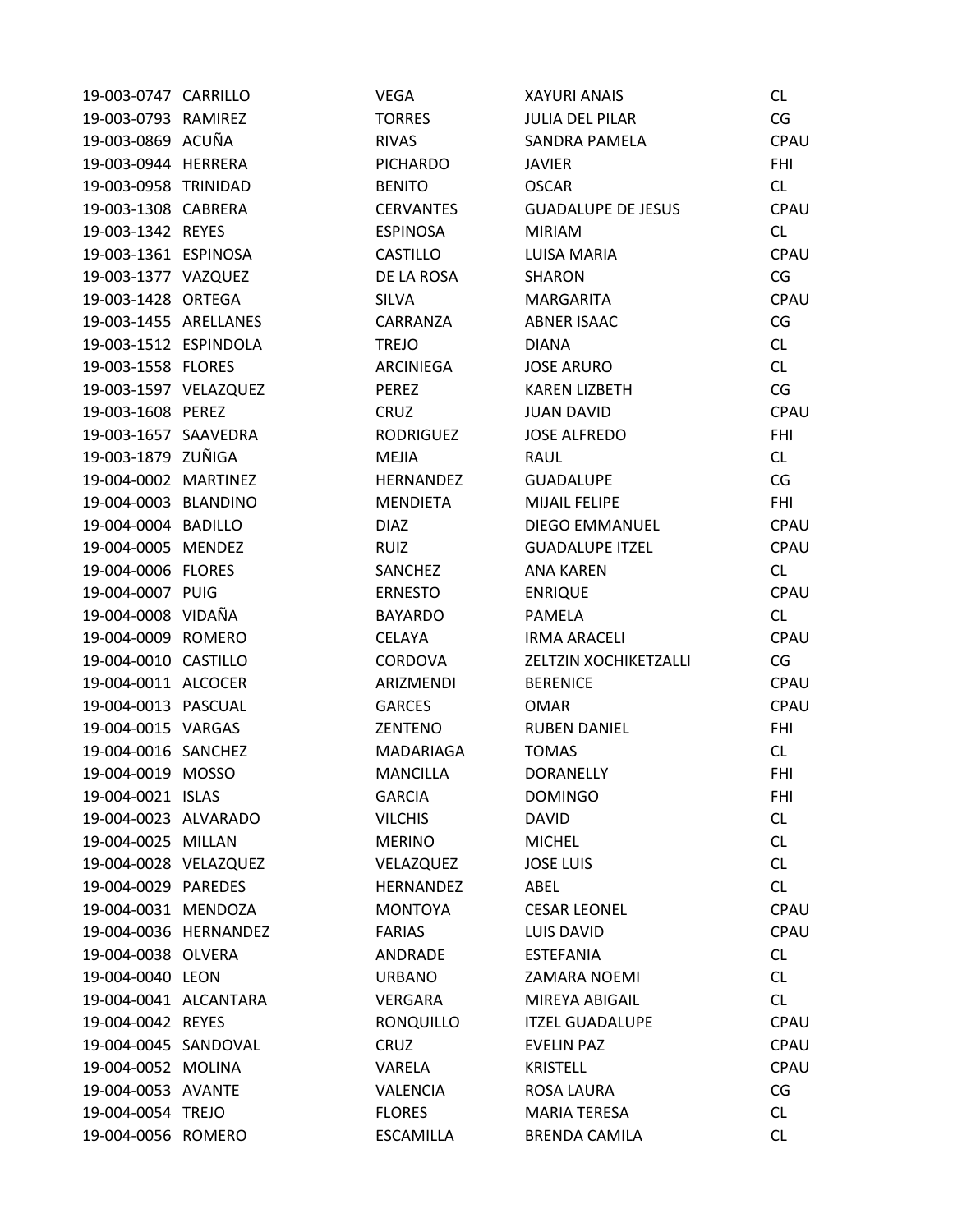| 19-004-0057 VELAZQUEZ  |                       | <b>BOLAÑOS</b>     | <b>KEVIN ISRAEL</b>     | CPAU       |
|------------------------|-----------------------|--------------------|-------------------------|------------|
| 19-004-0058 JIMENEZ    |                       | KAWAGUCHI          | <b>YURIKO</b>           | CG         |
| 19-004-0060 ESTRADA    |                       | <b>GREGORIO</b>    | <b>GERARDO</b>          | CG         |
| 19-004-0063 ESPINOSA   |                       | <b>PEREZ</b>       | <b>CARLOS ISAAC</b>     | CL         |
| 19-004-0064 AREVALO    |                       | <b>LINARES</b>     | <b>ANTONIO</b>          | <b>CL</b>  |
| 19-004-0068 MENDOZA    |                       | <b>HERNANDEZ</b>   | <b>MARTHA PATRICIA</b>  | <b>FHI</b> |
| 19-004-0069 LOPEZ      |                       | <b>LOPEZ</b>       | <b>LUIS IVAN</b>        | CPAU       |
| 19-004-0074 MARTINEZ   |                       | <b>GARCIA</b>      | MARJA KARINA            | CL         |
| 19-004-0079 XOCHIPA    |                       | <b>GARCIA</b>      | <b>OMAR</b>             | CPAU       |
| 19-004-0081 LITA       |                       | CRUZ               | SEBASTIAN JOSHUA        | CL         |
| 19-004-0082 CRUZ       |                       | <b>ELIAS</b>       | <b>CESAR URIEL</b>      | <b>FHI</b> |
| 19-004-0085 LUCIO      |                       | SALGADO            | <b>JOSE ROGELIO</b>     | CPAU       |
| 19-004-0086 MARTINEZ   |                       | <b>CRUZ</b>        | LILIANA KAREN           | <b>CL</b>  |
| 19-004-0087 SAUZA      |                       | HERNANDEZ          | MARIA DEL CARMEN        | <b>FHI</b> |
| 19-004-0089 STREVEL    |                       | SANTAMARIA         | <b>TANIA GUADALUPE</b>  | CPAU       |
| 19-004-0091 RAMIREZ    |                       | <b>BARRAZA</b>     | <b>GAUDENCIO</b>        | CL         |
| 19-004-0092 LOPEZ      |                       | GONZALEZ           | LUCIA JIMENA            | CPAU       |
| 19-004-0096 MIJANGOS   |                       | YAÑEZ              | STEPHANY YANZENKY       | <b>CL</b>  |
| 19-004-0097 DE LA ROSA |                       | <b>LOPEZ</b>       | ANDREA                  | CG         |
| 19-004-0100 TREJO      |                       | <b>SANCHEZ</b>     | <b>VICTOR HUGO</b>      | CL         |
| 19-004-0101 AGUILERA   |                       | <b>MORA</b>        | <b>MAURICIO KEVIN</b>   | <b>CL</b>  |
| 19-004-0103 LOPEZ      |                       | <b>MIGNON</b>      | SIANKAAN HARLEM ZIU     | CG         |
| 19-004-0105 GUERRERO   |                       | <b>GARCIA</b>      | JAIME                   | CL         |
| 19-004-0108 MENDOZA    |                       | <b>BASULTO</b>     | <b>MARIA NATALIA</b>    | <b>CL</b>  |
| 19-004-0110 SANCHEZ    |                       | <b>GOMEZ</b>       | <b>MARIA ESTHER</b>     | <b>CL</b>  |
| 19-004-0111 MARTINEZ   |                       | <b>ALEJO</b>       | AMELLALLI               | CPAU       |
| 19-004-0112 AGUILAR    |                       | <b>OLVERA</b>      | <b>BRENDA YESABEL</b>   | CG         |
| 19-004-0113 DUENAS     |                       | MENDOZA            | <b>ARIEL AXEL</b>       | <b>CL</b>  |
|                        | 19-004-0114 HERNANDEZ | <b>PEREZ</b>       | <b>ERIKA</b>            | CL         |
| 19-004-0116 MENDOZA    |                       | <b>GUERRERO</b>    | <b>QUEREN BERENICE</b>  | CL         |
| 19-004-0117 MORENO     |                       | MORALES            | <b>HUGO</b>             | <b>FHI</b> |
| 19-004-0121 GARCIA     |                       | SANCHEZ            | DIEGO ALEJANDRO         | <b>CL</b>  |
| 19-004-0123 GARCIA     |                       | <b>SIXTO</b>       | LESLIE GUADALUPE        | <b>FHI</b> |
|                        | 19-004-0124 HERNANDEZ | <b>ALFARO</b>      | <b>CARLOS</b>           | CPAU       |
| 19-004-0127 ARELLANO   |                       | <b>BRICENO</b>     | <b>RICHARD ANDRES</b>   | CL         |
| 19-004-0128 ESPINOSA   |                       | GONZALEZ           | CLAUDIA JENNYA          | CL         |
|                        | 19-004-0131 HERNANDEZ | ARANDA             | <b>FERNANDO</b>         | <b>FHI</b> |
| 19-004-0136 PEREZ      |                       | <b>GALLEGOS</b>    | <b>DANIELA</b>          | CL         |
| 19-004-0138 CRUZ       |                       | <b>IBINARRIAGA</b> | <b>ENRIQUE AHMED</b>    | <b>FHI</b> |
| 19-004-0144 MEJIA      |                       | <b>BARRALES</b>    | <b>JUAN ALBERTO</b>     | <b>FHI</b> |
| 19-004-0145 GUILLEN    |                       | ALZUA              | <b>BRANDON EMILIO</b>   | CPAU       |
| 19-004-0146 OLIVERA    |                       | CARDENAS           | <b>MARCOS</b>           | <b>FHI</b> |
| 19-004-0147 DESILAGUA  |                       | ARZATE             | ALEJANDRO               | CL         |
| 19-004-0150 ESTRADA    |                       | DE LA O            | <b>CARLOS ALDEBARAN</b> | CPAU       |
|                        | 19-004-0152 HERNANDEZ | VICENTEÑO          | <b>JUAN GERARDO</b>     | <b>FHI</b> |
| 19-004-0153 PEZA       |                       | YAÑEZ              | SHEILA                  | CPAU       |
| 19-004-0156 COLIN      |                       | <b>ALARCON</b>     | PERLA EDITH             | <b>CL</b>  |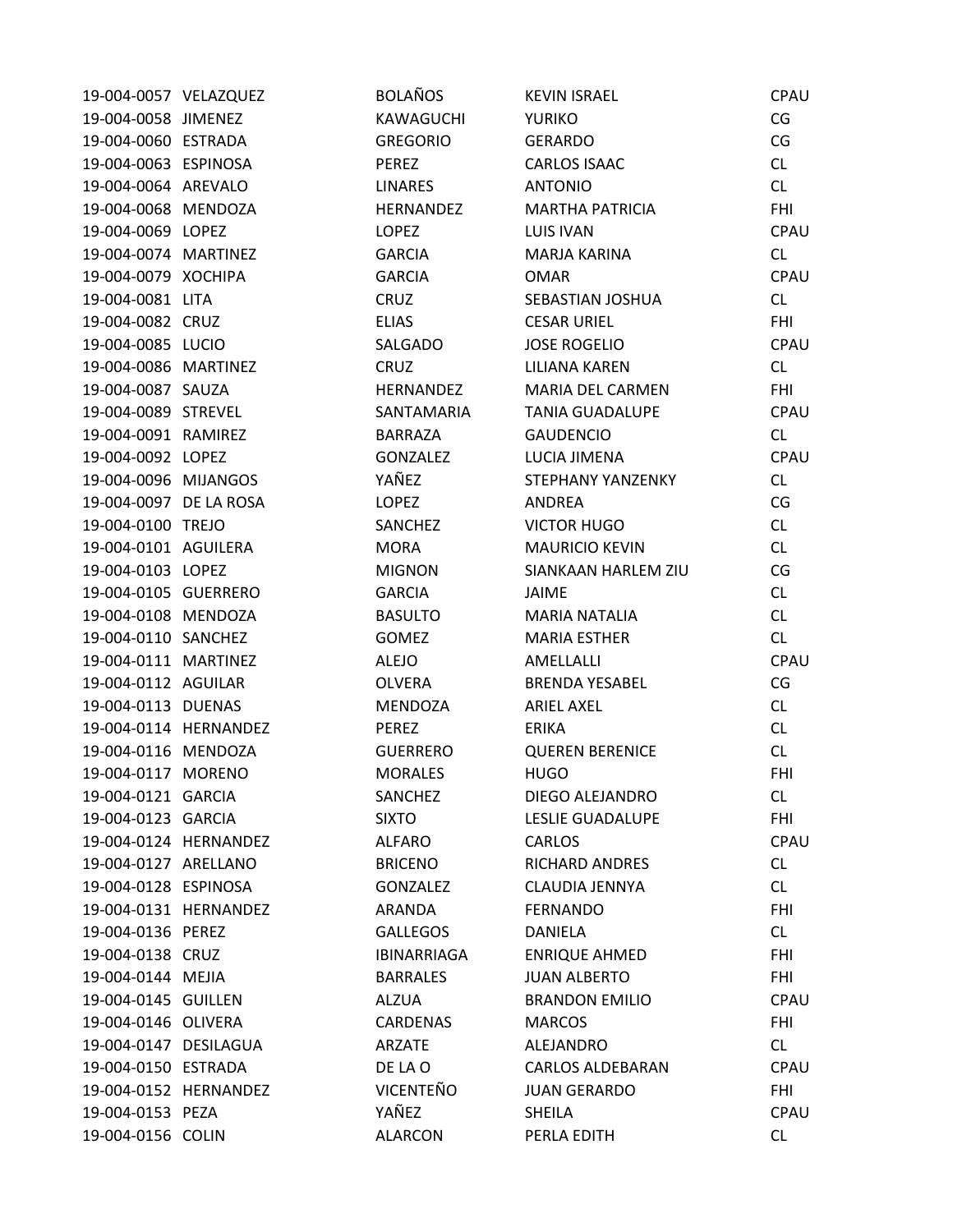| 19-004-0157 SOTELO    |                       | <b>ROMAN</b>     | <b>TOMASA</b>             | <b>FHI</b> |
|-----------------------|-----------------------|------------------|---------------------------|------------|
| 19-004-0159 MENDOZA   |                       | <b>DIAZ</b>      | <b>MITZY JAQUELINE</b>    | CL         |
| 19-004-0162 HERRERA   |                       | <b>ESPINOSA</b>  | <b>BRUNO GIOVANNI</b>     | CL         |
| 19-004-0163 LOPEZ     |                       | Y GUZMAN         | <b>CLAUDIO ISAAC</b>      | CL         |
| 19-004-0164 CASTRO    |                       | MUÑOZ            | <b>RUBEN</b>              | <b>FHI</b> |
| 19-004-0171 GOMEZ     |                       | PEREZ            | ERIK ALEJANDRO            | CL         |
| 19-004-0172 REA       |                       | <b>CRUZ</b>      | <b>XIMENA MONTSERRAT</b>  | CPAU       |
| 19-004-0176 SORIANO   |                       | <b>ESCAMILLA</b> | <b>DAVID JAVIER</b>       | <b>FHI</b> |
| 19-004-0181 VALDEZ    |                       | <b>ESCUTIA</b>   | ELIZABETH MONSERRAT       | CL.        |
|                       | 19-004-0184 GUARNEROS | <b>ALARCON</b>   | ALAN GUILLERMO            | <b>FHI</b> |
| 19-004-0187 VELAZQUEZ |                       | <b>REYES</b>     | <b>SAID RAFAEL</b>        | CPAU       |
| 19-004-0188 FLORES    |                       | <b>PADIERNA</b>  | <b>IZEL SHAMANI</b>       | CL         |
| 19-004-0190 CRUZ      |                       | <b>MATA</b>      | KARLA MARLIVIA            | CPAU       |
| 19-004-0197 SCHRADER  |                       | SANTIAGO         | ROSA GABRIELA             | CG         |
| 19-004-0200 RENDON    |                       | <b>AQUINO</b>    | <b>MIRANDA</b>            | CPAU       |
| 19-004-0201 CHAVEZ    |                       | <b>ROMERO</b>    | DIANA YULISA              | CPAU       |
| 19-004-0202 GUTIERREZ |                       | SONI             | <b>GISSEL GABRIELA</b>    | CG         |
| 19-004-0204 MARTINEZ  |                       | <b>MONTOYA</b>   | <b>BRIAN</b>              | CG         |
| 19-004-0206 MEDINA    |                       | SANCHEZ          | <b>ANDREA LIZETH</b>      | CG         |
| 19-004-0208 GAONA     |                       | <b>MARTINEZ</b>  | <b>MARIA DE LOURDES</b>   | CPAU       |
| 19-004-0209 LOPEZ     |                       | <b>FLORES</b>    | ANA KAREN JAZMIN          | CL         |
| 19-004-0210 ORIVE     |                       | <b>MARTINEZ</b>  | <b>GUADALUPE BERENICE</b> | <b>CL</b>  |
| 19-004-0213 NAPOLES   |                       | <b>OLVERA</b>    | <b>JOSUE ALEJANDRO</b>    | CPAU       |
| 19-004-0214 MIRELES   |                       | VALDEZ           | <b>OMAR</b>               | CPAU       |
| 19-004-0215 NAVA      |                       | <b>CETINA</b>    | <b>ARIATNA BERENICE</b>   | CPAU       |
| 19-004-0217 ALVARADO  |                       | <b>GUERRERO</b>  | <b>SOFIA</b>              | CL         |
| 19-004-0218 FLORES    |                       | <b>COLIN</b>     | <b>FABIOLA</b>            | CPAU       |
| 19-004-0222 MARTINEZ  |                       | <b>ARIAS</b>     | <b>KAREN EUGENIA</b>      | CL         |
| 19-004-0228 BARRON    |                       | <b>MALDONADO</b> | <b>ADOLFO</b>             | <b>FHI</b> |
| 19-004-0232 CHAVEZ    |                       | ALVAREZ          | <b>GERARDO FABIAN</b>     | <b>FHI</b> |
| 19-004-0236 MADRID    |                       | <b>SOLIS</b>     | FABIAN                    | CL.        |
| 19-004-0237 ROJAS     |                       | <b>SOLIS</b>     | <b>DANIEL</b>             | CL         |
| 19-004-0242 SANCHEZ   |                       | <b>ENCISO</b>    | <b>ERIK EMMANUEL</b>      | FHI        |
| 19-004-0247 OROPEZA   |                       | <b>MARTINEZ</b>  | <b>ENRIQUE</b>            | CG         |
| 19-004-0251 JIMENEZ   |                       | PEDROZA          | SANDRA CAROLINA           | <b>FHI</b> |
| 19-004-0255 RODRIGUEZ |                       | <b>GONZALEZ</b>  | <b>OMAR EMMANUEL</b>      | <b>FHI</b> |
| 19-004-0261 AYCARDO   |                       | <b>DIAZ</b>      | SANDRA                    | <b>FHI</b> |
| 19-004-0262 MARTINEZ  |                       | ARELLANO         | <b>JOSE BENJAMIN</b>      | CL         |
| 19-004-0264 MONTAÑO   |                       | <b>BERNECHEA</b> | LILIANA                   | CPAU       |
| 19-004-0265 MENDEZ    |                       | <b>MOTA</b>      | <b>BERTHA CECILIA</b>     | CL         |
| 19-004-0266 PAEZ      |                       | <b>ALARCON</b>   | ANGEL EZAU                | <b>FHI</b> |
| 19-004-0272 MONTAÑO   |                       | OCHOA            | <b>DANIEL ARTURO</b>      | CPAU       |
| 19-004-0274 MARIN     |                       | <b>GONZALEZ</b>  | MARIA ISABEL              | <b>FHI</b> |
| 19-004-0277 GARCIA    |                       | <b>ROJAS</b>     | <b>DANIEL</b>             | CPAU       |
| 19-004-0280 MEDINA    |                       | PEREA            | <b>ERNESTO FRANCISCO</b>  | CL         |
| 19-004-0282 KURI      |                       | RAMOS            | <b>VIRIDIANA</b>          | CPAU       |
| 19-004-0283 CERON     |                       | <b>MARTINEZ</b>  | <b>ARELI AMAIRANY</b>     | CPAU       |
|                       |                       |                  |                           |            |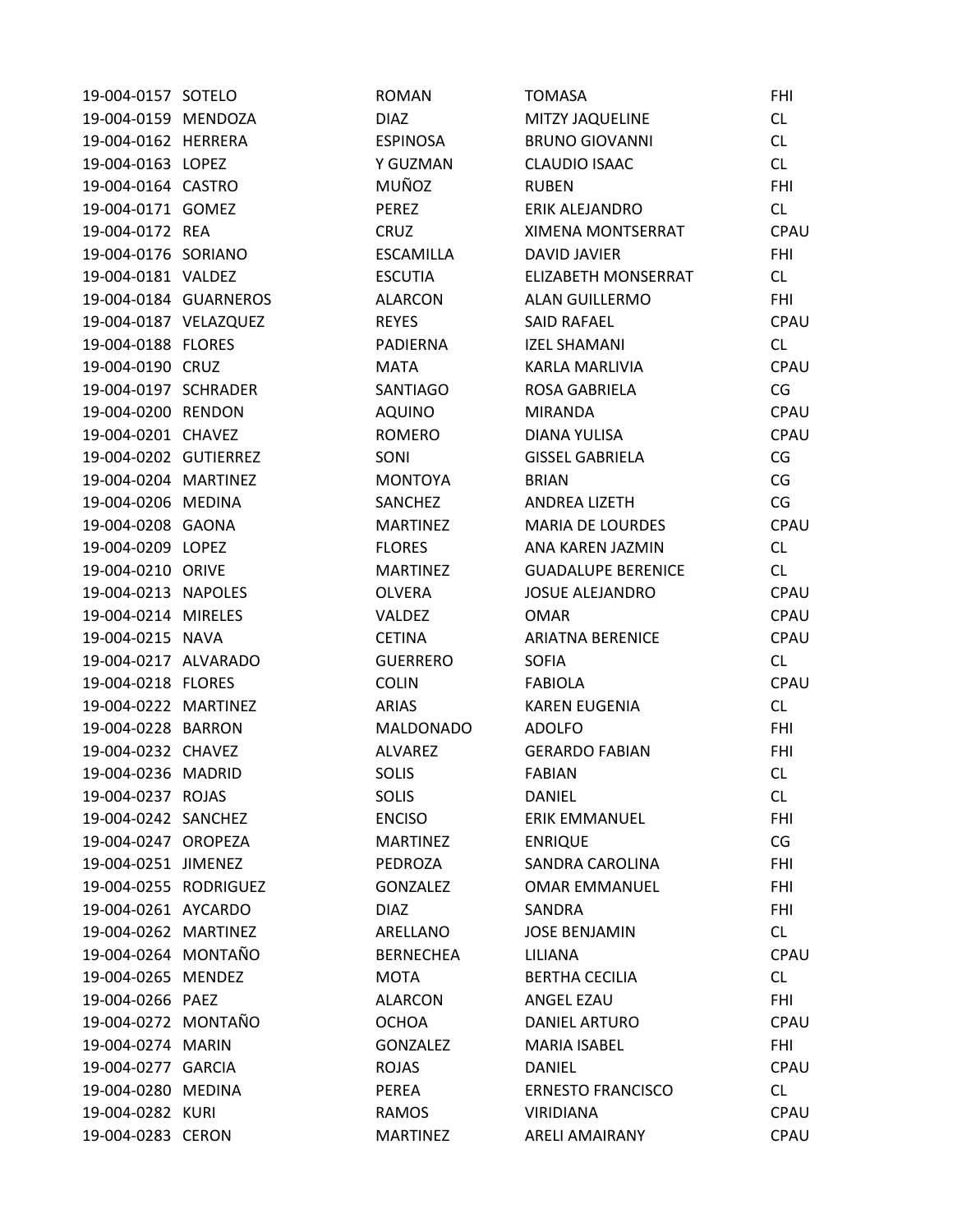|                       | 19-004-0284 HERNANDEZ | <b>IBARRA</b>  | <b>JACOBO</b>           | <b>FHI</b>   |
|-----------------------|-----------------------|----------------|-------------------------|--------------|
| 19-004-0285 CONTRERAS |                       | <b>OCAÑA</b>   | <b>INGRIT ABIGAIL</b>   | CL           |
| 19-004-0290 ALCANTARA |                       | <b>BADAJOS</b> | DANIELA YAZMIN          | CPAU         |
| 19-004-0293 OSCURA    |                       | <b>PACHECO</b> | <b>BERNABE</b>          | CG           |
| 19-004-0294 JIMENEZ   |                       | <b>MERCADO</b> | <b>RODRIGO</b>          | CL           |
| 19-004-0296 QUINTERO  |                       | <b>GUZMAN</b>  | CAROLINA ITZEL          | CL           |
| 19-004-0297 PATLANI   |                       | <b>PEA</b>     | <b>MARIO</b>            | <b>FHI</b>   |
| 19-004-0298 ALVARADO  |                       | ARREOLA        | AMARANTA                | CG           |
| 19-004-0300 ROSALES   |                       | CABRERA        | <b>SULY ELIZABETH</b>   | CL           |
| 19-004-0306 AGUILAR   |                       | <b>LINARES</b> | ALEJANDRO               | CPAU         |
| 19-011-0172 MENA      |                       | <b>PACHECO</b> | LILY ANABEL             | CL           |
| 19-011-0355 SANCHEZ   |                       | SANCHEZ        | <b>MARIO ALBERTO</b>    | CPAU         |
| 19-011-0432 CAMPOS    |                       | <b>BUSTOS</b>  | <b>ALEXIS</b>           | CPAU         |
| 19-011-0529 RAZO      |                       | VAZQUEZ        | <b>ADRIAN</b>           | CPAU         |
| 19-011-0680 DURAN     |                       | <b>GALINDO</b> | <b>VICTOR MANUEL</b>    | <b>FHI</b>   |
| 19-011-0717 RAMIREZ   |                       | <b>GARCIA</b>  | <b>JOSE GUADALUPE</b>   | CPAU         |
| 19-011-0719 MATEO     |                       | <b>ROMERO</b>  | <b>FATIMA YUNUE</b>     | CPAU         |
| 19-011-0772 VAZQUEZ   |                       | PEREZ          | <b>BRENDA BERENICE</b>  | CL           |
| 19-011-0864 ANGEL     |                       | <b>ALVAREZ</b> | ALEJANDRO LUCAS         | CG           |
| 19-011-0916 FLORES    |                       | <b>IBARRA</b>  | AMERICA GIOVANNA        | CPAU         |
| 19-011-0949 AGUIRRE   |                       | HERNANDEZ      | <b>MARIANA ABRIL</b>    | <b>CPAU</b>  |
| 19-011-1004 MARTINEZ  |                       | VALENCIA       | CARLA                   | CL           |
| 19-011-1138 ANTONIO   |                       | LEON           | <b>ANAI</b>             | CL           |
| 19-011-1146 MAYA      |                       | RIVERA         | YAMILI                  | CPAU         |
| 19-104-0001 VELAZQUEZ |                       | CABELLO        | <b>ADRIAN</b>           | EA           |
|                       | 19-104-0010 HERNANDEZ | <b>RICO</b>    | <b>ANA</b>              | EA           |
| 19-104-0031 PEREZ     |                       | HERRERA        | DUNIA GUADALUPE         | <b>MCCOM</b> |
| 19-104-0039 GARCIA    |                       | <b>AQUINO</b>  | <b>CLARA GUADALUPE</b>  | <b>MCCOM</b> |
| 19-104-0041 CARREOLA  |                       | COLORADO       | ABRAHAM                 | <b>MIE</b>   |
| 19-104-0050 PONCE     |                       | <b>PACHECO</b> | MARIO ALBERTO           | <b>MCCOM</b> |
| 19-104-0052 ESQUIVEL  |                       | <b>REYNOSO</b> | <b>LUIS DANIEL</b>      | <b>MCCOM</b> |
| 19-104-0054 MENESES   |                       | <b>FLORES</b>  | ANEL                    | <b>MCCOM</b> |
| 19-104-0060 LOERA     |                       | <b>GARCIA</b>  | <b>CEDRELA</b>          | <b>MCCOM</b> |
| 19-104-0066 ANAYA     |                       | HERNANDEZ      | <b>NICOLAS</b>          | <b>MCCOM</b> |
| 20-002-0142 GUZMAN    |                       | <b>BASILIO</b> | <b>CLAUDIA</b>          | CPAU         |
| 20-003-0251 VEGA      |                       | <b>RUIZ</b>    | <b>ANA JIMENA</b>       | CL           |
| 20-003-1264 GARCIA    |                       | DE LA CRUZ     | <b>JENNIFER ADRIANA</b> | <b>FHI</b>   |
| 20-003-1326 MEDINA    |                       | AMAYA          | <b>DIANA</b>            | CPAU         |
| 20-004-0002 MORENO    |                       | RESENDIZ       | <b>MIRIAM</b>           | CG           |
| 20-004-0005 ZAVALA    |                       | <b>ARIAS</b>   | <b>EMILIANO</b>         | CL           |
| 20-004-0006 GARCIA    |                       | CRUZ           | HAZEL                   | CPAU         |
| 20-004-0007 LIMA      |                       | SORIANO        | <b>EMILIO HABID</b>     | <b>CPAU</b>  |
| 20-004-0008 VANEGAS   |                       | SORIANO        | CRISTOBAL ARMANDO       | CL           |
| 20-004-0009 CAZARES   |                       | <b>GARCIA</b>  | DIANA STEFANYA          | CL           |
|                       | 20-004-0011 HERNANDEZ | <b>TAPIA</b>   | <b>JORGE RAMSES</b>     | CG           |
| 20-004-0013 ROBLES    |                       | ALEMAN         | ERIKA CARINA            | CL           |
| 20-004-0014 ZARCO     |                       | <b>HERRERA</b> | CRESENCIANO             | <b>CL</b>    |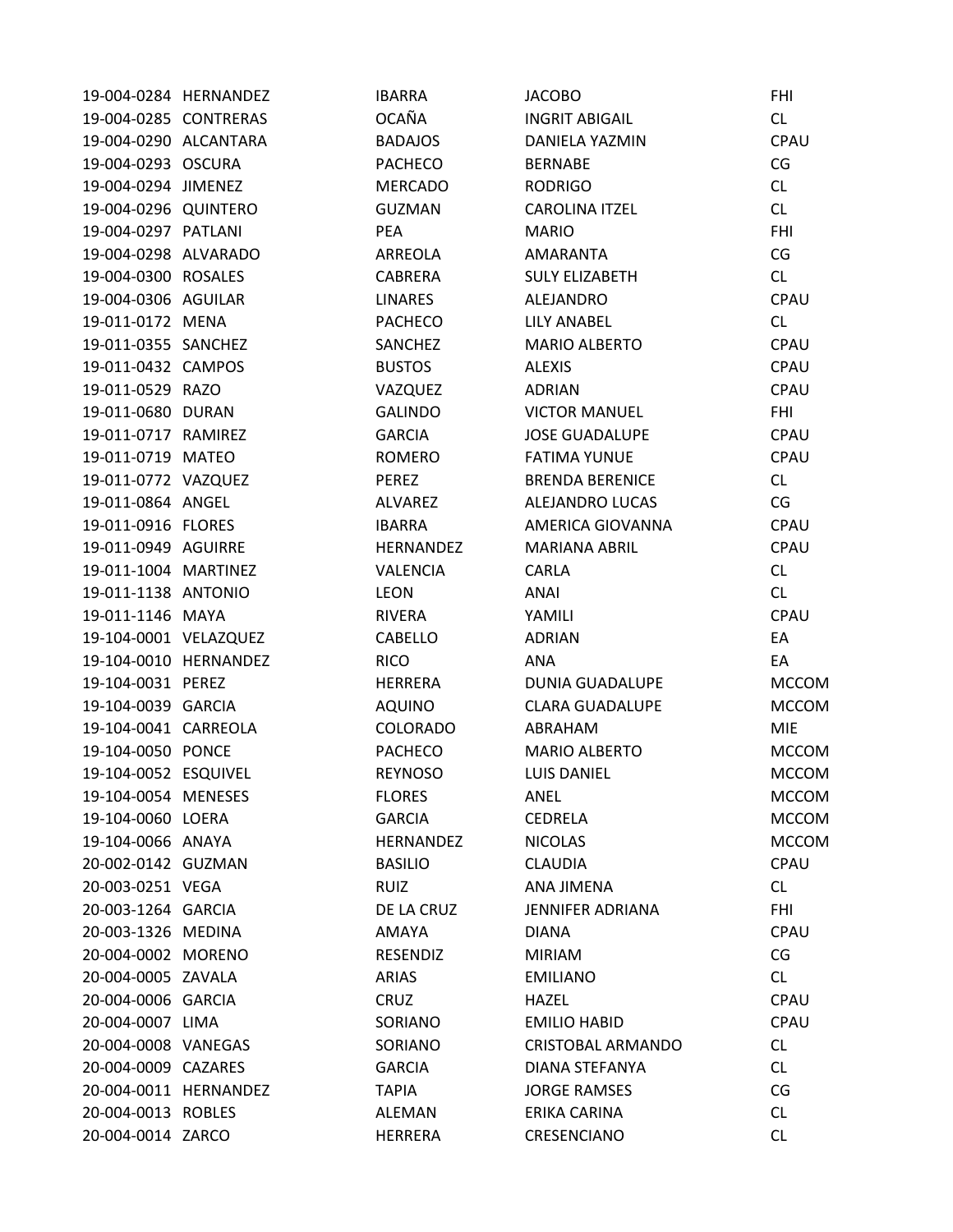| 20-004-0015 TRINIDAD  |                       | <b>VICENTE</b>     | SANDRA                   | <b>FHI</b>  |
|-----------------------|-----------------------|--------------------|--------------------------|-------------|
| 20-004-0016 RIVERA    |                       | <b>MARTINEZ</b>    | <b>ISRAEL</b>            | <b>FHI</b>  |
| 20-004-0017 PEREZ     |                       | DE LA ROSA         | ANGELA SOL               | CG          |
|                       | 20-004-0018 HERNANDEZ | RAMIREZ            | <b>ERIC JESUS</b>        | CPAU        |
| 20-004-0020 ABARCA    |                       | <b>MALAGON</b>     | <b>DANIELA</b>           | CL          |
| 20-004-0022 RODRIGUEZ |                       | <b>MALPICA</b>     | <b>FABIOLA ARELI</b>     | CG          |
| 20-004-0023 TORRES    |                       | <b>LOPEZ</b>       | <b>MOISES</b>            | <b>FHI</b>  |
| 20-004-0024 ZERMEÑO   |                       | <b>VEGA</b>        | RICARDO EMMANUEL         | CL          |
| 20-004-0028 ZENTENO   |                       | <b>VALENCIA</b>    | YORDANA                  | CL          |
| 20-004-0030 CEBOLLEDO |                       | <b>GUTIERREZ</b>   | <b>CHRISTIAN MARCEL</b>  | CPAU        |
| 20-004-0034 ARIZA     |                       | <b>SALINAS</b>     | MIGUEL GABRIEL           | <b>FHI</b>  |
| 20-004-0035 VEGA      |                       | ROMERO             | <b>FABIOLA JULIE</b>     | CL          |
| 20-004-0036 GONZALEZ  |                       | <b>MATA</b>        | MARIA FERNANDA           | CPAU        |
| 20-004-0037 BRIONES   |                       | <b>SANCHEZ</b>     | <b>OMAN YERET</b>        | CPAU        |
| 20-004-0039 MARTINEZ  |                       | <b>OLGUIN</b>      | <b>DAVID ELIAS</b>       | <b>FHI</b>  |
| 20-004-0041 TECUA     |                       | <b>CAMPOS</b>      | <b>JOEL</b>              | CPAU        |
| 20-004-0042 ZENTENO   |                       | <b>VALENCIA</b>    | <b>GEORGY</b>            | CPAU        |
| 20-004-0043 MEJORADA  |                       | <b>ANTONIO</b>     | <b>MARCELA YARETZI</b>   | CG          |
| 20-004-0049 BONILLA   |                       | <b>JIMENEZ</b>     | <b>RODRIGO</b>           | CG          |
| 20-004-0051 PRECIADO  |                       | PEDRAZA            | <b>ELIZABETH</b>         | CL          |
| 20-004-0052 SALAZAR   |                       | PEDREGUERA         | LUIS ALBERTO             | CG          |
| 20-004-0053 PIÑA      |                       | <b>ROSALES</b>     | <b>FERNANDA</b>          | CG          |
| 20-004-0055 BLAS      |                       | <b>FLORES</b>      | <b>JAQUELINE</b>         | CPAU        |
| 20-004-0058 GARCIA    |                       | <b>NAVA</b>        | <b>BRAYAN JAVIER</b>     | CPAU        |
|                       | 20-004-0059 HERNANDEZ | SOSA               | <b>JOCELYN</b>           | CL          |
| 20-004-0062 ARIAS     |                       | <b>LLAMAS</b>      | MONSERRAT DE LOS ANGELES | CL.         |
| 20-004-0063 LOREA     |                       | SOSA               | <b>LUZ LORENA</b>        | CPAU        |
| 20-004-0064 PEREZ     |                       | SANCHEZ            | <b>LISSETH SARAI</b>     | CG          |
| 20-004-0065 ORTIZ     |                       | <b>HUESCA</b>      | <b>JULIO CESAR</b>       | CPAU        |
| 20-004-0067 PEREZ     |                       | SANDOVAL           | SALMA                    | <b>FHI</b>  |
| 20-004-0068 VILLA     |                       | <b>AVILA</b>       | <b>ROBERTO</b>           | CPAU        |
| 20-004-0072 DEL RIO   |                       | RAMIREZ            | ANA ROSA                 | CPAU        |
| 20-004-0073 FUENTES   |                       | <b>ESPINOSA</b>    | <b>CARLOS EDUARDO</b>    | <b>FHI</b>  |
| 20-004-0074 CARRILLO  |                       | SANCHEZ            | VALERIA                  | CPAU        |
| 20-004-0077 TORRES    |                       | <b>OROZCO</b>      | <b>DAVID</b>             | CL          |
| 20-004-0078 COLIN     |                       | <b>MARTINEZ</b>    | <b>ANA PATRICIA</b>      | CG          |
| 20-004-0080 SANCHEZ   |                       | <b>CAMBRON</b>     | <b>ERIKA LIZETH</b>      | CL          |
| 20-004-0081 PIMENTEL  |                       | RAMIREZ            | <b>ANDREA ITZEL</b>      | CPAU        |
| 20-004-0083 ALVAREZ   |                       | <b>GONZALEZ</b>    | <b>IGNACIO</b>           | <b>FHI</b>  |
| 20-004-0084 MARTINEZ  |                       | <b>GUADARRRAMA</b> | <b>LUIS MANUEL</b>       | <b>CPAU</b> |
| 20-004-0087 MARTINEZ  |                       | <b>BRAVO</b>       | <b>MARIANA</b>           | CL          |
| 20-004-0090 MEDRANO   |                       | <b>HERNANDEZ</b>   | <b>MARIO ARTURO</b>      | <b>FHI</b>  |
| 20-004-0092 MARTINEZ  |                       | <b>MARTINEZ</b>    | <b>DIANA CAROL</b>       | CL          |
| 20-004-0095 FERNANDEZ |                       | <b>BELTRAN</b>     | <b>MARIA ELENA</b>       | CPAU        |
| 20-004-0098 CONDE     |                       | <b>NAVA</b>        | <b>ANALIN ISABEL</b>     | CPAU        |
| 20-004-0102 JIMENEZ   |                       | <b>GONZALEZ</b>    | SEBASTIAN                | CPAU        |
| 20-004-0103 ESCAMILLA |                       | <b>MORENO</b>      | CLAUDIA OLIVIA           | CL          |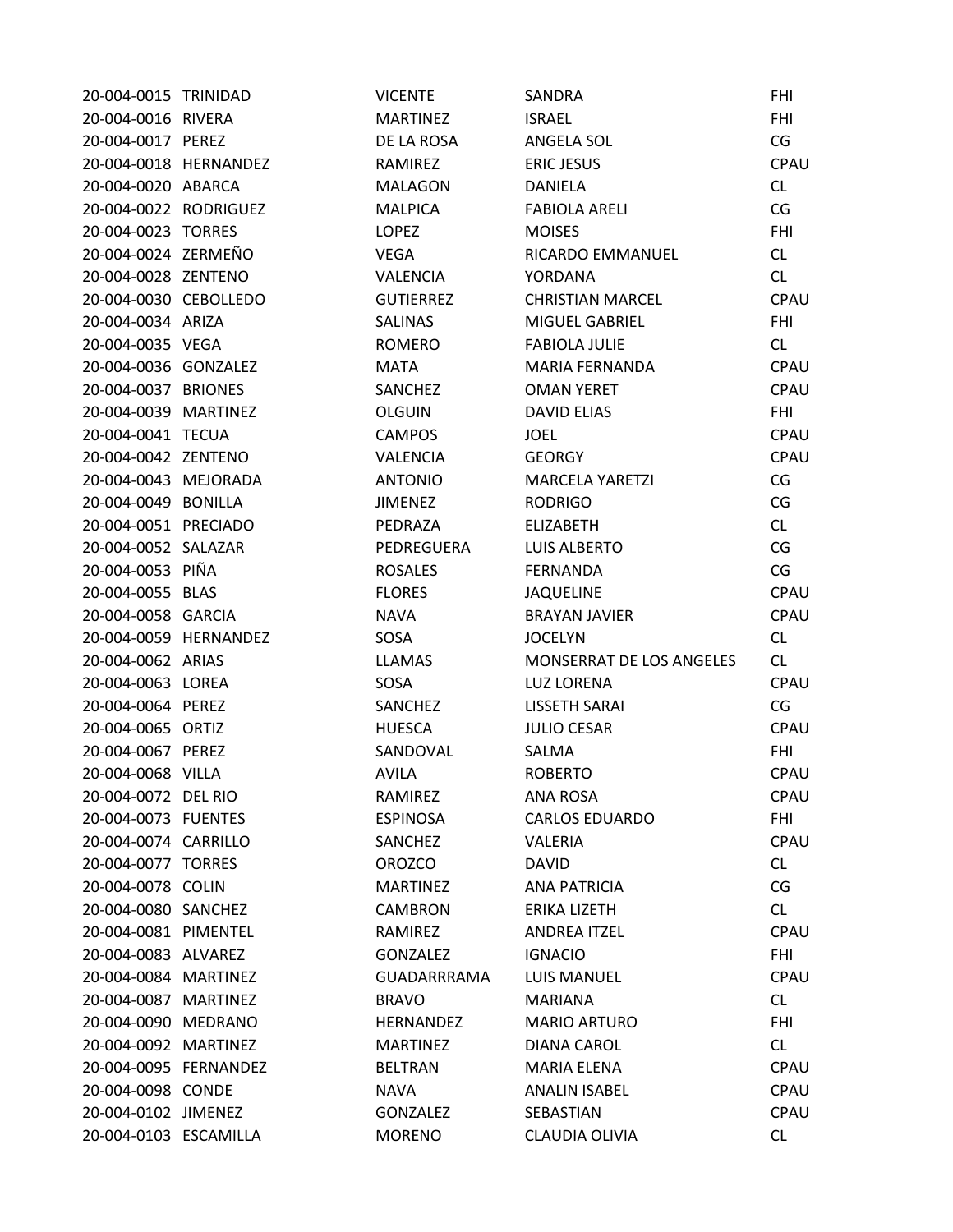| 20-004-0104 CASTILLO    |                       | <b>GONZALEZ</b>  | <b>ERICK</b>             | CPAU        |
|-------------------------|-----------------------|------------------|--------------------------|-------------|
| 20-004-0106 RODRIGUEZ   |                       | <b>MORENO</b>    | <b>ALEXIS</b>            | CPAU        |
| 20-004-0107 ESPINDOLA   |                       | <b>PACHECO</b>   | KARLA AMAIRANY           | CPAU        |
| 20-004-0108 GAMEZ       |                       | <b>MONTERO</b>   | <b>WALQUIRIA ROCIO</b>   | CL          |
| 20-004-0109 GARCIA      |                       | <b>PEREZ</b>     | <b>ALINE MONSERRAT</b>   | CPAU        |
| 20-004-0111 REBORA      |                       | <b>GONZALEZ</b>  | PATRICIA ALEJANDRA       | CPAU        |
| 20-004-0114 CHICHIA     |                       | <b>GUERRA</b>    | <b>BRUNO SANTINO</b>     | CL          |
| 20-004-0115 CAMARGO     |                       | SANTILLAN        | <b>JESUS</b>             | CPAU        |
| 20-004-0117 VIVIANO     |                       | <b>ESTRADA</b>   | <b>MOISES ALEXANDER</b>  | CPAU        |
| 20-004-0119 SANDOVAL    |                       | <b>FLORES</b>    | <b>LIZETTE ILEANE</b>    | CL          |
| 20-004-0121 GUTIERREZ   |                       | <b>FIGUEROA</b>  | <b>MARIA FERNANDA</b>    | <b>FHI</b>  |
| 20-004-0123 ARELLANO    |                       | <b>GUTIERREZ</b> | <b>JOSE ANTONIO</b>      | <b>FHI</b>  |
| 20-004-0124 DE LA ROSA  |                       | <b>MENDOZA</b>   | LILIAN                   | CL          |
| 20-004-0127 CORTES      |                       | SANCHEZ          | ALEJANDRA DAYANNE        | <b>FHI</b>  |
| 20-004-0128 CARMONA     |                       | <b>LOPEZ</b>     | ANDREA                   | CL          |
| 20-004-0129 NOYOLA      |                       | <b>BARRON</b>    | <b>MELANIE</b>           | CL          |
| 20-004-0132 CAZARES     |                       | CRUZ             | EDUARDO DAMIAN           | CPAU        |
| 20-004-0137 RODRIGUEZ   |                       | <b>GUTIERREZ</b> | <b>BELINDA</b>           | CL          |
| 20-004-0138 LOPEZ       |                       | <b>CERON</b>     | NORMA SUSANA             | <b>CPAU</b> |
| 20-004-0141 MARTINEZ    |                       | DE LA ROSA       | <b>CAROL JENIFFER</b>    | CL          |
| 20-004-0142 BECERRA     |                       | SALAZAR          | <b>JUAN MANUEL</b>       | CL          |
| 20-004-0143 ZARATE      |                       | <b>FLORES</b>    | <b>OMAR OSIEL</b>        | CPAU        |
| 20-004-0145 MARTINEZ    |                       | <b>CORREA</b>    | <b>GUILLERMO ANGEL</b>   | CL          |
| 20-004-0149 HERRERA     |                       | <b>GONZALEZ</b>  | <b>MIROSLAVA</b>         | CL          |
| 20-004-0150 MARTINEZ    |                       | <b>MEZA</b>      | <b>CARLOS FABIAN</b>     | <b>FHI</b>  |
| 20-004-0153 FUENTES     |                       | <b>ROJAS</b>     | CITLALLI AZUCENA         | CPAU        |
|                         | 20-004-0154 HERNANDEZ | VILLANUEVA       | <b>JUAN AXEL</b>         | CL          |
| 20-004-0155 TRUJILLO    |                       | AMEZQUITA        | MARICELA GUADALUPE       | <b>CPAU</b> |
| 20-004-0156 LEYVA       |                       | VERDEJO          | RODRIGO ANTONIO          | CPAU        |
| 20-004-0157 GIORDANO    |                       | <b>GOMEZ</b>     | <b>MARIA FERNANDA</b>    | CL          |
| 20-004-0158 VAZQUEZ     |                       | <b>CASTILLO</b>  | <b>MARTIN ANTONIO</b>    | CG          |
| 20-004-0160 RODRIGUEZ   |                       | VILLAGRAN        | <b>LAURA JULIETA</b>     | CL.         |
| 20-004-0164 PEREZ       |                       | <b>GARCIA</b>    | <b>ADRIAN</b>            | CL          |
| 20-004-0165 CASTILLEJOS |                       | <b>HERNANDEZ</b> | ALEJANDRA DONAJI         | <b>FHI</b>  |
| 20-004-0168 GARDUÑO     |                       | <b>ESPINOSA</b>  | <b>CESAR OSWALDO</b>     | FHI.        |
| 20-004-0171 GOMEZ       |                       | <b>ENRIQUEZ</b>  | <b>DAVID</b>             | <b>FHI</b>  |
| 20-004-0172 ARROYO      |                       | <b>PAREDES</b>   | DAVID OSVALDO            | <b>FHI</b>  |
| 20-004-0177 GONZALEZ    |                       | <b>CRUZ</b>      | <b>KARINA</b>            | CL          |
|                         | 20-004-0179 HERNANDEZ | <b>ROMO</b>      | LUIS GERARDO             | <b>FHI</b>  |
| 20-004-0180 GONZALEZ    |                       | JARA             | ZYANYA VALERIA           | FHI         |
| 20-004-0181 RANGEL      |                       | <b>HERNANDEZ</b> | ZAORY ESMERALDA          | CL          |
| 20-004-0185 AVELINO     |                       | CARRANZA         | <b>OSCAR</b>             | FHI.        |
| 20-004-0190 LECHUGA     |                       | <b>ABREGO</b>    | ANA ROSA                 | <b>FHI</b>  |
| 20-004-0191 FIGUEROA    |                       | <b>JUAREZ</b>    | ANDREA FERNANDA          | CPAU        |
| 20-004-0193 LOPEZ       |                       | LARA             | <b>CASANDRA PAULETTE</b> | CL.         |
| 20-004-0194 MARIN       |                       | <b>APARICIO</b>  | <b>CIRO</b>              | CPAU        |
| 20-004-0195 MIGUEL      |                       | <b>DAVILA</b>    | DANIEL ALDO              | CG          |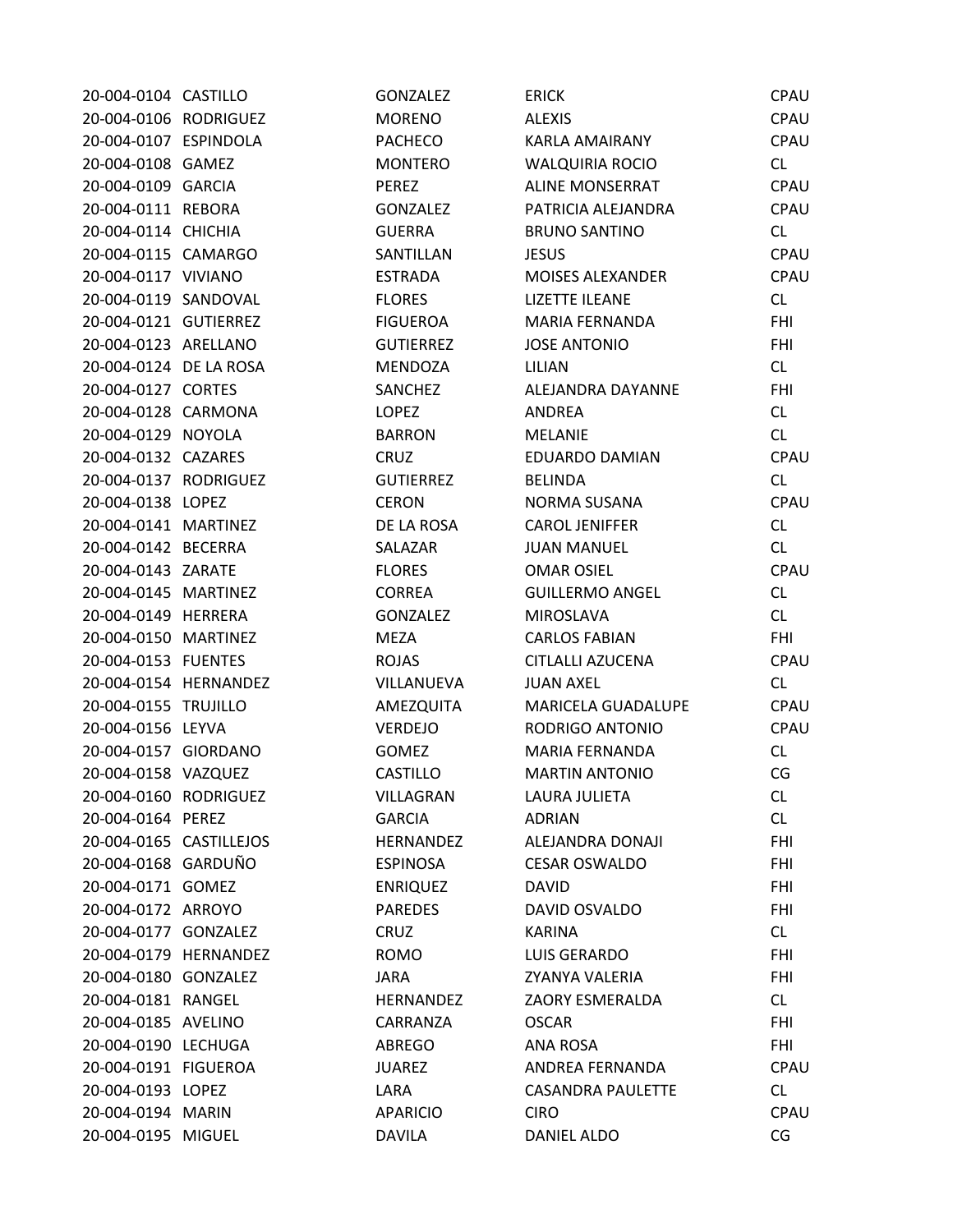| 20-004-0198 CARRANZA   |                         | SUMANO           | EDMUNDO ORLANDO         | CL.         |
|------------------------|-------------------------|------------------|-------------------------|-------------|
| 20-004-0199 JACOME     |                         | <b>GUTIERREZ</b> | <b>FERNANDO ANTONIO</b> | CL          |
| 20-004-0201 ROSAS      |                         | SANTIBAÑEZ       | <b>GRETA DAYANA</b>     | CPAU        |
| 20-004-0202 FARIAS     |                         | <b>CHAVEZ</b>    | <b>JENNIFER MICHELL</b> | CG          |
| 20-004-0203 ROBLEDO    |                         | <b>BARTOLON</b>  | <b>JESUS ADRIAN</b>     | CPAU        |
| 20-004-0204 CRUZ       |                         | LUNA             | <b>JIMENA</b>           | CL          |
| 20-004-0205 ANZURES    |                         | <b>VELASCO</b>   | <b>JUAN DAVID</b>       | CPAU        |
| 20-004-0206 GUZMAN     |                         | CABALLERO        | LIZBETH                 | CL          |
| 20-004-0207 DE LA CRUZ |                         | <b>GARCIA</b>    | LUIS ALFREDO            | CL          |
| 20-004-0208 CALIXTO    |                         | <b>NIETO</b>     | <b>EDUARDO</b>          | CPAU        |
| 20-004-0209 SAAVEDRA   |                         | <b>CASTRO</b>    | <b>FREDI</b>            | <b>FHI</b>  |
| 20-004-0211 PEREZ      |                         | <b>CORTES</b>    | ARANTXA CAROLINA        | CG          |
| 20-004-0213 RIOS       |                         | <b>ESPINOSA</b>  | <b>ADRIANA</b>          | <b>FHI</b>  |
| 20-004-0215 OLVERA     |                         | MEJIA            | VANESSA JACQUELINE      | CG          |
| 20-004-0217 PINEDA     |                         | PEREZ            | PABLO FERNANDO          | CG          |
| 20-004-0218 ZAVALA     |                         | RIVERA           | <b>MARIANA</b>          | CL          |
| 20-004-0219 LOZADA     |                         | <b>RIVERA</b>    | <b>MACIEL MERCEDES</b>  | CG          |
| 20-004-0222 FERNANDEZ  |                         | RAMIREZ          | <b>MAXEN ETIAN</b>      | CPAU        |
| 20-004-0228 BALBUENA   |                         | DE LA ROSA       | <b>FATIMA CECILIA</b>   | <b>FHI</b>  |
| 20-004-0231 GARCIA     |                         | <b>CRUZ</b>      | <b>RICARDO</b>          | <b>FHI</b>  |
| 20-004-0233 SANCHEZ    |                         | ZALDIVAR         | LUCINDA ARIZBETH        | <b>FHI</b>  |
| 20-004-0234 MARTINEZ   |                         | DE LOS SANTOS    | <b>MARIA CRISTINA</b>   | <b>FHI</b>  |
| 20-004-0235 GONZALEZ   |                         | MATA             | VALERIA                 | CPAU        |
| 20-004-0237 CASTRO     |                         | <b>ROSALES</b>   | <b>KARLA CONSUELO</b>   | CL          |
| 20-004-0241 SUAREZ     |                         | <b>GUZMAN</b>    | MELANIE SAMANTHA        | <b>CPAU</b> |
| 20-004-0242 VACA       |                         | <b>SOLIS</b>     | <b>ELIZABETH</b>        | <b>FHI</b>  |
| 20-004-0254 AGUIRRE    |                         | SANCHEZ          | <b>JULIO CESAR</b>      | CL          |
| 20-004-0255 ANDRADE    |                         | VELEZ            | <b>JORMAN TADEO</b>     | CL          |
| 20-004-0256 PEREZ      |                         | <b>ISLAS</b>     | <b>MARIA DE LOURDES</b> | CPAU        |
| 20-004-0258 ZAMORANO   |                         | <b>HIDALGO</b>   | <b>DANIEL</b>           | CPAU        |
| 20-004-0259 GODINEZ    |                         | <b>ARAUJO</b>    | <b>HUGO EMILIO</b>      | CL          |
|                        | 20-004-0262 CONSTANTINO | SANCHEZ          | <b>MARIANA</b>          | CL          |
| 20-004-0265 ENRIQUEZ   |                         | <b>ORNELAS</b>   | ALMA DANIELA            | <b>FHI</b>  |
| 20-004-0268 ALEJO      |                         | <b>AVILES</b>    | <b>METZITL</b>          | CPAU        |
| 20-004-0271 ALMARAZ    |                         | ORTIZ            | PABLO EDUARDO           | CPAU        |
| 20-004-0274 BAZAN      |                         | <b>ALCALA</b>    | <b>MAYRA</b>            | <b>FHI</b>  |
| 20-004-0275 CHAVEZ     |                         | <b>GAONA</b>     | <b>ALBERTO ERNESTO</b>  | <b>CPAU</b> |
| 20-004-0276 TEJEDA     |                         | <b>GUTIERREZ</b> | <b>ALEXIS EMMANUEL</b>  | FHI         |
| 20-004-0277 RIVAS      |                         | <b>VERA</b>      | AIXA DANIELA            | CL          |
| 20-004-0279 SIERRA     |                         | SANCHEZ          | <b>DIANA</b>            | <b>FHI</b>  |
| 20-004-0280 GONZALEZ   |                         | <b>VERGARA</b>   | <b>GAEL ARTURO</b>      | <b>CPAU</b> |
| 20-004-0282 CORTES     |                         | <b>MORELOS</b>   | <b>TALIA HELENA</b>     | CL          |
| 20-004-0284 PATIÑO     |                         | <b>ALVAREZ</b>   | TANIA ESTEFANIA         | CL          |
| 20-004-0288 GARCIA     |                         | <b>JIMENEZ</b>   | ANA LAURA               | <b>CPAU</b> |
| 20-004-0289 VAZQUEZ    |                         | <b>CRUZ</b>      | <b>BLANCA VALERIA</b>   | CL          |
|                        | 20-004-0292 HERNANDEZ   | <b>CASTILLA</b>  | <b>MARIA LYDIA</b>      | <b>FHI</b>  |
| 20-004-0299 ALVAREZ    |                         | VALDEZ           | <b>MARIA MERCEDES</b>   | CL          |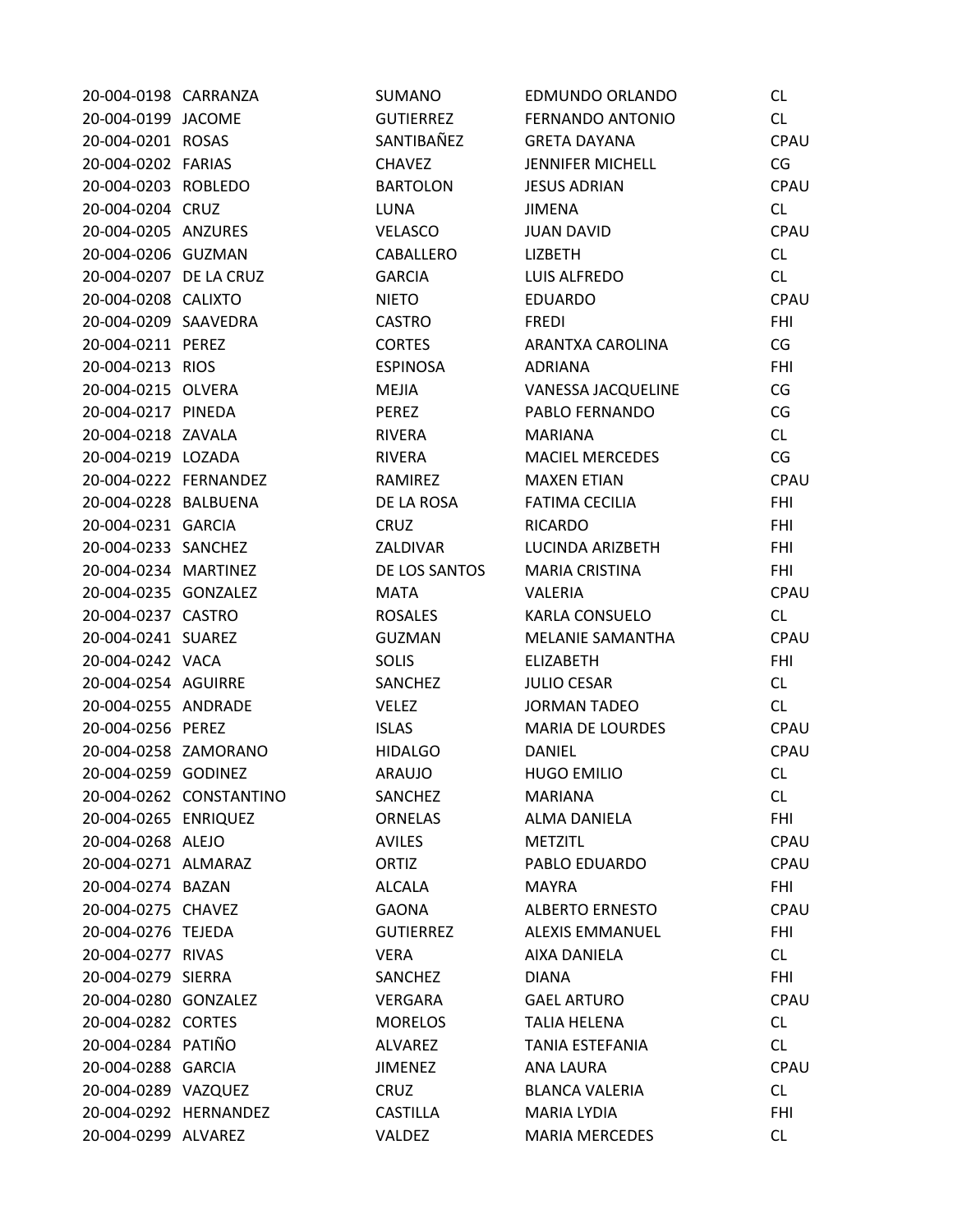| 20-004-0300 AVILA      |                       | <b>COLIN</b>      | <b>NANCY ADRIANA</b>      | CL           |
|------------------------|-----------------------|-------------------|---------------------------|--------------|
| 20-004-0301 HERRERA    |                       | <b>TOLEDO</b>     | <b>VICTOR ANTONIO</b>     | CL           |
| 20-004-0302 MOREL      |                       | <b>HUERTA</b>     | <b>KEVIN ZAID</b>         | <b>FHI</b>   |
| 20-004-0304 ALEJO      |                       | GONZALEZ          | <b>MONICA</b>             | <b>FHI</b>   |
| 20-004-0305 ARELLANO   |                       | PEÑA              | <b>SAMANTHA</b>           | <b>FHI</b>   |
| 20-004-0306 GARCIA     |                       | <b>VIGUERAS</b>   | YAMILETT                  | <b>FHI</b>   |
| 20-004-0308 OLVERA     |                       | <b>MARTINEZ</b>   | <b>ALEXIS URIEL</b>       | <b>FHI</b>   |
| 20-004-0309 VAZQUEZ    |                       | <b>GUTIERREZ</b>  | <b>OMAR</b>               | CPAU         |
| 20-011-0166 ORTIZ      |                       | <b>HUESCA</b>     | <b>JORGE</b>              | CL           |
| 20-011-0750 TELLEZ     |                       | GONZALEZ          | <b>DANIEL</b>             | <b>CPAU</b>  |
| 20-011-0896 LULE       |                       | <b>BARRIENTOS</b> | <b>AGLAE DEL CARMEN</b>   | CL           |
| 20-011-1116 PEÑA       |                       | <b>MATA</b>       | <b>TERESA</b>             | CL           |
| 20-011-1199 PEZAÑA     |                       | <b>REYES</b>      | EDGAR DE JESUS            | CL           |
| 20-011-1254 CASTILLO   |                       | <b>GARCIA</b>     | <b>SINAHI</b>             | CPAU         |
|                        | 20-104-0005 HERNANDEZ | ROMERO            | <b>BERENICE</b>           | <b>MCS</b>   |
| 20-104-0015 FRAUSTO    |                       | RODRIGUEZ         | <b>JUAN JAVIER NOE</b>    | <b>MCS</b>   |
| 20-104-0019 FLORES     |                       | <b>VALENCIA</b>   | JAASIEL                   | <b>MCS</b>   |
| 20-104-0023 MONTES     |                       | VILLALVA          | MARGARITA                 | <b>MCS</b>   |
| 20-104-0034 TORAL      |                       | <b>CEJA</b>       | <b>JORGE HORACIO</b>      | <b>MCS</b>   |
| 20-104-0038 SANTOS     |                       | <b>GONZALEZ</b>   | <b>ALMA STEFANIE</b>      | DH           |
| 20-104-0039 PAZ        |                       | PEREZ             | <b>LILIA IVONNE</b>       | DH           |
|                        | 20-104-0045 HERNANDEZ | ALPIZAR           | <b>VERONICA</b>           | DH           |
|                        | 20-104-0051 HERNANDEZ | <b>MORENO</b>     | JAZMIN                    | DH           |
| 20-104-0052 RUIZ       |                       | NAVARRETE         | JANET                     | DH           |
| 20-104-0053 RODRIGUEZ  |                       | <b>ROJAS</b>      | ANA LUISA                 | DH           |
| 20-104-0056 MENDOZA    |                       | <b>BUENDIA</b>    | <b>ALFONSO</b>            | DH           |
| 20-104-0058 RAMIREZ    |                       | <b>TLAHUETL</b>   | <b>PEDRO</b>              | <b>DH</b>    |
| 20-104-0059 CAMARENA   |                       | CALZADA           | <b>OSCAR DAVID</b>        | DH           |
| 20-104-0065 FLORES     |                       | LOPEZ             | <b>BELISARIO</b>          | DH           |
| 20-104-0072 CONTRERAS  |                       | ZEPEDA            | <b>RUBEN DARIO</b>        | DH           |
| 20-104-0075 PANDAL     |                       | <b>MADRID</b>     | <b>ARLEN PALESTINA</b>    | DH           |
| 20-104-0076 LEYVA      |                       | <b>MORA</b>       | YARENI TLAZOTHZIN         | DH           |
| 20-104-0079 LOPEZ      |                       | VALBUENA          | <b>EVERARDO</b>           | DH           |
| 20-104-0080 VEGA       |                       | <b>GALLEGOS</b>   | <b>ILSE PAVLOVA</b>       | DH           |
| 20-104-0081 MOREIRA    |                       | MONTES DE OCA     | LUCY JADE                 | DH           |
| 20-104-0091 CHAVEZ     |                       | <b>RUBIO</b>      | <b>GABRIEL</b>            | <b>MIE</b>   |
| 20-104-0098 RAMIREZ    |                       | <b>MOLINA</b>     | <b>JUAN LUIS</b>          | <b>MIE</b>   |
| 20-104-0101 SANCHEZ    |                       | <b>LEON</b>       | ANAHI TANIA               | <b>MCG</b>   |
| 20-104-0102 SANTIAGO   |                       | DE LA CRUZ        | <b>JOSE ALBERTO</b>       | <b>MCG</b>   |
| 20-104-0104 DEL AGUILA |                       | <b>FLORES</b>     | ARTEMISA                  | <b>MCCOM</b> |
| 20-104-0106 ESTRADA    |                       | SANTOS            | <b>HUGO</b>               | <b>MCCOM</b> |
|                        | 20-104-0107 HERNANDEZ | <b>FLORES</b>     | <b>HIRAM</b>              | <b>MCCOM</b> |
| 20-104-0109 MUNIVE     |                       | <b>HERNANDEZ</b>  | <b>LUIS RAMON</b>         | <b>MCCOM</b> |
| 20-104-0110 PEREZ      |                       | <b>GALA</b>       | RODRIGO DE JESUS          | <b>MCCOM</b> |
| 20-104-0112 RIVERA     |                       | <b>TORRES</b>     | <b>FRANCISCO DE JESUS</b> | <b>MCCOM</b> |
| 20-104-0113 RODRIGUEZ  |                       | <b>PADILLA</b>    | LUIS DAVID                | <b>MCCOM</b> |
| 20-104-0114 ROJAS      |                       | <b>ARROYO</b>     | NILZA ASLIM               | <b>MCCOM</b> |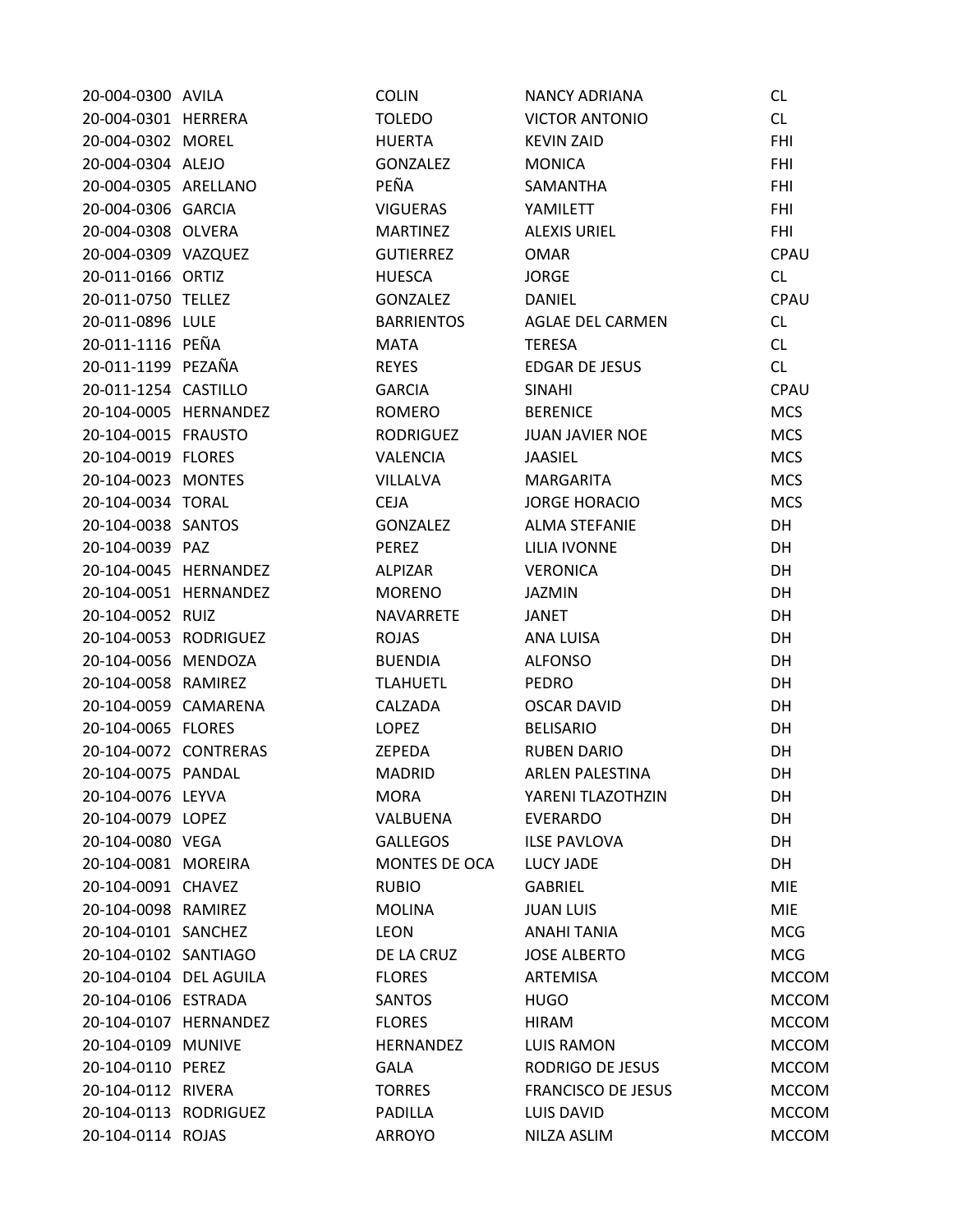| 20-104-0115 SANCHEZ   |                       | <b>RODRIGUEZ</b>  | SALVADOR                | <b>MCCOM</b> |
|-----------------------|-----------------------|-------------------|-------------------------|--------------|
| 20-104-0117 ZEPEDA    |                       | <b>LOPEZ</b>      | SAMUEL DAVID            | <b>MCCOM</b> |
| 20-104-0118 ROMERO    |                       | <b>DIAZ</b>       | <b>JOSE FRANCISCO</b>   | <b>MCCOM</b> |
| 21-001-0133 CEDILLO   |                       | AVENDAÑO          | <b>MARIO EDUARDO</b>    | CPAU         |
| 21-001-0242 CARBAJAL  |                       | <b>STUHT</b>      | <b>FRIEDA KAREN</b>     | CL           |
| 21-002-0158 GARCIA    |                       | <b>GONZALEZ</b>   | NORMA ANGELICA          | CPAU         |
| 21-002-0161 GARCIA    |                       | GONZALEZ          | <b>ERIKA</b>            | CPAU         |
| 21-002-0244 GARCIA    |                       | HERNANDEZ         | <b>SERGIO ANDRES</b>    | CPAU         |
| 21-002-0385 ROJAS     |                       | HERNANDEZ         | <b>ALFREDO</b>          | CPAU         |
| 21-002-0460 SANCHEZ   |                       | <b>BELMONT</b>    | <b>JOSE MANUEL</b>      | CPAU         |
| 21-002-0570 VAZQUEZ   |                       | PEREZ             | <b>VICTOR MANUEL</b>    | CPAU         |
| 21-002-0606 AKE       |                       | DE LA LUZ         | <b>NEFTALI</b>          | CPAU         |
| 21-003-0012 ROMO      |                       | <b>RODRIGUEZ</b>  | ALEJANDRO               | CPAU         |
| 21-003-0518 MONTIEL   |                       | <b>SUASTE</b>     | <b>PAULINA</b>          | CL           |
|                       | 21-003-0580 HERNANDEZ | HERNANDEZ         | FERNANDO JALIM          | CPAU         |
| 21-003-0872 NORIEGA   |                       | <b>LOPEZ</b>      | <b>ERICKA ELOISA</b>    | <b>FHI</b>   |
| 21-003-0924 LOPEZ     |                       | <b>ENRIQUEZ</b>   | <b>KEVIN AXEL</b>       | CL           |
| 21-003-0964 FERNANDEZ |                       | VAZQUEZ           | <b>JONATHAN</b>         | CL           |
| 21-003-0982 OCAMPO    |                       | <b>VILLAVERDE</b> | <b>GUADALUPE SOFIA</b>  | CPAU         |
| 21-003-1532 REYES     |                       | <b>ORTEGA</b>     | <b>FANNY BETT</b>       | CL           |
| 21-004-0001 ALANIS    |                       | CRUZ              | ALDO JARED              | CPAU         |
| 21-004-0002 GARCIA    |                       | SANCHEZ           | EDUARDO DONAJI          | CL           |
|                       | 21-004-0003 HERNANDEZ | <b>CEDILLO</b>    | BRENDA JACQUELINNE      | CL           |
| 21-004-0005 MAYEN     |                       | <b>GARCES</b>     | <b>MAITHE</b>           | <b>FHI</b>   |
| 21-004-0006 JUAREZ    |                       | <b>APARICIO</b>   | <b>GAUDI ISAAC</b>      | CG           |
|                       | 21-004-0007 MONDRAGON | SANCHEZ           | <b>JESUS ALEJANDRO</b>  | CL           |
| 21-004-0009 SILVA     |                       | <b>VALENCIA</b>   | <b>LUIS ANGEL</b>       | CPAU         |
| 21-004-0010 HUERTA    |                       | CANIZAL           | <b>ALDO</b>             | <b>FHI</b>   |
| 21-004-0011 SANCHEZ   |                       | <b>CORTES</b>     | <b>OMAR</b>             | <b>FHI</b>   |
| 21-004-0013 PORTILLO  |                       | <b>GALINDO</b>    | ALBERTO ISAAC           | <b>FHI</b>   |
| 21-004-0014 MARTINEZ  |                       | SALAZAR           | <b>JENNIFER YURITZI</b> | CPAU         |
| 21-004-0015 PEREDA    |                       | <b>MARTINEZ</b>   | <b>ALICIA</b>           | <b>CL</b>    |
| 21-004-0016 LOPEZ     |                       | HERNANDEZ         | <b>KELLY YAZEL</b>      | <b>FHI</b>   |
| 21-004-0017 GONZALEZ  |                       | <b>CAMPOS</b>     | <b>TANIA YAEL</b>       | CL           |
| 21-004-0019 FERNANDEZ |                       | <b>ROCHA</b>      | ARIADNA                 | <b>CL</b>    |
| 21-004-0022 SOSA      |                       | DE LA ROSA        | <b>ERICK DANIEL</b>     | CG           |
| 21-004-0024 SANTIAGO  |                       | <b>GUADALUPE</b>  | <b>MARTHA</b>           | <b>FHI</b>   |
| 21-004-0026 CELESTINO |                       | <b>IGNACIO</b>    | YAZMIN                  | <b>FHI</b>   |
| 21-004-0027 VELAZQUEZ |                       | <b>CASTILLO</b>   | <b>OSIRIS JOCELYN</b>   | CPAU         |
| 21-004-0028 DIOLALTES |                       | SANCHEZ           | YAEL ALEXIS             | FHI          |
| 21-004-0030 GARDUÑO   |                       | <b>CORTES</b>     | AARON                   | CPAU         |
| 21-004-0032 GAMEZ     |                       | <b>OJEDA</b>      | LINDA SUSANA            | CL           |
| 21-004-0033 ROSAS     |                       | <b>MIRANDA</b>    | LIZBETH                 | CPAU         |
| 21-004-0035 JUAREZ    |                       | <b>GUZMAN</b>     | <b>LAURA ANAYELY</b>    | CPAU         |
|                       | 21-004-0036 HERNANDEZ | <b>MARTINEZ</b>   | <b>MANUEL</b>           | CPAU         |
| 21-004-0037 GARCIA    |                       | <b>FIGUEROA</b>   | <b>TOMASA</b>           | CPAU         |
| 21-004-0039 ORTIZ     |                       | VALDES            | <b>JUAN CARLOS</b>      | <b>FHI</b>   |
|                       |                       |                   |                         |              |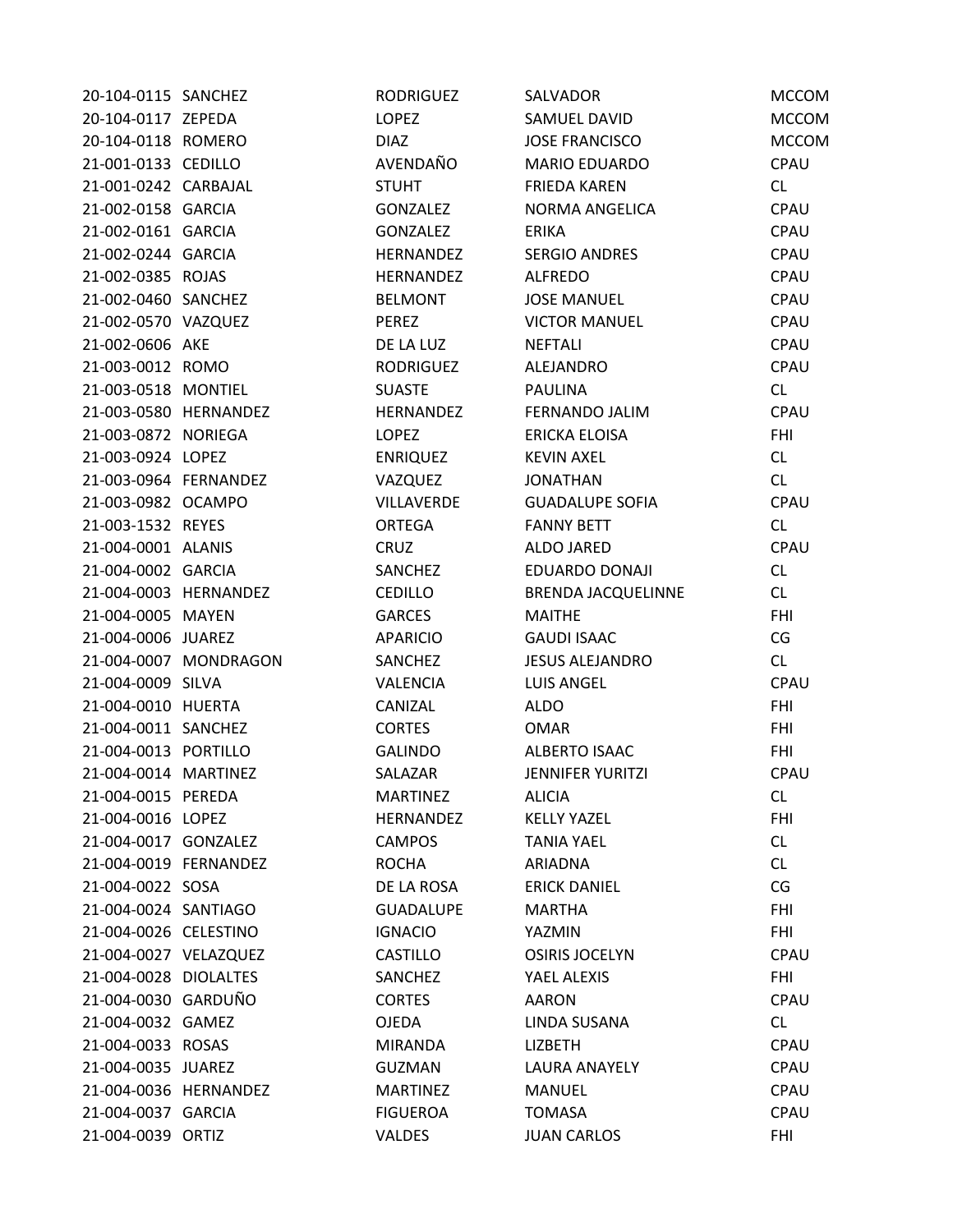| 21-004-0041 MENDOZA    |                       | VELAZQUEZ       | LUIS DIEGO.             | CL         |
|------------------------|-----------------------|-----------------|-------------------------|------------|
| 21-004-0043 RODRIGUEZ  |                       | <b>MEDINA</b>   | BRENDA ALEJANDRA        | CPAU       |
| 21-004-0044 FUENTES    |                       | MATA            | <b>DANIEL</b>           | CPAU       |
| 21-004-0045 TOVAR      |                       | <b>ESTEVES</b>  | BARBARA SUJEY           | CPAU       |
| 21-004-0046 PIÑON      |                       | <b>JAIMES</b>   | CARLA                   | CL         |
| 21-004-0047 AYALA      |                       | FERNANDEZ       | GERARDO                 | CL         |
| 21-004-0048 LUNA       |                       | <b>MENDEZ</b>   | <b>FERNANDO</b>         | CL         |
| 21-004-0049 DIAZ       |                       | VERDEJAS        | CARLOS ALBERTO          | CL         |
| 21-004-0050 MIRANDA    |                       | <b>TREJO</b>    | <b>CHRISTIAN ISMAEL</b> | CL         |
| 21-004-0051 ZAVALA     |                       | <b>GARCIA</b>   | DAVID EDUARDO           | CPAU       |
| 21-004-0052 MADRID     |                       | <b>SOLIS</b>    | <b>JULIA</b>            | CL         |
| 21-004-0053 ORTEGA     |                       | RUIZ            | LUIS ALBERTO            | CL         |
| 21-004-0054 PINTO      |                       | <b>MARTINEZ</b> | <b>ERICK</b>            | CPAU       |
| 21-004-0055 MAYA       |                       | <b>OSPINO</b>   | PAULA VALENTINA         | <b>CL</b>  |
| 21-004-0056 TORRES     |                       | <b>OCAMPO</b>   | <b>ITZEL</b>            | CL         |
|                        | 21-004-0057 HERNANDEZ | MENDOZA         | LIZBETH                 | CL         |
| 21-004-0058 CACHU      |                       | <b>MARTINEZ</b> | REYNA LIZBETH           | <b>FHI</b> |
| 21-004-0059 CABRAL     |                       | <b>DORADO</b>   | <b>ELOY</b>             | CL         |
| 21-004-0060 VALDES     |                       | <b>VIDAL</b>    | ARTURO ALFONSO          | <b>FHI</b> |
| 21-004-0062 CEDEÑO     |                       | GOMEZ           | <b>NOELIA BERENICE</b>  | CPAU       |
| 21-004-0063 ESPEJEL    |                       | SANCHEZ         | <b>ALBERTO GABRIEL</b>  | <b>FHI</b> |
| 21-004-0065 MARTINEZ   |                       | AVILA           | <b>CHRISTIAN XAVIER</b> | CL         |
| 21-004-0066 PEÑA       |                       | CRISTOBAL       | MARIA JIMENA            | CPAU       |
| 21-004-0067 AGUIRRE    |                       | GONZALEZ        | PAULA                   | <b>FHI</b> |
| 21-004-0068 CRUZ       |                       | MEJIA           | MARIA LUISA             | CPAU       |
| 21-004-0070 ANDRADE    |                       | SALAZAR         | ALEJANDRA ESTRELLA      | CPAU       |
| 21-004-0073 PONCE      |                       | RAMOS           | JENNIFER IVONNE         | CPAU       |
| 21-004-0074 PASCO      |                       | GALEANA         | JONATHAN ABDIEL         | <b>FHI</b> |
| 21-004-0075 RAMOS      |                       | <b>GARCIA</b>   | ALFREDO                 | CL         |
| 21-004-0076 GONZALEZ   |                       | RODRIGUEZ       | PAULINA FERNANDA        | CL         |
| 21-004-0077 FLORES     |                       | SANTILLAN       | ARMANDO CARLOS HILARIO  | CPAU       |
| 21-004-0078 PASTRANA   |                       | NAVARRETE       | LUIS GAEL               | CL         |
| 21-004-0079 LAGUNA     |                       | MOXCA           | ALEJANDRA               | CL         |
| 21-004-0081 VILLARREAL |                       | GOMEZ           | RAMSES                  | <b>FHI</b> |
| 21-004-0082 BAUTISTA   |                       | RAMIREZ         | <b>ERICK FRANCISCO</b>  | CPAU       |
| 21-004-0083 MEZA       |                       | SANTILLAN       | <b>VICTOR FRANCISCO</b> | CPAU       |
| 21-004-0084 RUIZ       |                       | <b>TENORIO</b>  | <b>GERMAN</b>           | <b>FHI</b> |
| 21-004-0088 BERNAL     |                       | <b>GARCIA</b>   | ARTURO ARMANDO          | CPAU       |
| 21-004-0091 RIOS       |                       | MOSQUEDA        | <b>TANIA FERNANDA</b>   | CL         |
| 21-004-0092 LOPEZ      |                       | <b>CHAVEZ</b>   | MARGARITA YAZMIN        | <b>FHI</b> |
| 21-004-0093 MEZA       |                       | ALEJO           | MALLELA                 | CL         |
| 21-004-0094 MORENO     |                       | TREJO           | LUIS ANGEL              | CPAU       |
| 21-004-0095 DIAZ       |                       | ARGÜELLES       | <b>BRENDA BERENICE</b>  | CPAU       |
| 21-004-0096 TAMEZ      |                       | GRENDA          | <b>TANIA</b>            | CL         |
| 21-004-0098 ARTEAGA    |                       | GONZALEZ        | <b>REYNA XOCHITL</b>    | CL         |
| 21-004-0101 ORTIZ      |                       | <b>JIMENEZ</b>  | EFRAIN                  | <b>FHI</b> |
| 21-004-0103 DEL ANGEL  |                       | <b>RIOS</b>     | <b>ADALY SOAR</b>       | CL         |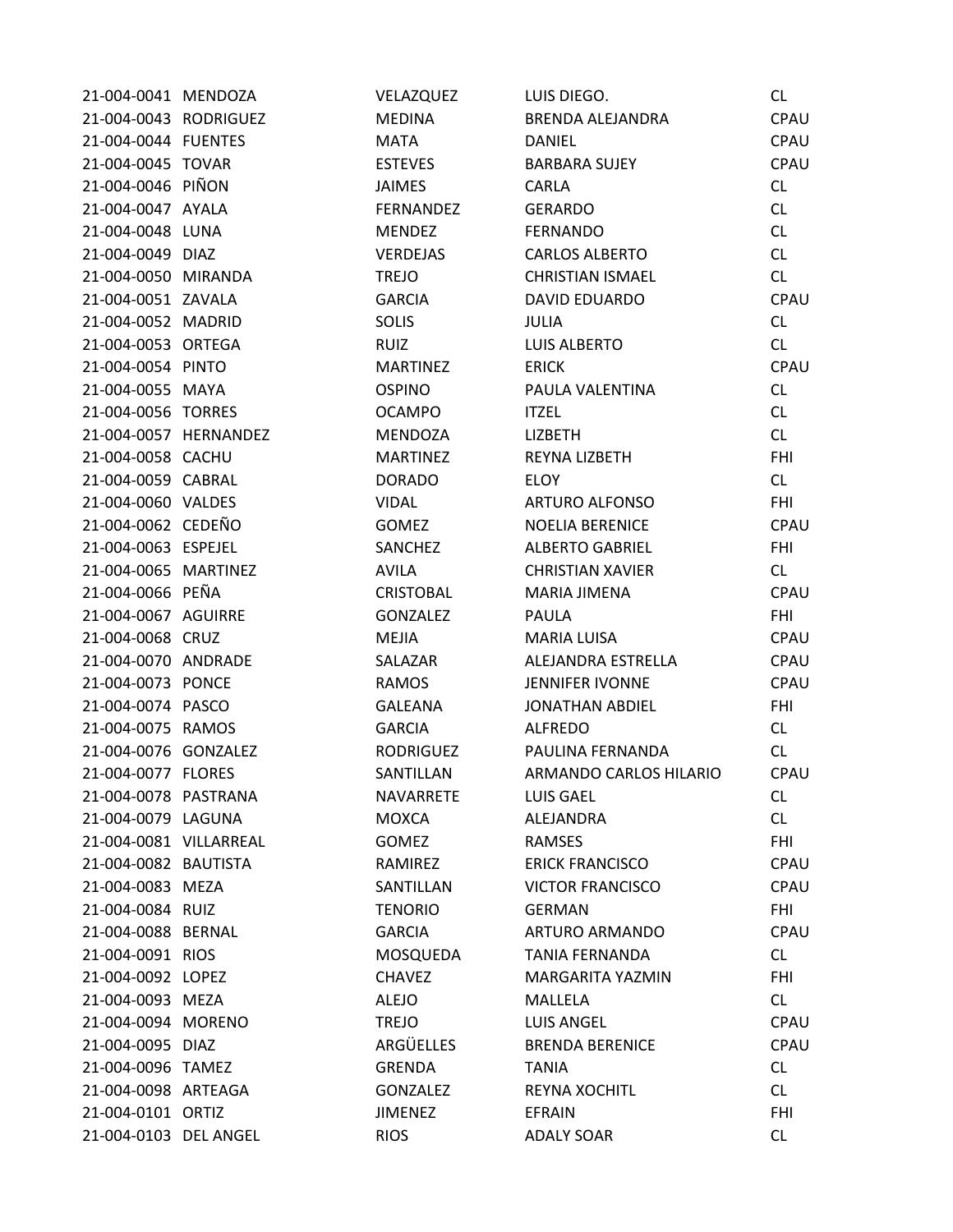| 21-004-0104 REYES      | CRUZ               | <b>ALMA ROSA</b>          | <b>FHI</b> |
|------------------------|--------------------|---------------------------|------------|
| 21-004-0105 SILVA      | <b>VILLA</b>       | <b>RUBEN YAIR</b>         | <b>FHI</b> |
| 21-004-0107 TORALES    | <b>NOGUEZ</b>      | <b>HUGO JAIR</b>          | <b>FHI</b> |
| 21-004-0109 VALENCIA   | RAMIREZ            | <b>GABRIELA AIDE</b>      | CL         |
| 21-004-0113 JARA       | <b>RIVERA</b>      | ARIEL OCTAVIO             | CL         |
| 21-004-0114 CONTRERAS  | <b>SANTOS</b>      | ABRAHAM                   | CPAU       |
| 21-004-0115 ISLAS      | CRUZ               | <b>CLAUDIA ITZEL</b>      | CPAU       |
| 21-004-0116 REYES      | RAMIREZ            | <b>ALIN GRACIELA</b>      | CL         |
| 21-004-0119 LOPEZ      | <b>FRANCO</b>      | <b>NATALIA</b>            | CL         |
| 21-004-0120 MURILLO    | <b>RUIZ</b>        | <b>LUIS ALBERTO</b>       | <b>FHI</b> |
| 21-004-0121 REYES      | <b>SUAREZ</b>      | RICARDO ALFONSO           | CG         |
| 21-004-0122 SALAZAR    | SERRANO            | <b>EDGAR</b>              | <b>FHI</b> |
| 21-004-0123 QUEVEDO    | <b>MORENO</b>      | <b>MONICA</b>             | CG         |
| 21-004-0125 SANTANDER  | <b>TREJO</b>       | <b>RICARDO</b>            | CPAU       |
| 21-004-0127 FLORES     | <b>FLORES</b>      | <b>MARLEN GUADALUPE</b>   | <b>FHI</b> |
| 21-004-0128 MERCADO    | <b>GUTIERREZ</b>   | <b>EDGAR ADRIAN</b>       | <b>FHI</b> |
| 21-004-0130 MAGAÑA     | <b>LLAMAS</b>      | DANIELA FERNANDA          | CPAU       |
| 21-004-0131 CAMACHO    | <b>ENRIQUEZ</b>    | LEONARDO JAVIER           | <b>FHI</b> |
| 21-004-0134 OROSCO     | <b>MEDINA</b>      | <b>JONATHAN MARTIN</b>    | CL         |
| 21-004-0135 ZURITA     | NUÑEZ              | <b>MAYTHE</b>             | <b>FHI</b> |
| 21-004-0137 AGUIRRE    | CASIMIRO           | <b>JUNNY ANNETTE</b>      | <b>FHI</b> |
| 21-004-0139 FILOTEO    | <b>FRIAS</b>       | LUIS DANIEL               | <b>FHI</b> |
| 21-004-0140 GOMEZ      | <b>VALDIVIA</b>    | <b>EDGAR</b>              | CPAU       |
| 21-004-0141 VILLALOBOS | <b>DURAN</b>       | SOFIA NADEZHDA            | CG         |
| 21-004-0142 PEREZ      | AGUILAR            | <b>JUAN SHAIR</b>         | CL         |
| 21-004-0148 MEZA       | <b>VALENCIA</b>    | <b>NESTOR</b>             | CG         |
| 21-004-0152 CERVANTES  | <b>REYES</b>       | ANA KAREN                 | CL         |
| 21-004-0154 SANCHEZ    | ORTIZ              | <b>MARTHA PATRICIA</b>    | CL         |
| 21-004-0155 LOPEZ      | PEÑA               | FERNANDA VICTORIA         | CG         |
| 21-004-0156 NAVARRETE  | PEREZ              | <b>ALAN MARTIN</b>        | CL         |
| 21-004-0157 ROSAS      | <b>AVILA</b>       | <b>CHRISTIAN</b>          | CPAU       |
| 21-004-0159 GOMEZ      | SANTANA            | <b>PATRICIA</b>           | CG         |
| 21-004-0160 PAZ        | VAZQUEZ            | <b>ERICA</b>              | CL         |
| 21-004-0164 JUAREZ     | VAZQUEZ            | MIRIAM ALEJANDRA          | CL         |
| 21-004-0168 CRUZ       | <b>CUEVAS</b>      | NAYLA ASTREA WENDY        | CL         |
| 21-004-0169 PEREZ      | <b>GONZALEZ</b>    | DAVID                     | CPAU       |
| 21-004-0172 MARTINEZ   | <b>ESPARZA</b>     | <b>OCTAVIO EDUARDO</b>    | CL         |
| 21-004-0173 PEDROZA    | <b>GOMEZ</b>       | MARTHA DEYANIRA           | <b>FHI</b> |
| 21-004-0174 RUIZ       | <b>HERNANDEZ</b>   | MICHELLE ANAHI            | CL         |
| 21-004-0195 MEDINA     | <b>ROA</b>         | <b>GEORGIA ANDREA</b>     | CL         |
| 21-004-0196 CHIMAL     | <b>GARCIA</b>      | <b>ERANDY ANELY</b>       | <b>FHI</b> |
| 21-004-0197 GONZALEZ   | PEREZ              | URIEL ANTONIO             | CG         |
| 21-004-0198 CUSTODIO   | <b>CHOLICO</b>     | MARIANA GUADALUPE         | <b>FHI</b> |
| 21-004-0199 INFANTE    | <b>LUNA</b>        | ANGEL                     | CPAU       |
| 21-004-0200 LUNA       | <b>ISLAS</b>       | VANIA                     | CG         |
| 21-004-0201 SANCHEZ    | VALLEJO            | CATALINA IRENE AURORA     | CPAU       |
| 21-004-0202 BARRANCO   | <b>CUATECONTZI</b> | <b>ISAI CUAUHTI ATZIN</b> | FHI        |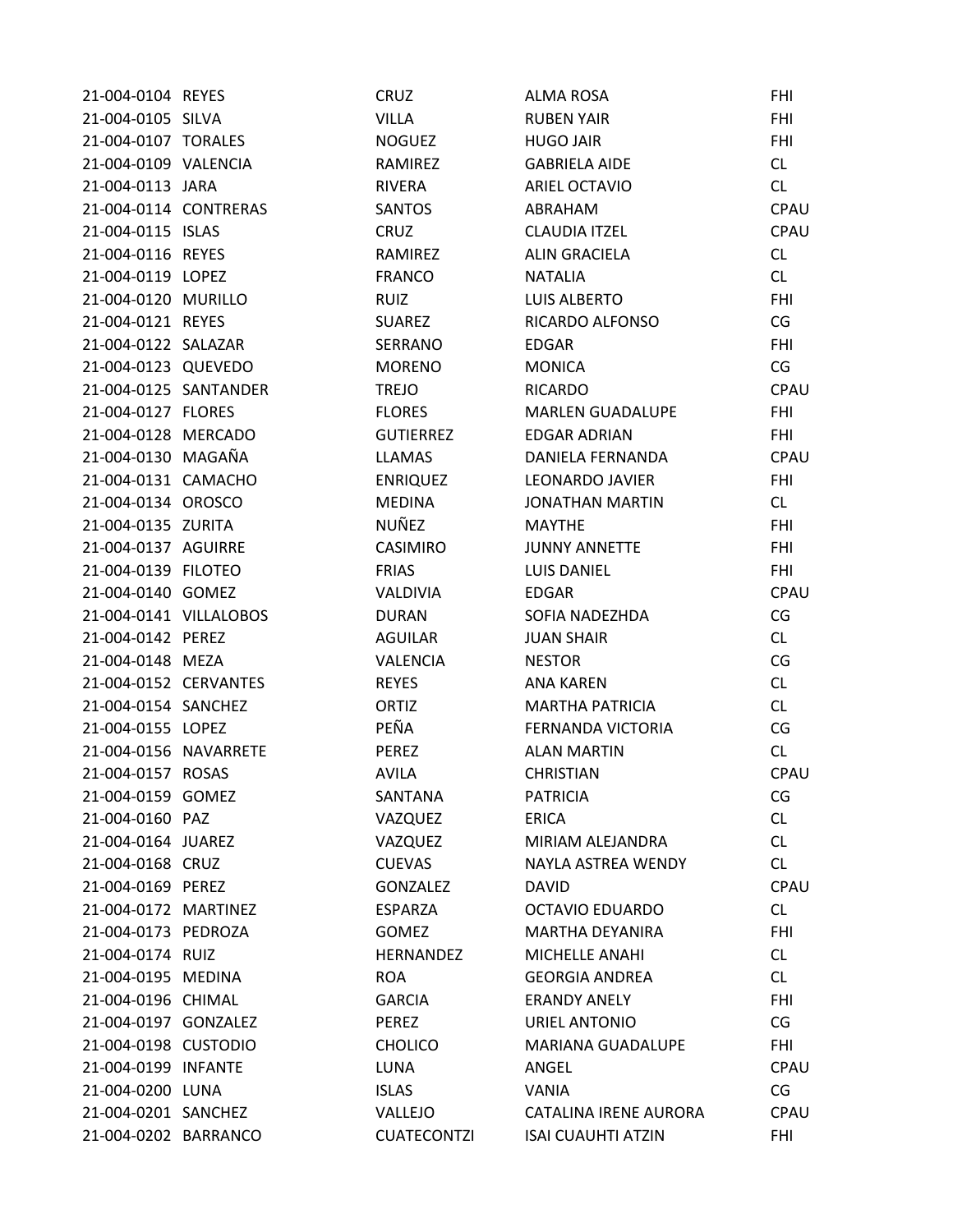| 21-004-0203 GARCIA     |                               | DE LA ROSA       | <b>RODRIGO</b>           | CG          |
|------------------------|-------------------------------|------------------|--------------------------|-------------|
| 21-004-0205 SANCHEZ    |                               | <b>MAYEN</b>     | EDITH AMPARO             | CL          |
| 21-004-0206 AGUIRRE    |                               | ORTIZ            | <b>JUAN RODOLFO</b>      | CPAU        |
| 21-004-0207 LOPEZ      |                               | <b>JIMENEZ</b>   | <b>ITZEL</b>             | <b>FHI</b>  |
| 21-004-0208 CARMONA    |                               | <b>GONZALEZ</b>  | <b>OMAR</b>              | CL          |
| 21-004-0209 GAYOSSO    |                               | <b>SILVA</b>     | EZEQUIEL GABRIEL ARAMISS | CL          |
| 21-004-0211 ROBLES     |                               | <b>GONZALEZ</b>  | <b>WENDY</b>             | CPAU        |
| 21-004-0214 PACHECO    |                               | ORTIZ            | <b>OLIBLISH</b>          | CG          |
| 21-004-0215 GONZALEZ   |                               | <b>CUENCA</b>    | <b>LUIS ELIAN</b>        | CG          |
| 21-004-0216 OLGUIN     |                               | <b>CASTRO</b>    | <b>GUADALUPE</b>         | CPAU        |
| 21-004-0217 RODRIGUEZ  |                               | <b>BLANDON</b>   | <b>MARIANA</b>           | CPAU        |
| 21-004-0218 LOPEZ      |                               | <b>CASTRO</b>    | <b>REBECA</b>            | <b>FHI</b>  |
| 21-004-0219 PEREZ      |                               | LOPEZ            | RAQUEL                   | CPAU        |
| 21-004-0220 HERNANDEZ  |                               | HERNANDEZ        | <b>VIVIAN</b>            | CG          |
| 21-004-0221 GARCIA     |                               | <b>GARCIA</b>    | <b>KENYA SELENE</b>      | CG          |
| 21-004-0222 CARRIZOSA  |                               | <b>RODRIGUEZ</b> | ARANZAZU                 | <b>FHI</b>  |
| 21-004-0223 PRADAL     |                               | <b>AULLET</b>    | MONICA CHANTAL           | CG          |
| 21-004-0224 SOSA       |                               | <b>GONZALEZ</b>  | <b>AHTZIRI YARENTZI</b>  | CL          |
| 21-004-0225 PEREZ      |                               | <b>HORTA</b>     | <b>VANESSA JANET</b>     | CG          |
| 21-004-0226 MEZA       |                               | <b>JIMENEZ</b>   | <b>JOSE MANUEL</b>       | CL          |
| 21-004-0228 DE LA ROSA |                               | <b>LOPEZ</b>     | <b>NATASHA</b>           | <b>FHI</b>  |
| 21-004-0230 ORTEGA     |                               | <b>CARDENAS</b>  | <b>XIMENA</b>            | CL          |
| 21-004-0231 GARCIA     |                               | ARENAS           | <b>ELIUD</b>             | CL          |
| 21-004-0234 MORALES    |                               | <b>GAONA</b>     | <b>MARIA ROSARIO</b>     | <b>FHI</b>  |
| 21-004-0235 AGUILAR    |                               | <b>CID</b>       | <b>JOSE ARMANDO</b>      | <b>FHI</b>  |
| 21-004-0237 DE LA CRUZ |                               | YAÑEZ            | YOSHUA ISRAEL            | <b>FHI</b>  |
| 21-004-0239 CANO       |                               | RAMIREZ          | <b>JOSE NOEL</b>         | <b>FHI</b>  |
| 21-004-0240 HIDALGO    |                               | <b>RAMOS</b>     | LUISA                    | CL          |
| 21-004-0241 PEREZ      |                               | <b>RAMOS</b>     | ALEIDA ELIZABETH         | <b>FHI</b>  |
| 21-004-0242 JIMENEZ    |                               | <b>ORTEGA</b>    | <b>MARIANA</b>           | <b>FHI</b>  |
| 21-004-0243 VAZQUEZ    |                               | <b>RUIZ</b>      | LILIANA                  | CPAU        |
| 21-004-0244 LOPEZ      |                               | GARDUÑO          | <b>JEANETH JAZMIN</b>    | CL.         |
| 21-004-0245 CAMPOS     |                               | CAMARILLO        | ERIKA ALEJANDRA          | <b>FHI</b>  |
| 21-004-0248 SOTO       |                               | <b>MARTINEZ</b>  | <b>JESSICA VANESA</b>    | CL          |
|                        | 21-004-0249 DIAZ DE LA FUENTE | <b>TOVAR</b>     | <b>IAN AXEL</b>          | CPAU        |
| 21-004-0251 PAREDES    |                               | SANDOVAL         | <b>ALDAIR DE JESUS</b>   | CPAU        |
| 21-004-0252 MENDOZA    |                               | <b>MARTINEZ</b>  | LUISA FERNANDA           | CPAU        |
| 21-004-0253 ZAMORANO   |                               | <b>NERI</b>      | XIMENA ALEXANDRA         | <b>FHI</b>  |
| 21-004-0254 HERNANDEZ  |                               | <b>RODRIGUEZ</b> | <b>IVETTE PHOEBE</b>     | CG          |
| 21-004-0255 BAUTISTA   |                               | <b>BAUTISTA</b>  | <b>KAREN LINETTE</b>     | <b>CPAU</b> |
| 21-004-0256 FRANCO     |                               | <b>GONZALEZ</b>  | <b>ALONDRA</b>           | FHI         |
| 21-004-0257 MONTIEL    |                               | <b>ESTRADA</b>   | <b>EVELYN YAIRETH</b>    | FHI         |
| 21-004-0258 REYES      |                               | <b>ESPINOSA</b>  | URIEL                    | CL          |
| 21-004-0259 FLORES     |                               | DE LOS SANTOS    | <b>ROBERTO RIGEL</b>     | CPAU        |
| 21-004-0260 HERNANDEZ  |                               | <b>PAZ</b>       | <b>BRENDA LIZETH</b>     | CPAU        |
| 21-004-0261 GONZALEZ   |                               | <b>ZETINA</b>    | YARELI BRENDA            | CL          |
| 21-004-0263 JAIMEZ     |                               | <b>ABUNDIZ</b>   | MANUEL JONATHAN          | CPAU        |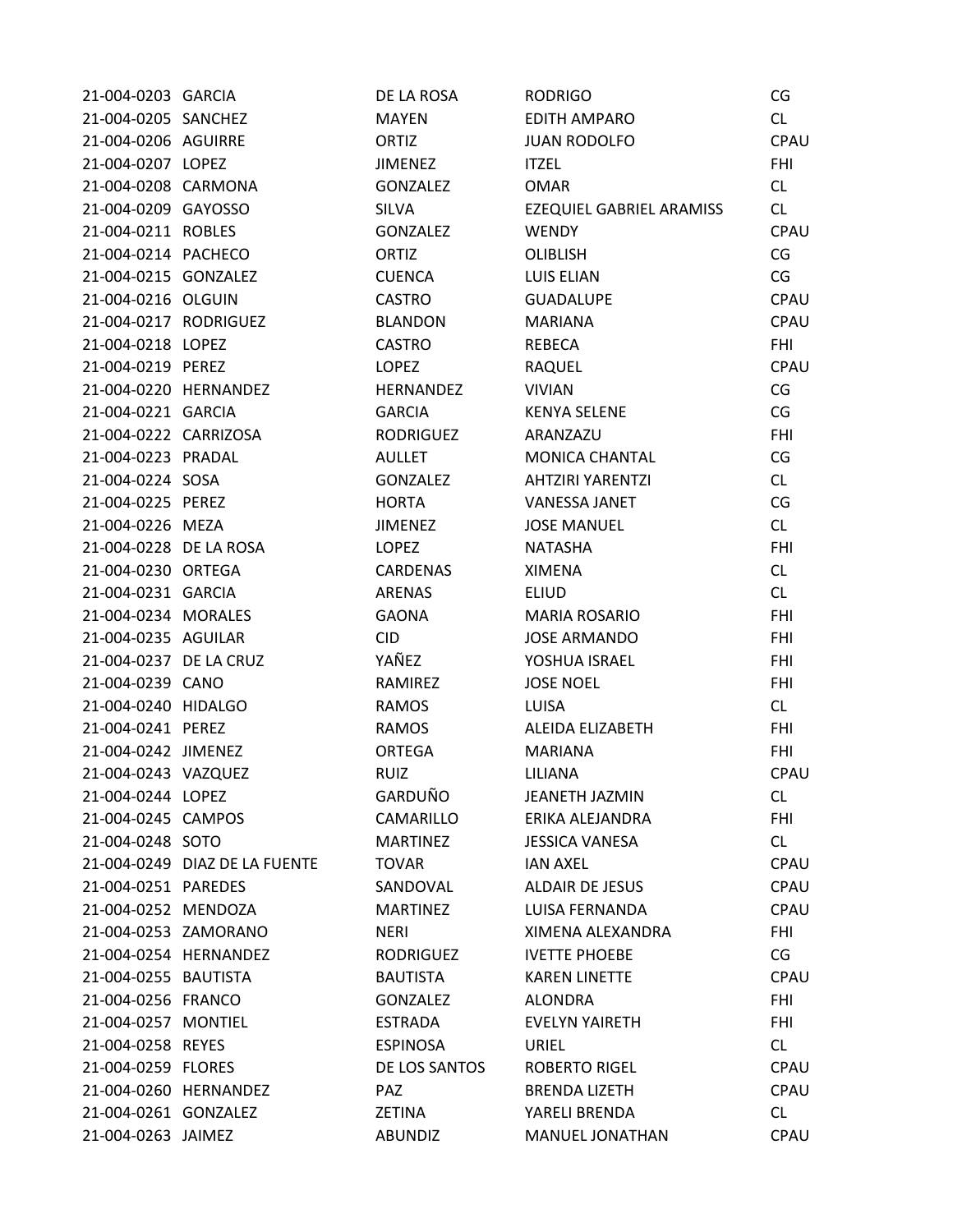| 21-004-0264 GARCIA    |                        | PEREZ            | <b>DULCE VIVIANA</b>    | CG          |
|-----------------------|------------------------|------------------|-------------------------|-------------|
| 21-004-0266 PEREZ     |                        | ARELLANO         | LUIS GABRIEL            | CL          |
|                       | 21-004-0267 FERNANDEZ  | GARCIA           | FABIOLA                 | CG          |
| 21-004-0268 GONZALEZ  |                        | SANTOS           | <b>INGRID</b>           | CPAU        |
|                       | 21-004-0269 RODRIGUEZ  | HERNANDEZ        | MARIA FERNANDA          | <b>FHI</b>  |
| 21-004-0270 ISIDRO    |                        | <b>GALVEZ</b>    | DANIEL                  | <b>FHI</b>  |
| 21-004-0271 ESPINOSA  |                        | SALAS            | BRYAN EMILIANO          | CG          |
| 21-004-0272 PEREZ     |                        | IBARRA           | <b>BRANDON</b>          | CG          |
| 21-004-0274 RIVERA    |                        | LOPEZ            | MIGUEL ANGEL            | <b>FHI</b>  |
| 21-004-0275 VILCHIS   |                        | <b>COLINDRES</b> | CAROLINA                | CL          |
| 21-004-0276 OSNAYA    |                        | VALENCIA         | SAUL                    | CL          |
| 21-004-0277 CALVILLO  |                        | MARQUEZ          | JAIME ARTURO            | <b>FHI</b>  |
| 21-004-0278 MADIN     |                        | VALTIERRA        | <b>XOCHITL</b>          | CL          |
| 21-004-0279 PALMA     |                        | PEREZ            | ERIKA GABRIELA          | <b>FHI</b>  |
| 21-004-0280 BIBRIESCA |                        | <b>MARTINEZ</b>  | SAUL                    | <b>FHI</b>  |
| 21-004-0282 ORTEGA    |                        | AMEZCUA          | JESSICA PAMELA          | CPAU        |
| 21-004-0283 FLORES    |                        | <b>GARCIA</b>    | JAFIA                   | CG          |
|                       | 21-004-0284 HERNANDEZ  | LOPEZ            | JUAN CARLOS             | CPAU        |
| 21-004-0285 VILCHIS   |                        | <b>RIOS</b>      | <b>NICOLAS</b>          | <b>FHI</b>  |
| 21-004-0286 ALVAREZ   |                        | CRUZ             | <b>JESSICA</b>          | CG          |
| 21-004-0288 DEVILLA   |                        | PINEDA           | <b>GLORIA ESTEFANY</b>  | CPAU        |
| 21-004-0289 GASPAR    |                        | AGUILAR          | BRYAN GABRIEL           | <b>CPAU</b> |
| 21-004-0290 NAVA      |                        | GONZALEZ         | ESMERALDA               | CL          |
| 21-004-0292 LOPEZ     |                        | <b>SALINAS</b>   | <b>KATIA GISEL</b>      | CG          |
| 21-004-0293 CHAM      |                        | HERRERA          | <b>HENRY</b>            | <b>FHI</b>  |
|                       | 21-004-0294 BUSTAMANTE | <b>GOMEZ</b>     | <b>VLADIMIR</b>         | <b>FHI</b>  |
| 21-004-0301 PULIDO    |                        | SANCHEZ          | <b>JOSE</b>             | <b>FHI</b>  |
| 21-004-0302 IRIGOYEN  |                        | AGUILAR          | GINA GABRIELA           | <b>FHI</b>  |
| 21-004-0303 CARTAS    |                        | MANRIQUEZ        | <b>ALBERTO</b>          | <b>FHI</b>  |
| 21-004-0304 MENDOZA   |                        | ANGELES          | BALAM                   | CL          |
| 21-004-0305 OLVERA    |                        | <b>FLORES</b>    | <b>GERARDO</b>          | CL          |
| 21-004-0306 TERCERO   |                        | <b>JALPA</b>     | <b>AZUL ALEXA</b>       | CL          |
| 21-004-0307 NAVARRETE |                        | <b>GALEANA</b>   | <b>VICTOR DANIEL</b>    | CPAU        |
| 21-004-0308 VARGAS    |                        | <b>DURAN</b>     | ANA LILIA               | CPAU        |
| 21-004-0309 MERCADO   |                        | <b>VIEYRA</b>    | <b>JONATHAN</b>         | <b>CPAU</b> |
| 21-004-0310 OLIVARES  |                        | <b>MALDONADO</b> | <b>AGNI RAQUEL</b>      | CL          |
| 21-004-0312 PABLO     |                        | CABALLERO        | MARIA FERNANDA          | <b>FHI</b>  |
|                       | 21-004-0313 HERNANDEZ  | <b>JUAREZ</b>    | <b>VALERIA</b>          | CL.         |
| 21-011-0038 ARZOLA    |                        | <b>GOMEZ</b>     | <b>HECTOR ALEXANDER</b> | <b>CL</b>   |
| 21-011-0445 SANTIAGO  |                        | VAZQUEZ          | <b>CARLA DANIELA</b>    | <b>CL</b>   |
| 21-011-0537 SANDOVAL  |                        | <b>SOLIS</b>     | YULITZA                 | CL          |
| 21-011-0805 TREJO     |                        | RIVERA           | <b>CLAUDIA DENISSE</b>  | CL          |
| 21-011-0839 GARCIA    |                        | AGUIRRE          | ALEXANDRA               | CPAU        |
| 21-011-0932 BARCENAS  |                        | <b>MUNIVE</b>    | <b>BEATRIZ</b>          | CPAU        |
| 21-104-0001 FIGUEROA  |                        | <b>RIVERA</b>    | LESLIE OLIMPIA          | <b>MCG</b>  |
| 21-104-0002 LUNA      |                        | <b>RODRIGUEZ</b> | <b>ANA LAURA</b>        | <b>MCG</b>  |
| 21-104-0003 MARTINEZ  |                        | <b>MARES</b>     | <b>JACQUELINE PAOLA</b> | <b>MCG</b>  |
|                       |                        |                  |                         |             |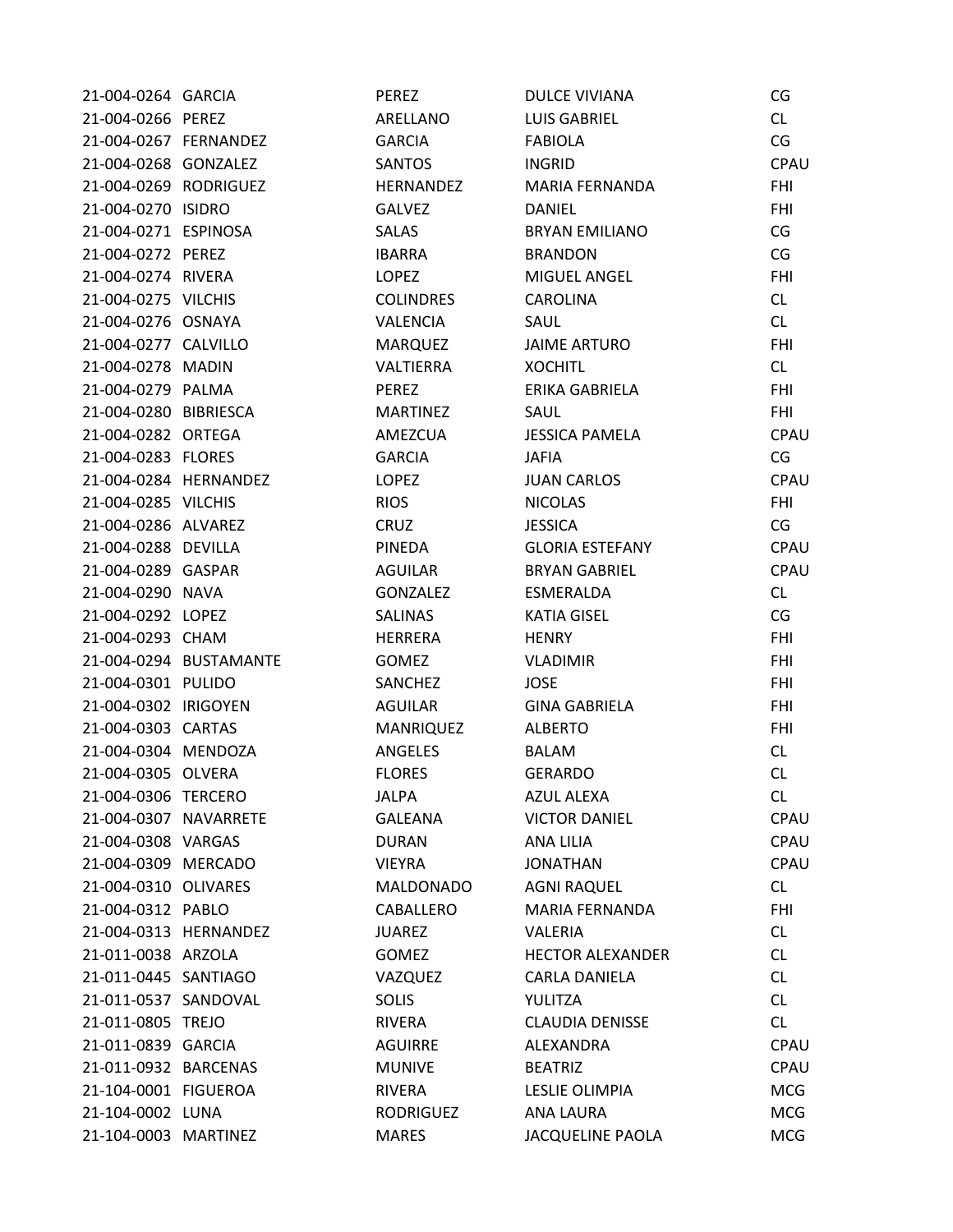| 21-104-0004 MORALES    |                       | <b>REYNA</b>      | <b>MARCOS</b>            | <b>MCG</b>   |
|------------------------|-----------------------|-------------------|--------------------------|--------------|
| 21-104-0005 OCAMPO     |                       | <b>AGUILERA</b>   | NYDIA ANGELICA           | <b>MCG</b>   |
| 21-104-0007 ZAMORA     |                       | <b>SALAS</b>      | SAYRA XIMENA             | <b>MCG</b>   |
| 21-104-0008 HEREDIA    |                       | MENDEZ            | ALMA JAQUELINE           | <b>MCG</b>   |
| 21-104-0010 CAMPOY     |                       | RAMIREZ           | <b>JORGE ALFREDO</b>     | <b>MCG</b>   |
| 21-104-0011 CASTILLO   |                       | <b>MERCADO</b>    | <b>CLAUDIA</b>           | <b>MCG</b>   |
| 21-104-0014 SEPULVEDA  |                       | <b>JIMENEZ</b>    | DANIEL ANUAR             | EA           |
| 21-104-0015 BORJAS     |                       | ORDUÑO            | FERNANDA ARIZBETH        | <b>MCCOM</b> |
| 21-104-0017 CORONA     |                       | <b>REYES</b>      | <b>EDUARDO</b>           | <b>MIE</b>   |
| 21-104-0018 CORONA     |                       | <b>TOLEDO</b>     | SERGIO ROGELIO           | <b>MIE</b>   |
| 21-104-0019 CASTILLO   |                       | <b>MARTINEZ</b>   | <b>LUIS ANGEL</b>        | <b>MCCOM</b> |
| 21-104-0021 REYES      |                       | <b>TABLEROS</b>   | <b>GILBERTO EMILIO</b>   | <b>MIE</b>   |
| 21-104-0022 CORREA     |                       | RAMIREZ           | <b>EDGAR IVAN</b>        | <b>MCCOM</b> |
| 21-104-0023 RODRIGUEZ  |                       | <b>RODRIGUEZ</b>  | <b>MIKY WILFRIDO</b>     | <b>MIE</b>   |
| 21-104-0024 ROJAS      |                       | <b>GARCIA</b>     | MICHAEL JOSSUE           | <b>MIE</b>   |
| 21-104-0025 ARGUETA    |                       | <b>PALACIOS</b>   | <b>JUANA</b>             | EA           |
| 21-104-0026 BERMUDEZ   |                       | <b>MORALES</b>    | <b>JOSE PEDRO</b>        | EA           |
| 21-104-0027 CISNEROS   |                       | <b>SOLIS</b>      | <b>BRENDA KARINA</b>     | EA           |
| 21-104-0028 CRUZ       |                       | AVIÑA             | <b>JUAN RICARDO</b>      | EA           |
| 21-104-0029 CUAXOSPA   |                       | VELAZQUEZ         | <b>JOSE CRUZ</b>         | EA           |
| 21-104-0030 FRANCO     |                       | <b>GALIOTE</b>    | <b>GUADALUPE</b>         | EA           |
| 21-104-0031 GARCIA     |                       | ARROYO            | <b>JUAN ALBERTO</b>      | EA           |
| 21-104-0032 GUTIERREZ  |                       | <b>ESTRADA</b>    | <b>JOCELYN</b>           | EA           |
| 21-104-0033 LAGUNES    |                       | ZARATE            | <b>JORGE</b>             | EA           |
| 21-104-0035 MARTINEZ   |                       | RAMIREZ           | RAUL                     | EA           |
| 21-104-0036 MONTIEL    |                       | ARELLANO          | JAIME                    | EA           |
| 21-104-0037 MORA       |                       | <b>GARCIA</b>     | <b>MIRIAM</b>            | EA           |
| 21-104-0038 VELAZQUEZ  |                       | <b>MENDOZA</b>    | <b>JUAN TONATIUH</b>     | EA           |
| 21-104-0039 MONTERO    |                       | <b>OROPEZA</b>    | ROCIO DEL PILAR          | <b>MIE</b>   |
| 21-104-0040 MENDEZ     |                       | <b>PADRON</b>     | <b>EDUARDO</b>           | EA           |
| 21-104-0041 AHUMADA    |                       | <b>TRIGUEROS</b>  | <b>HORTENSIA BETZABE</b> | EA           |
| 21-104-0042 JOSE       |                       | DE LA CRUZ        | <b>MINERVA</b>           | EA           |
|                        | 21-104-0043 DOMINGUEZ | <b>ROMAN</b>      | ANDREA LIZBETH           | EA           |
| 21-104-0044 DE LA CRUZ |                       | CASTILLO          | ALEJANDRO                | <b>MCCOM</b> |
| 21-104-0045 FRANCO     |                       | AYALA             | <b>MARCO FRANCISCO</b>   | <b>MCCOM</b> |
| 21-104-0046 JIMENEZ    |                       | <b>MIGUEL</b>     | <b>ALONSO</b>            | <b>MCCOM</b> |
| 21-104-0047 NAVARRETE  |                       | SOTELO            | <b>DIANA MELISSA</b>     | <b>MCCOM</b> |
| 21-104-0048 REYES      |                       | SANCHEZ           | RAFAEL                   | <b>MCCOM</b> |
| 21-104-0049 RODRIGUEZ  |                       | <b>MIRAMONTES</b> | <b>JORGE</b>             | <b>MCCOM</b> |
| 21-104-0050 SANCHEZ    |                       | LOZADA            | <b>HUGO</b>              | <b>MCCOM</b> |
| 21-104-0052 CARRILLO   |                       | <b>TORRES</b>     | <b>CARLOS</b>            | <b>MCCOM</b> |
| 21-104-0053 AVALOS     |                       | <b>HUARTE</b>     | <b>EMMANUEL</b>          | <b>MCCOM</b> |
| 21-104-0054 MARTINEZ   |                       | <b>ALONSO</b>     | <b>PABLO</b>             | <b>MCCOM</b> |
| 22-104-0002 BARRERA    |                       | <b>MARTINEZ</b>   | <b>BEATRIZ</b>           | <b>MCS</b>   |
| 22-104-0003 ALVAREZ    |                       | <b>RAYA</b>       | <b>MELISSA GABRIELA</b>  | <b>MCS</b>   |
| 22-104-0004 AGUIRRE    |                       | <b>RODRIGUEZ</b>  | <b>ILSE GIOVANA</b>      | <b>MCS</b>   |
| 22-104-0005 CORTES     |                       | <b>FLORES</b>     | <b>GUILLERMO AUGUSTO</b> | <b>MCS</b>   |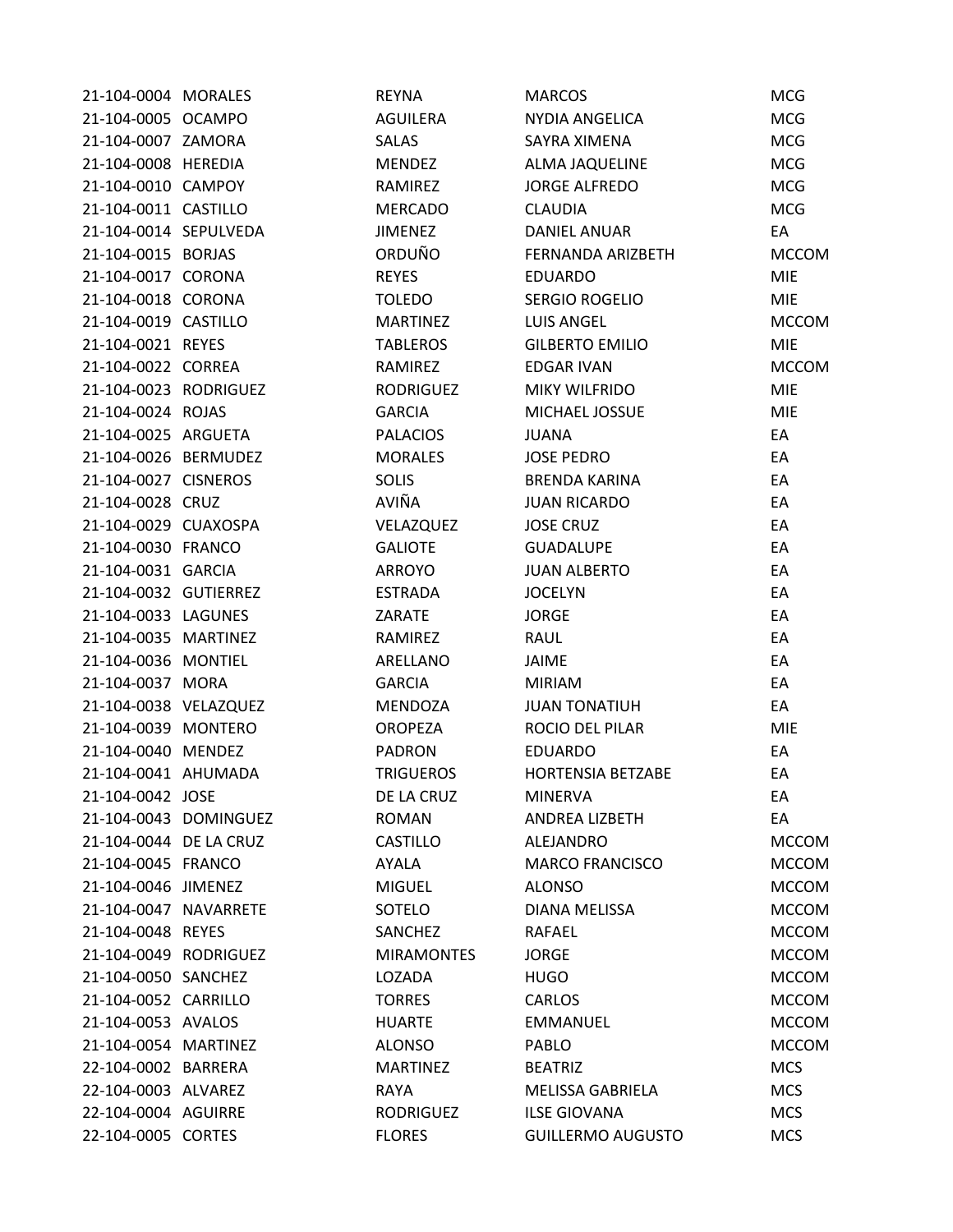| 22-104-0006 CUEVAS    | <b>MALAGON</b>   | <b>ANDRES</b>            | <b>MCS</b> |
|-----------------------|------------------|--------------------------|------------|
| 22-104-0007 DIAZ      | <b>ALQUISIRA</b> | <b>PENELOPE</b>          | <b>MCS</b> |
| 22-104-0008 ESQUIVEL  | VAQUERO          | <b>HUMBERTO</b>          | <b>MCS</b> |
| 22-104-0009 FERNANDEZ | <b>HERNANDEZ</b> | <b>CARLOS EDUARDO</b>    | <b>MCS</b> |
| 22-104-0010 FONSECA   | SALCEDO          | <b>KATY ANGELICA</b>     | <b>MCS</b> |
| 22-104-0011 GONZALEZ  | RAMIREZ          | <b>RODOLFO</b>           | <b>MCS</b> |
| 22-104-0012 JIMENEZ   | <b>HERNANDEZ</b> | RAFAEL XICOTENCATL       | <b>MCS</b> |
| 22-104-0013 MARTINEZ  | <b>HINOJOSA</b>  | <b>MARTIN ALBERTO</b>    | <b>MCS</b> |
| 22-104-0014 MEDINA    | <b>VERDAYES</b>  | ALEJANDRA                | <b>MCS</b> |
| 22-104-0015 MENDEZ    | <b>GOMEZ</b>     | LUIS EDUARDO DIRCEO      | <b>MCS</b> |
| 22-104-0016 MONTERO   | <b>JIMENEZ</b>   | <b>VICTOR HUGO</b>       | <b>MCS</b> |
| 22-104-0017 NAVA      | <b>CASTILLO</b>  | ALDO CESAR               | <b>MCS</b> |
| 22-104-0018 PEREZ     | <b>FERRA</b>     | ABRAHAM                  | <b>MCS</b> |
| 22-104-0019 ROBLES    | PINEDA           | ALMA ESTELA              | <b>MCS</b> |
| 22-104-0020 ROJAS     | SOLANO           | <b>JULIO CESAR</b>       | <b>MCS</b> |
| 22-104-0022 VELAZQUEZ | <b>ORTEGA</b>    | <b>CLAUDIA JOCELYN</b>   | <b>MCS</b> |
| 22-104-0023 ZAVALA    | <b>RUIZ</b>      | <b>ITZEL TONANTZIN</b>   | <b>MCS</b> |
| 22-104-0024 BECERRA   | <b>LOBATO</b>    | <b>NOE</b>               | <b>DCG</b> |
| 22-104-0025 ALVAREZ   | ALVAREZ          | <b>KARLA</b>             | <b>MCG</b> |
| 22-104-0026 BELTRAN   | <b>GUZMAN</b>    | <b>XIMENA</b>            | <b>MCG</b> |
| 22-104-0027 CRUZ      | <b>UGALDE</b>    | <b>CLAUDIA ITZEL</b>     | <b>MCG</b> |
| 22-104-0028 PEREZ     | VELAZQUEZ        | MAGDALENA LETICIA        | <b>MCG</b> |
| 22-104-0029 REYES     | <b>CRUZ</b>      | <b>PAULA</b>             | <b>MCG</b> |
| 22-104-0030 ALBINEDA  | <b>GUZMAN</b>    | <b>JULIO CESAR</b>       | DH         |
| 22-104-0031 CALDERON  | <b>ROMERO</b>    | ALEJANDRO JAVIER         | DH         |
| 22-104-0032 CASTAÑEDA | CARRANZA         | <b>CARLA CECILIA</b>     | DH         |
| 22-104-0033 CHAVARRIA | <b>OLIVARES</b>  | <b>MARIA TERESA</b>      | DH         |
| 22-104-0034 CRUZ      | <b>TOLEDO</b>    | <b>FABIOLA</b>           | DH         |
| 22-104-0035 GONZALEZ  | <b>MARTINEZ</b>  | <b>LUIS ANTONIO</b>      | DH         |
| 22-104-0036 GRANADOS  | SALGADO          | <b>CECILIA</b>           | DH         |
| 22-104-0037 GUZMAN    | <b>FLORES</b>    | <b>CESAR</b>             | DH         |
| 22-104-0038 LLANOS    | <b>DEL PILAR</b> | AUREA MARIA DEL PILAR    | DH         |
| 22-104-0039 LOPEZ     | <b>HERNANDEZ</b> | <b>CAROLINA</b>          | DH         |
| 22-104-0040 LOZA      | <b>GONZALEZ</b>  | LAURA TERESA DE JESUS    | DH         |
| 22-104-0041 MARTINEZ  | LEON             | <b>JUAN CARLOS</b>       | DH         |
| 22-104-0042 MENDEZ    | <b>GARCIA</b>    | FREDY                    | DH         |
| 22-104-0043 MONTER    | <b>MARTEL</b>    | <b>LUIS FRANCISCO</b>    | DH         |
| 22-104-0044 NAVARRO   | <b>ESCALANTE</b> | <b>JOSE DANIEL</b>       | DH         |
| 22-104-0045 RAMIREZ   | ALVARADO         | ROSARIO VIRIDIANA        | DH         |
| 22-104-0046 RODRIGUEZ | CALDERON         | SANDRA                   | DH         |
| 22-104-0047 ROJAS     | <b>GALINDO</b>   | MARIBEL                  | DH         |
| 22-104-0048 ROMERO    | <b>HUITRON</b>   | LIBERTAD                 | DH         |
| 22-104-0049 ROMERO    | <b>KINNEY</b>    | <b>EDILBERTO</b>         | DH         |
| 22-104-0050 RUIZ      | <b>MORALES</b>   | LOURDES ALEJANDRA        | DH         |
| 22-104-0051 SANCHEZ   | <b>BEDOLLA</b>   | <b>EMIGDIO FRANCISCO</b> | DH         |
| 22-104-0052 TOLEDANO  | <b>URZUA</b>     | <b>EMMANUEL</b>          | DH         |
| 22-104-0053 WALDO     | <b>MORENO</b>    | YAIM                     | DH         |